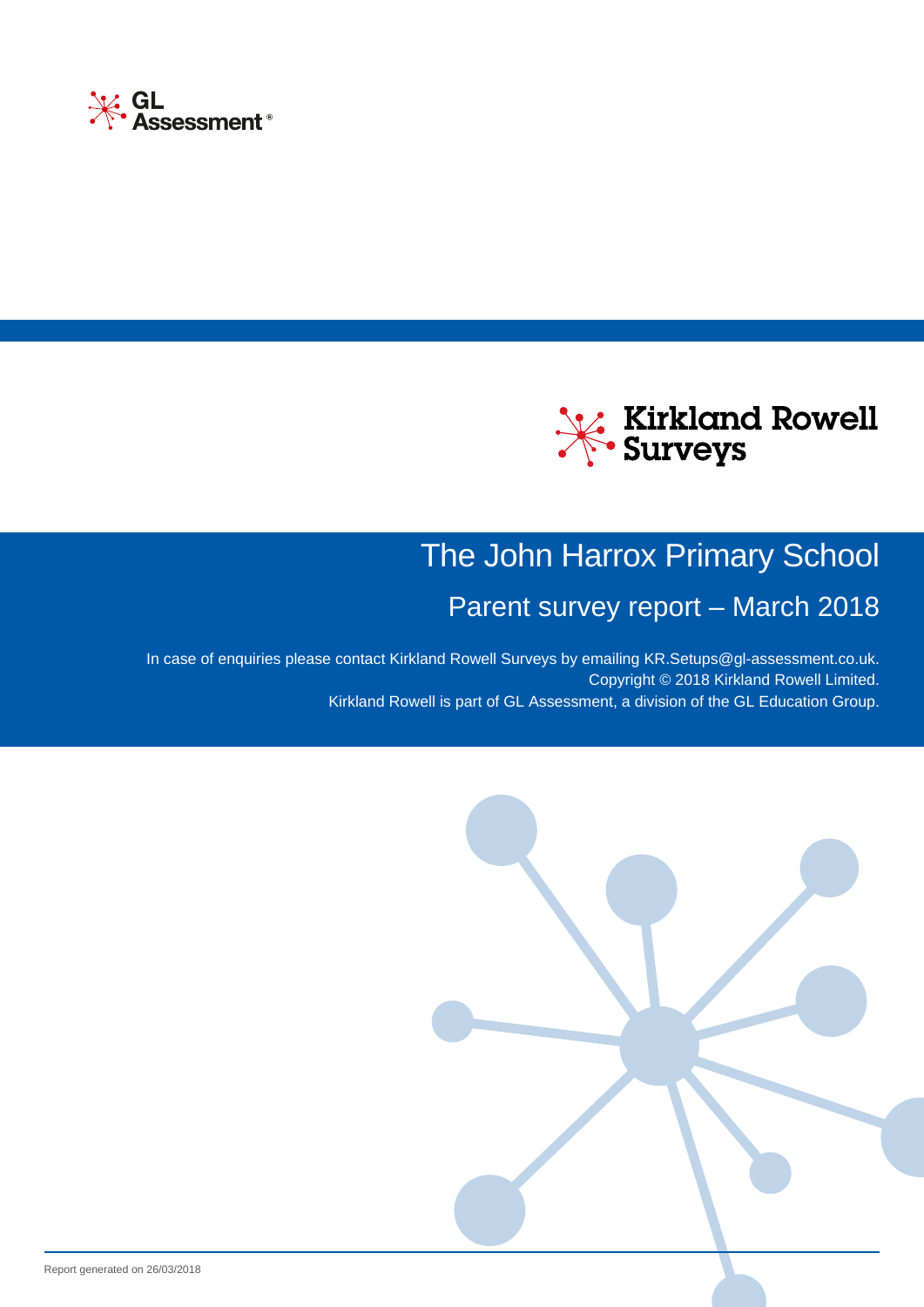## **Contents**

|                  |                                |                                                                                                                       | Page |
|------------------|--------------------------------|-----------------------------------------------------------------------------------------------------------------------|------|
| 1.               | Executive summary              | An overview of findings for this survey with comparison to the<br>previous survey if applicable.                      | 3    |
| $\overline{2}$ . | Key results                    | Satisfaction levels for non-academic and additional criteria.                                                         | 9    |
| 3.               | Parental priorities            | Importance ratings and priorities for improvement.                                                                    | 15   |
| 4.               | Parent View summary            | Your survey data linked to the 12 questions in Ofsted's Parent<br>View.                                               | 21   |
| 5.               | Ofsted self-evaluation summary | Linking your survey data to the current Ofsted evaluation schedule.                                                   | 23   |
| 6.               | Standard analysis              | Analysis of all remaining data which may include gender analysis,<br>healthy lifestyle, parental values and homework. | 45   |
| 7.               | Year group analysis            | Year group scores compared to national averages.                                                                      | 52   |
| 8.               | Appendix                       | Supplementary data and further information.                                                                           | 58   |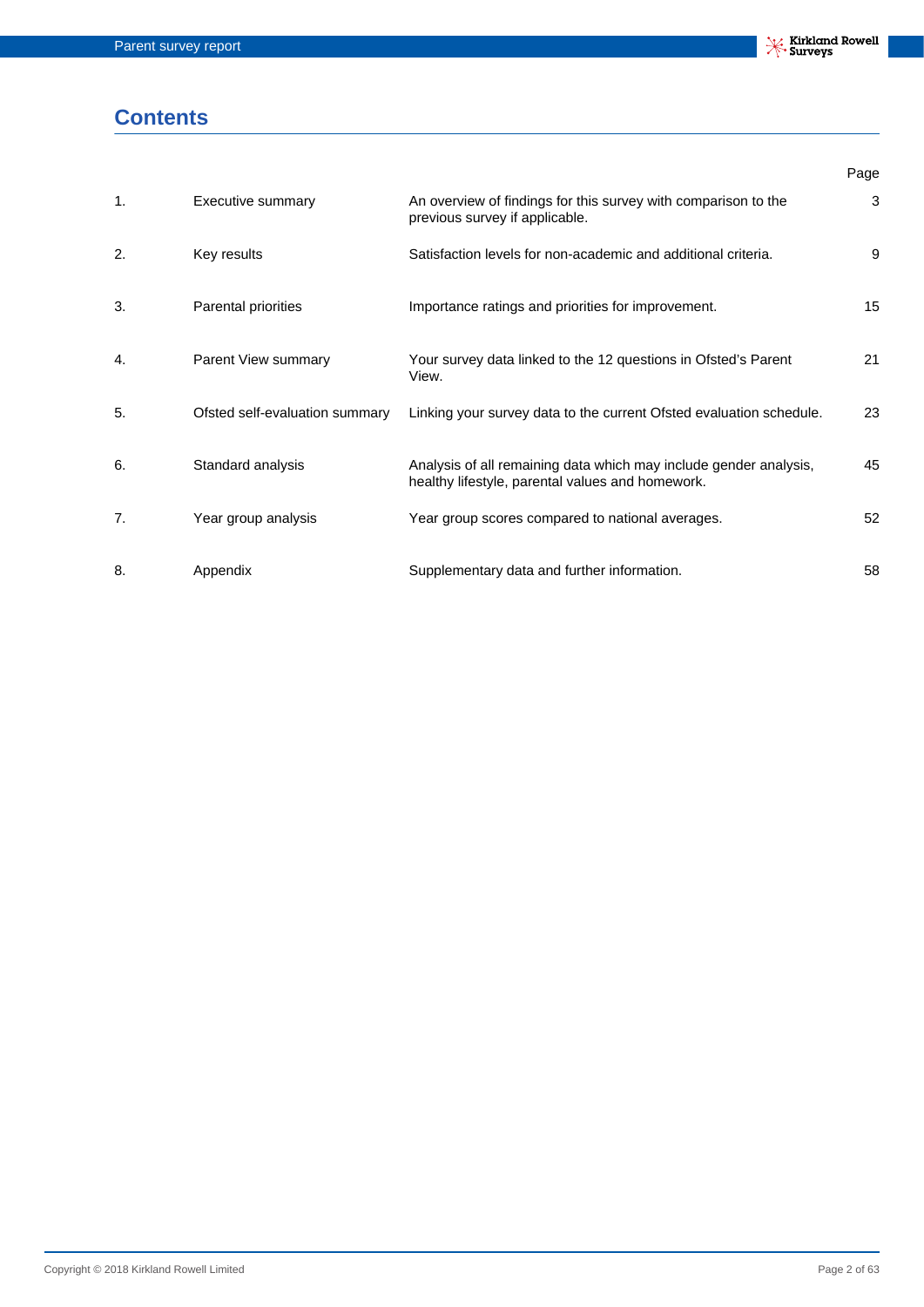## <span id="page-2-0"></span>**Executive summary**

This report details the findings of the first Kirkland Rowell Parent Survey for The John Harrox Primary School. The report measures the levels of satisfaction among the pupils' parents for a range of criteria, which have been previously identified as being important to the parents of school pupils. The report measures the relative importance of the criteria surveyed, as well as providing results tables that identify the perceived strengths and weaknesses of the school in the year to March 2018. The report also measures performance with regard to overall satisfaction and improvement.

### **Summary of results for this survey**

- **•** 76 completed questionnaires were returned representing a response rate of 27.4%. The response meant that data could be drawn for all criteria.
- **•** 35 parents answered 'Yes' and 41 parents answered 'No' to the question 'Has your child ever been eligible for free school meals during the last six years?' representing 46.1% and 53.9% respectively.
- **•** The parents gave a good overall performance score (79.1%) (see page 5).
- **•** Of the parents whose children were not in their first year at the school 43% said the school had improved over the last year and 3% thought that the school's performance was worse (see page 45).
- **•** Of the parents of new pupils, 5% felt that the school had not lived up to their expectations and 27% said the school was better than they had expected it to be (see page 45).
- **•** With regards to non-academic areas, parents are most happy with Suitable class sizes, Library facilities and Developing potential.
- **•** The parents are least happy with Social health education, Levels of homework and Happiness of child.
- **•** The parents' top priorities for improvement are Out of school activities, Happiness of child and School communication.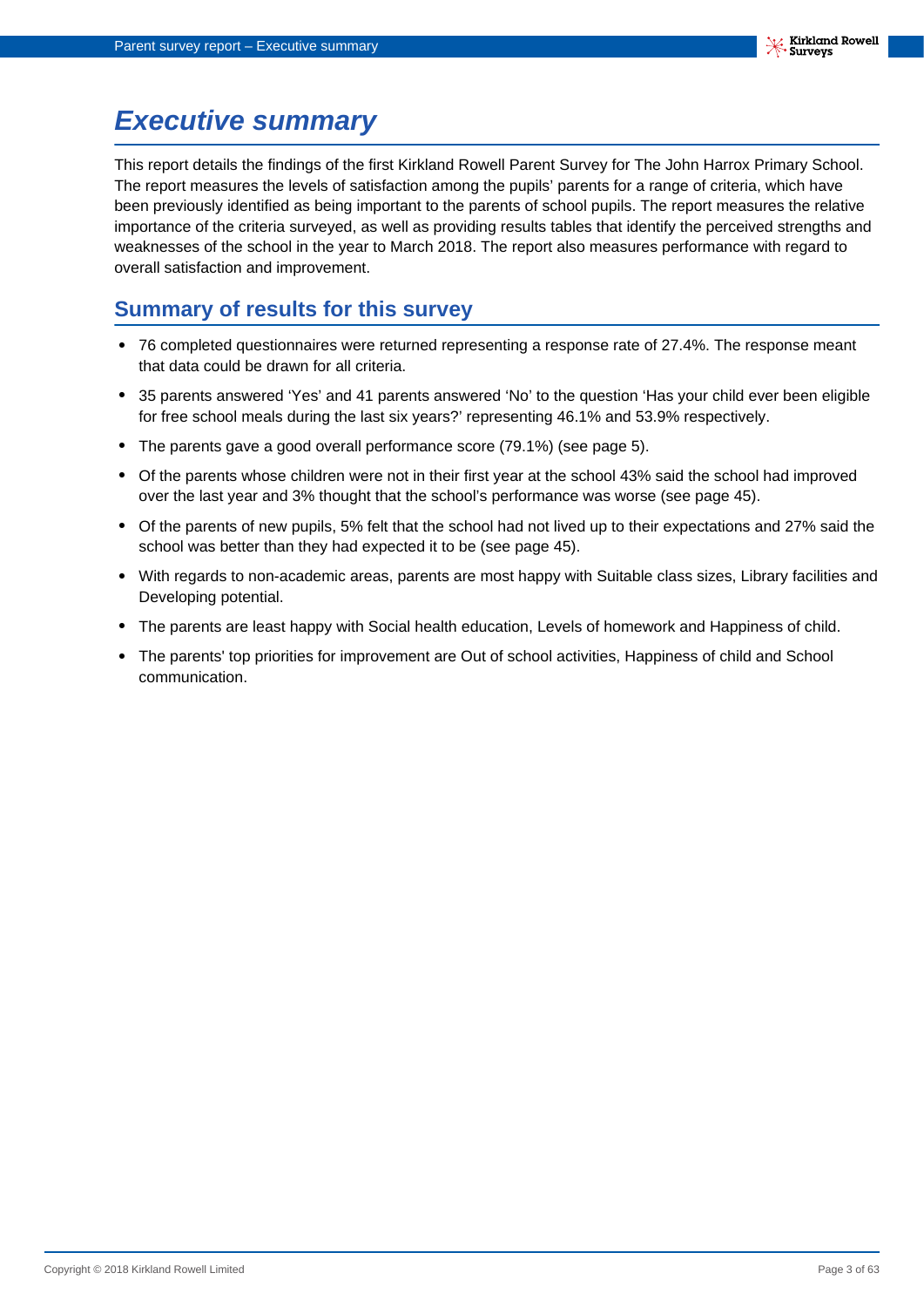## **Strengths and weaknesses**

The results below are the areas in which the school has the highest and lowest perceived standards of performance. Gold represents 'outstanding', green is 'good', black is 'room for improvement' and red is 'attention advised'. Criterion scores in blue are only reliable to within 10% and scores in pink should only be considered indicative.

|       | Relative strengths for non-academic criteria  | <b>Importance</b> | <b>Ranking</b>   |
|-------|-----------------------------------------------|-------------------|------------------|
| 88.9% | Suitable class sizes                          | (52.3%)           | 11th             |
| 86.3% | <b>Library facilities</b>                     | (14.3%)           | 20th             |
| 85.8% | Developing potential                          | $(67.0\%)$        | 4th              |
| 82.2% | School security                               | (59.5%)           | 9th              |
|       | 81.4% School facilities                       | $(44.0\%)$        | 13 <sub>th</sub> |
|       | Relative weaknesses for non-academic criteria | <b>Importance</b> | <b>Ranking</b>   |

| 70.2% Social health education | $(20.8\%)$ | 18th |
|-------------------------------|------------|------|
| 73.2% Levels of homework      | (31.7%)    | 14th |
| 73.3% Happiness of child      | (97.2%)    | 1st  |
| 74.8% Caring teachers         | $(60.2\%)$ | 7th  |
| 76.1% Control of bullying     | $(63.0\%)$ | 5th  |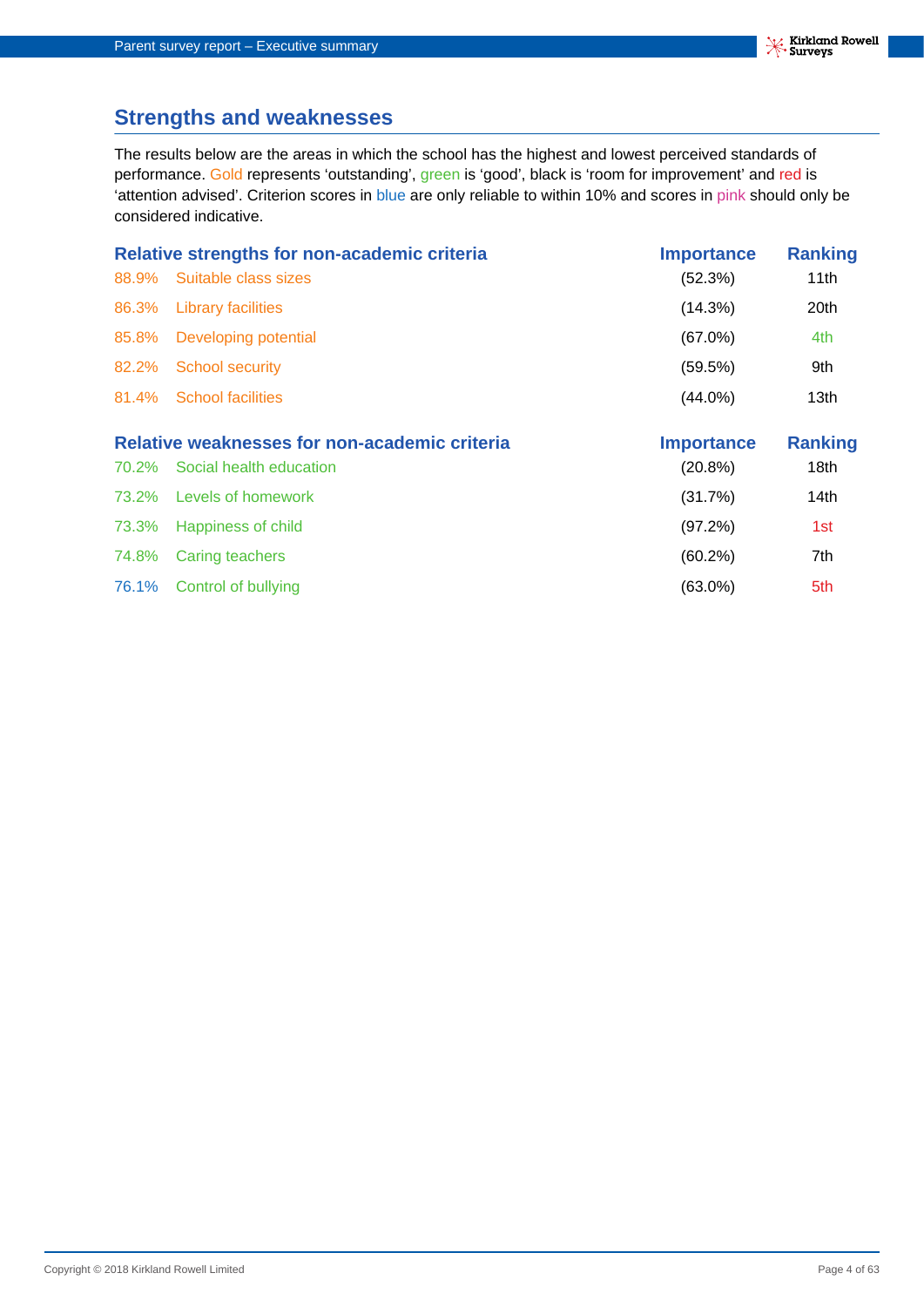### **Response to survey**

76 completed questionnaires were returned representing a response rate of 27.4%.

|                                                | Proportion of responses (%) | <b>Number of responses</b> |
|------------------------------------------------|-----------------------------|----------------------------|
| Responses from parents of male pupils          | 44.7                        | 34                         |
| Responses from parents of female pupils        | 55.3                        | 42                         |
| Responses from parents of Reception pupils     | 20.0                        | 9                          |
| Responses from parents of Years 1 and 2 pupils | 17.8                        | 8                          |
| Responses from parents of Years 3 and 4 pupils | 20.0                        | 9                          |
| Responses from parents of Years 5 and 6 pupils | 42.2                        | 19                         |

## **Overall parental satisfaction**

|                                             | This survey (%) | <b>Previous</b><br>survey (%) | Change (%) |
|---------------------------------------------|-----------------|-------------------------------|------------|
| Overall, rate the performance of the school | 79.1            |                               |            |

|                                             | Rating 'poor'<br>or 'very<br>poor' $(%)$ | <b>Previous</b><br>survey (%) | % Change | Rating 'good'<br>or 'very<br>good' (%) |
|---------------------------------------------|------------------------------------------|-------------------------------|----------|----------------------------------------|
| Overall, rate the performance of the school | 0.0                                      |                               |          | 92.5                                   |

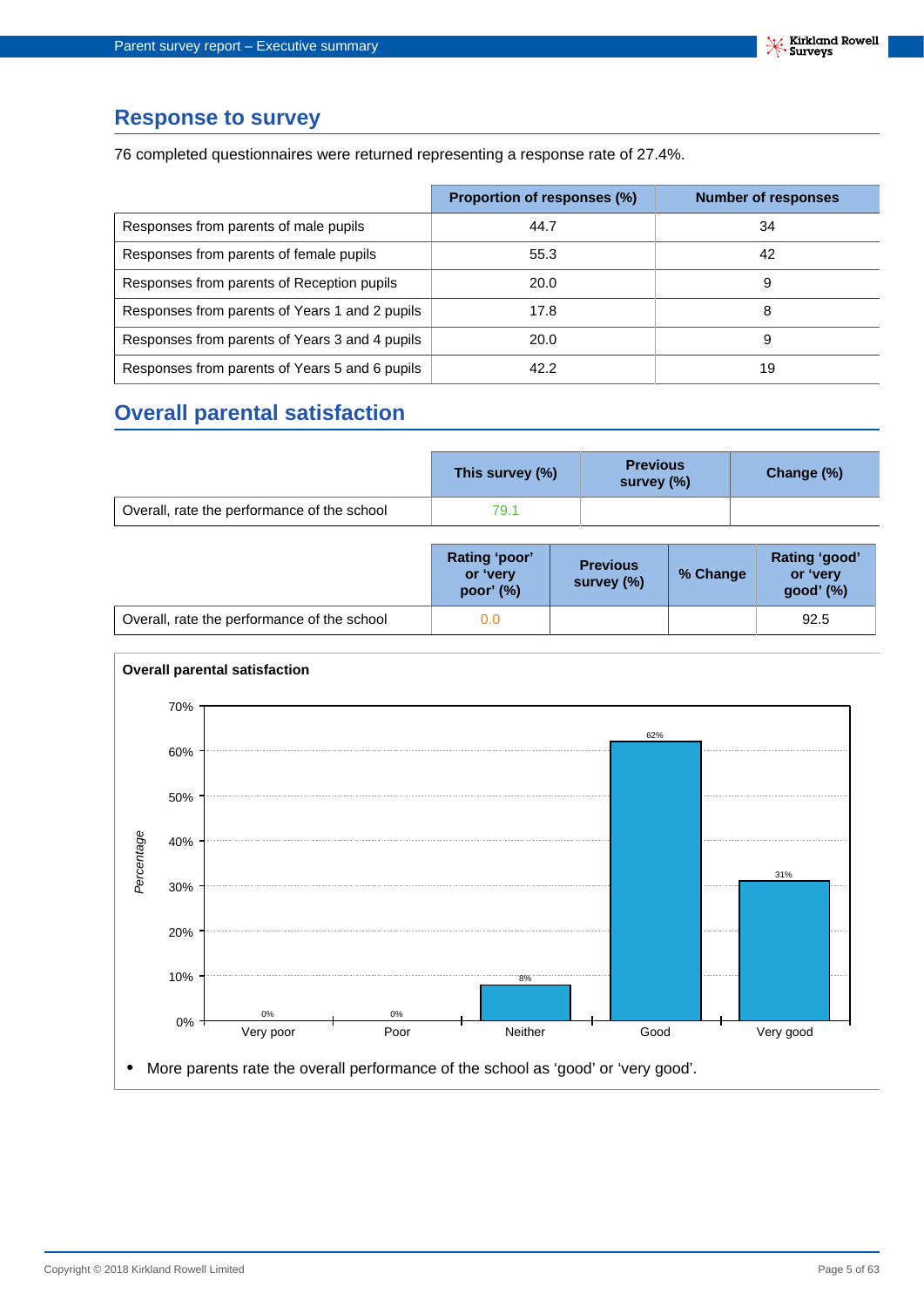

- **•** The parents gave a good overall performance score of 79.1%.
- **•** Parents of male pupils scored the overall performance of the school broadly in line with the parents of female pupils.



- **•** Parents of Reception pupils scored the highest overall from other year groups and are therefore most satisfied with the school's performance.
- **•** Parents of Reception male pupils and parents of Reception female pupils scored the highest overall from other year groups and are therefore most satisfied with the school's performance.

**Kirkland Rowell**<br>Surveys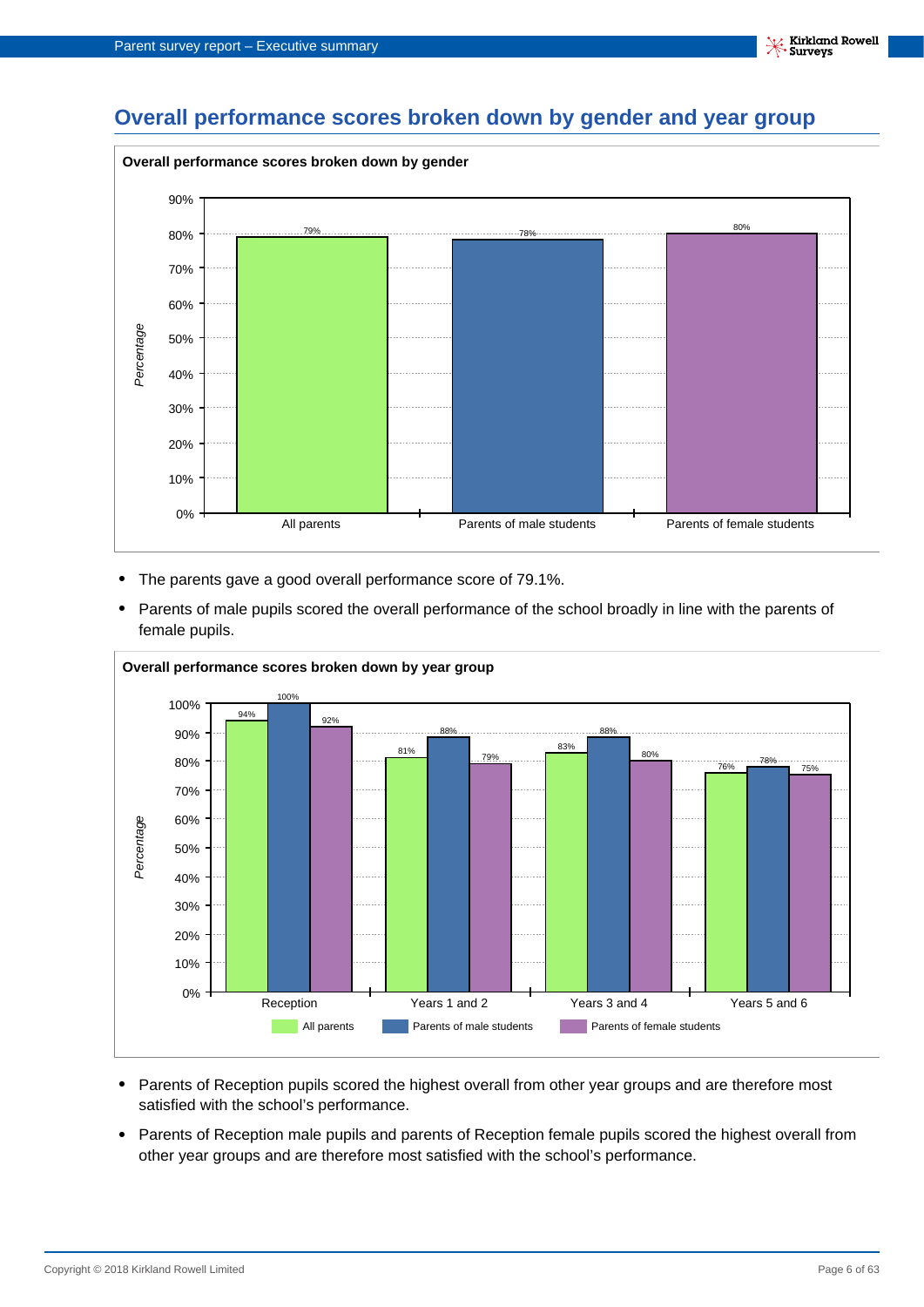## **Overall performance scores broken down by extra analysis**



**•** The overall performance scores show no significant difference.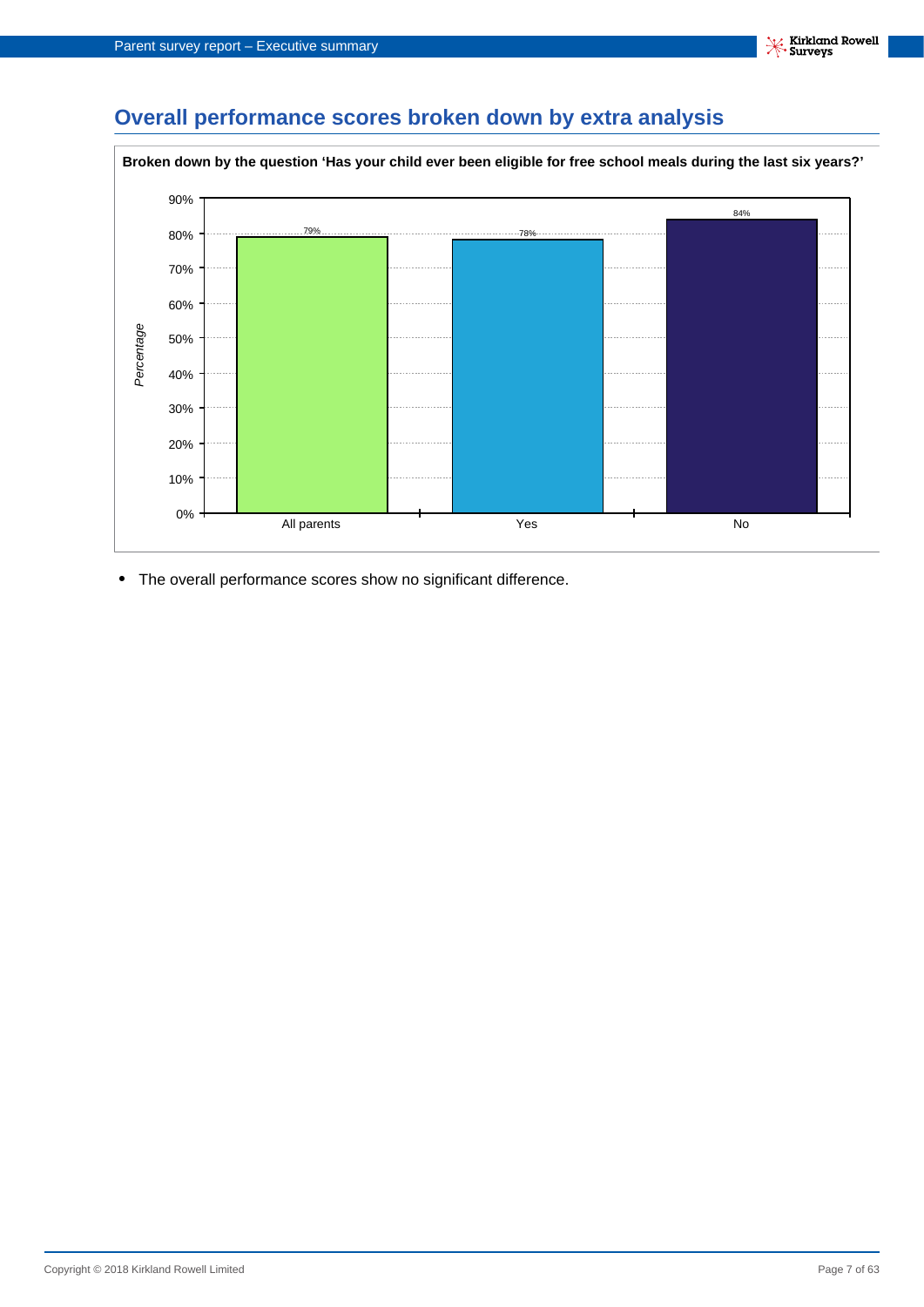## **Parents recommend this school broken down by gender and year group**



- **•** 94.0% of parents said they would recommend this school to another parent.
- **•** Parents of male pupils would recommend this school to another parent broadly in line with parents of female pupils.



- **•** Parents of Reception, Years 1 and 2 and Years 3 and 4 pupils would recommend this school to another parent more than parents from other year groups.
- **•** Parents of Reception, Years 1 and 2 and Years 3 and 4 male pupils and parents of Reception, Years 1 and 2, Years 3 and 4 and Years 5 and 6 female pupils would recommend this school to another parent more than parents from other year groups.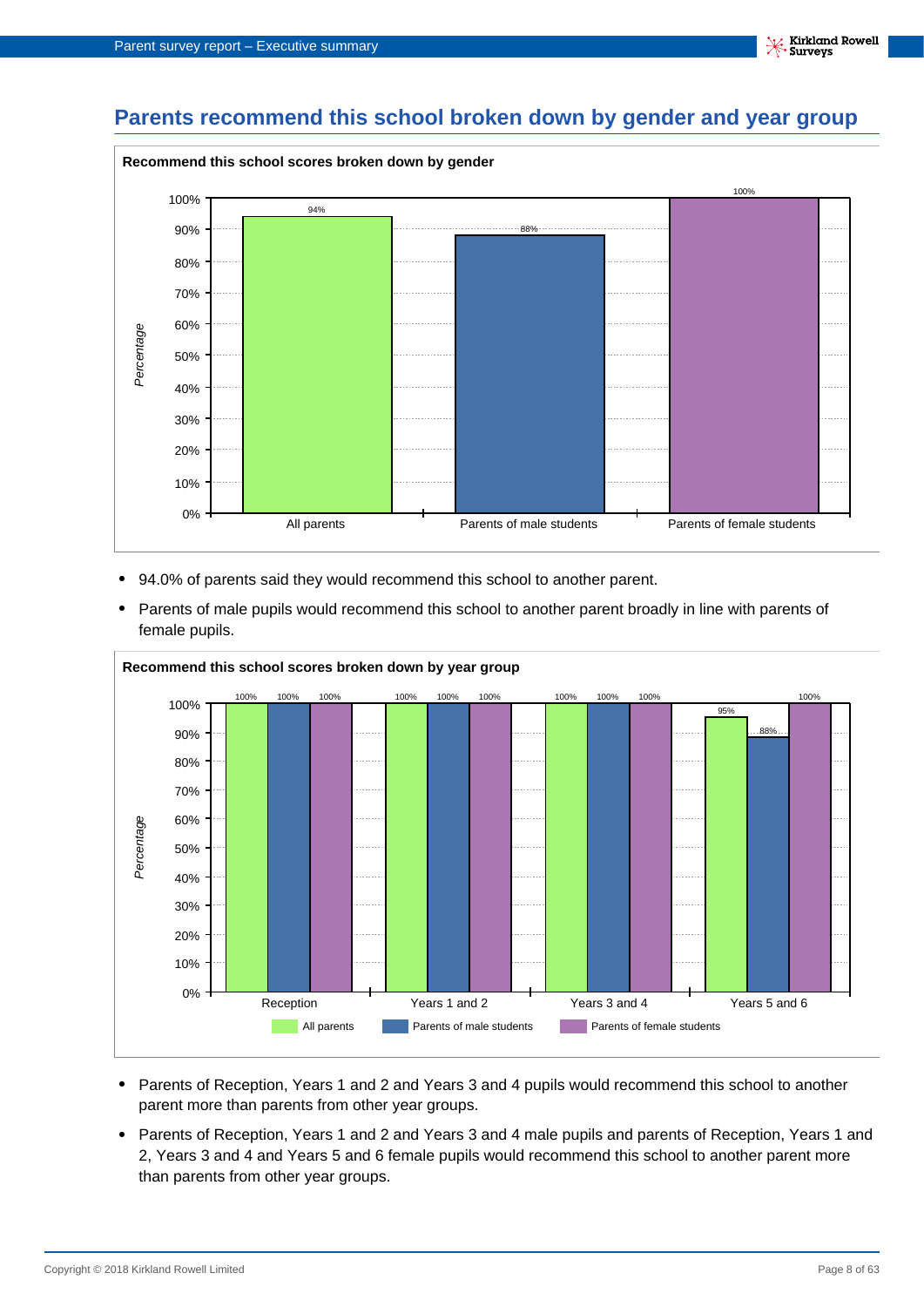# <span id="page-8-0"></span>**Key results**

The core analysis of your survey data; Proportion making progress for non-academic and additional criteria. Explanations have been provided to help you to interpret your results.

### **Interpreting results**

**Non-academic** and **additional** questions receiving a score of:

- **•** Over 80% are 'outstanding' (above the gold line)
- **•** 70% to 79.9% are 'good' (above the green line)
- **•** 65% to 69.9% indicate 'room for improvement' (above the red line)
- **•** Below 65% indicate 'attention advised' (below the red line)

#### **Weighted scores**

In the results tables the scores achieved are given as a percentage. A full explanation of how mean scores (lying between 1 and 5) were converted to percentages is given on our website. As there is a measurable bias in the way that parents score criteria, it is necessary to create "weighted" scores so that the score for any one criterion might be compared meaningfully with the score for any other criterion on a 'level playing field'. These weighted scores are calculated based upon the average scores achieved from over 200 similar, English schools. Results quoted from the previous survey, if applicable, may show small differences from those originally given, as the weightings applied change slightly from one year to the next.

#### **Statistical reliability**

Generally all of our results are quoted as being reliable to within less than 5% at the 95% confidence level. Where this is not possible due to the sample achieved, results are quoted as reliable to within less than 10% at the 95% confidence level and are highlighted in blue. Occasionally when results are even less reliable we show an indicative result and highlight in pink. Where there are fewer than 10 responses we only show "low response" and no further result is quoted. For further information see our website for details. Criteria which have not yet been surveyed in at least 30 schools do not yet have an average figure, and therefore, these scores cannot be weighted against what pupils parents 'usually' say. These un-weighted scores are marked \*.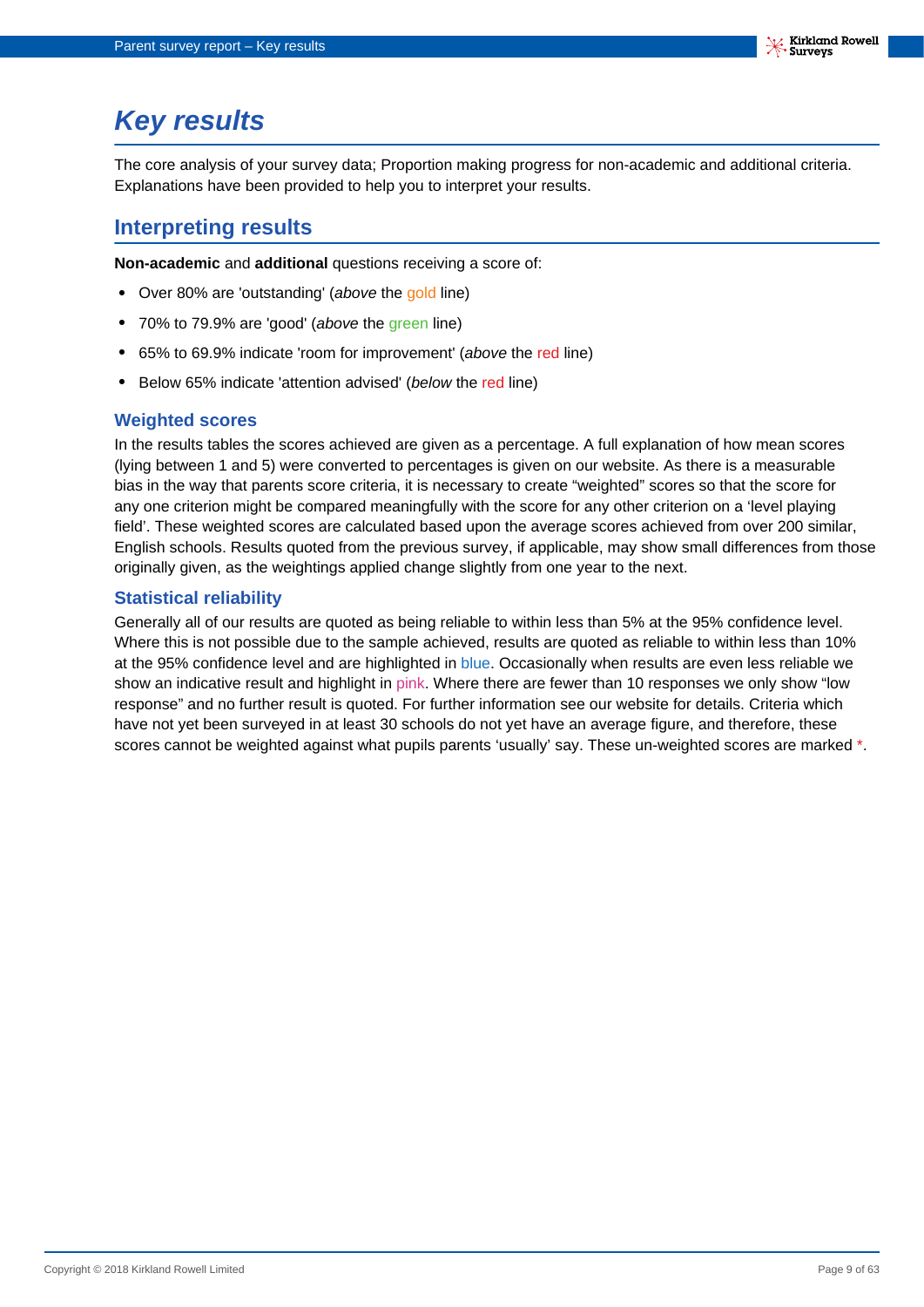## **Understanding your results table**

Your results are shown as a weighted mean score. This is a calculation applied to your raw results using the average scores achieved from over 200 similar, English schools. It allows each criterion to be compared meaningfully on a 'level playing field'. This score can be over 100%.

The previous survey results may appear to differ slightly from your original report last year. This is because the "weighting" calculation applied changes slightly from one year to the next.

 $\overline{\phantom{a}}$ 

|                                                                                                                                                                                                              |                                         | <b>Additional criteria</b>                                    |                                          | <b>★This survey (%)</b>                                                 |      |                                                                                                                          | Previous survey (%)             |                                                                                 | % Change                                                                  |  |
|--------------------------------------------------------------------------------------------------------------------------------------------------------------------------------------------------------------|-----------------------------------------|---------------------------------------------------------------|------------------------------------------|-------------------------------------------------------------------------|------|--------------------------------------------------------------------------------------------------------------------------|---------------------------------|---------------------------------------------------------------------------------|---------------------------------------------------------------------------|--|
|                                                                                                                                                                                                              | Scores above the gold                   |                                                               |                                          | 86.2                                                                    |      | 82.8                                                                                                                     |                                 |                                                                                 | $+3.4$                                                                    |  |
|                                                                                                                                                                                                              | line are 'outstanding'.                 |                                                               |                                          | 82.6                                                                    |      | 80.9                                                                                                                     |                                 |                                                                                 | $+1.7$                                                                    |  |
|                                                                                                                                                                                                              | Access to staff                         |                                                               |                                          | 72.4                                                                    |      | 66.1                                                                                                                     |                                 |                                                                                 | $+6.3$                                                                    |  |
| Church links and support<br>Tailoring workload to childs needs                                                                                                                                               |                                         |                                                               |                                          | 72.3                                                                    |      |                                                                                                                          | Only highlighted changes should |                                                                                 |                                                                           |  |
|                                                                                                                                                                                                              |                                         |                                                               |                                          | 72.1                                                                    |      |                                                                                                                          |                                 |                                                                                 | be considered significant - a                                             |  |
|                                                                                                                                                                                                              |                                         |                                                               | Encouraging and listening to pupil views | 71.4                                                                    |      |                                                                                                                          |                                 |                                                                                 | green highlight shows a significant<br>improvement, a red highlight shows |  |
|                                                                                                                                                                                                              | Scores above the green                  |                                                               | d listening to parent views              | 70.8                                                                    |      |                                                                                                                          |                                 |                                                                                 | a significant decline, since the last                                     |  |
| line are 'good'.                                                                                                                                                                                             |                                         |                                                               | rewarding achievement                    | 70.1                                                                    |      |                                                                                                                          | survey.                         |                                                                                 |                                                                           |  |
| Handling complaints                                                                                                                                                                                          |                                         |                                                               |                                          | 69.9                                                                    |      |                                                                                                                          | 64.9                            |                                                                                 | $4+5.0$                                                                   |  |
|                                                                                                                                                                                                              | Explaining to parents how to help child |                                                               |                                          | 67.2                                                                    |      |                                                                                                                          |                                 |                                                                                 |                                                                           |  |
|                                                                                                                                                                                                              | Ensuring pupils make good progress      |                                                               |                                          | 67.2                                                                    |      | 62.1                                                                                                                     |                                 |                                                                                 | $+5.1$                                                                    |  |
|                                                                                                                                                                                                              | Scores above the red                    |                                                               | I management                             |                                                                         | 66.5 | 65.4                                                                                                                     |                                 |                                                                                 | $+1.1$                                                                    |  |
| improvement'.                                                                                                                                                                                                | line indicate 'room for                 | izęs                                                          |                                          | 66.3                                                                    |      |                                                                                                                          |                                 |                                                                                 |                                                                           |  |
|                                                                                                                                                                                                              |                                         | g of work                                                     |                                          | 65.5                                                                    |      |                                                                                                                          | 62.8                            |                                                                                 | $+2.7$                                                                    |  |
|                                                                                                                                                                                                              | Relationship between tutor and child *  |                                                               |                                          | 64.3                                                                    |      |                                                                                                                          |                                 |                                                                                 |                                                                           |  |
|                                                                                                                                                                                                              | Extra curricular activities             |                                                               |                                          | 62.1                                                                    |      |                                                                                                                          | 74.8                            |                                                                                 | $-12.7$                                                                   |  |
|                                                                                                                                                                                                              | School uniform                          |                                                               |                                          | 61.5                                                                    |      | 63.4                                                                                                                     |                                 | $-1.9$                                                                          |                                                                           |  |
|                                                                                                                                                                                                              | Attitude of non academic staff          |                                                               |                                          | $49.5 \bullet$                                                          |      |                                                                                                                          |                                 |                                                                                 |                                                                           |  |
| Encouraging local community activity                                                                                                                                                                         |                                         |                                                               | Low response                             |                                                                         |      |                                                                                                                          | achieved.                       | Criteria scores in blue<br>are only reliable to within<br>10% due to the sample |                                                                           |  |
| This criteria has not yet been<br>surveyed in at least 30 schools.<br>As such we do not have an<br>average figure and therefore<br>cannot weight this score<br>against what pupils parents<br>'usually' say. |                                         | Scores below the red<br>line indicate 'attention<br>advised'. |                                          | "Low response" indicates<br>that there were fewer<br>than 10 responses. |      | Criteria scores in pink<br>should only be considered<br>indicative due to a low<br>sample size, or high<br>polarisation. |                                 |                                                                                 |                                                                           |  |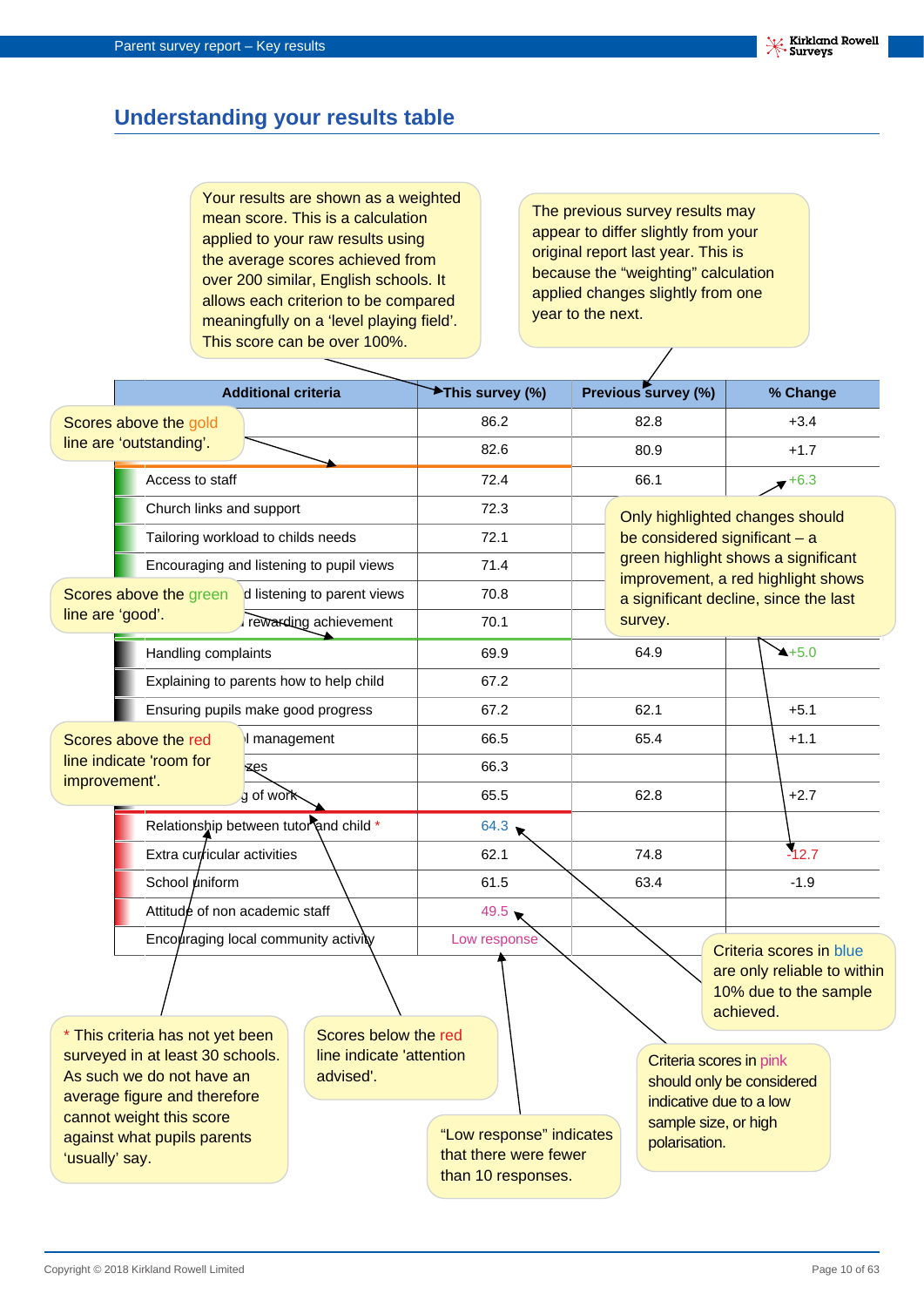### **Non-academic criteria**

The following table shows parents priorities for non-academic areas. Where data is available, these are compared to the same score from the previous year's survey, and the percentage change shown. Only highlighted changes should be considered significant.

| Non-academic criteria    | This survey (%) | Previous survey (%) | % Change |
|--------------------------|-----------------|---------------------|----------|
| Suitable class sizes     | 88.9            |                     |          |
| Library facilities       | 86.3            |                     |          |
| Developing potential     | 85.8            |                     |          |
| School security          | 82.2            |                     |          |
| School facilities        | 81.4            |                     |          |
| School communication     | 81.1            |                     |          |
| Computer access          | 80.7            |                     |          |
| Use of exams and testing | 79.2            |                     |          |
| Range of subjects taught | 78.6            |                     |          |
| Out of school activities | 78.3            |                     |          |
| Teaching quality         | 78.1            |                     |          |
| School discipline        | 78.0            |                     |          |
| Community spirit         | 77.7            |                     |          |
| Developing moral values  | 77.3            |                     |          |
| Developing confidence    | 76.1            |                     |          |
| Control of bullying      | 76.1            |                     |          |
| Caring teachers          | 74.8            |                     |          |
| Happiness of child       | 73.3            |                     |          |
| Levels of homework       | 73.2            |                     |          |
| Social health education  | 70.2            |                     |          |

- **•** Parents consider delivery of the following non-academic areas to be 'outstanding': Suitable class sizes, Library facilities, Developing potential, School security, School facilities, School communication and Computer access.
- **•** Parents consider delivery of the following non-academic areas to be 'good': Use of exams and testing, Range of subjects taught, Out of school activities, Teaching quality, School discipline, Community spirit, Developing moral values, Developing confidence, Control of bullying, Caring teachers, Happiness of child, Levels of homework and Social health education.
- **•** The following non-academic subject achieved a low sample; therefore scores are only reliable within 10%: Out of school activities and Control of bullying.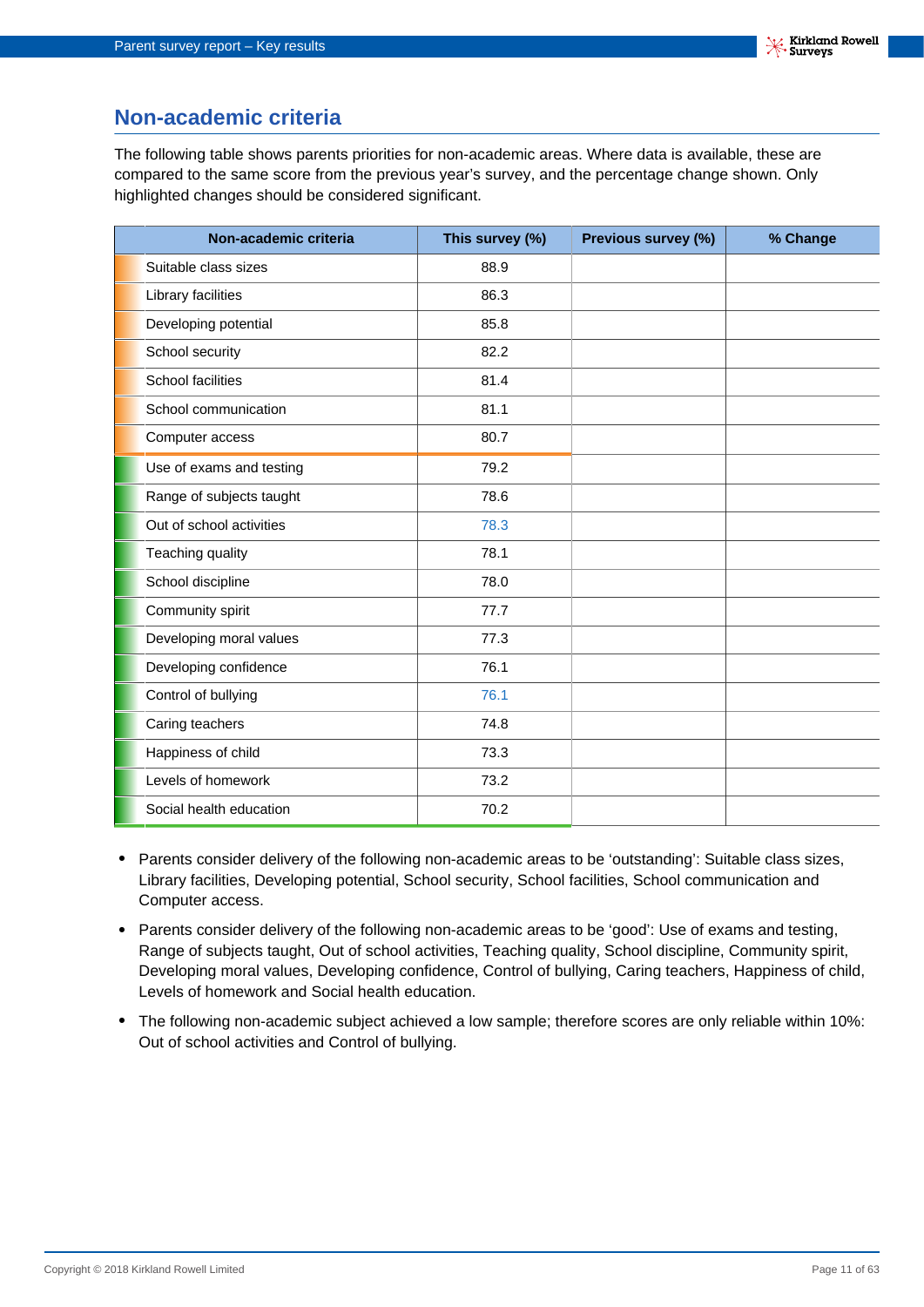## **Happy versus unhappy parents for non-academic criteria**

The following table identifies the percentage of parents who are unhappy (rating poor or very poor) alongside those who are happy (rating 'good' or 'very good') for the school's performance in each area. Note that these results do not include respondents who chose 'neither good nor poor', 'I don't know' or failed to answer the question.

- **•** Having fewer than 2% of parents who are unhappy with a particular area should be considered 'outstanding' (above the gold line).
- **•** Having between 2% & 4.9% of parents who are unhappy with a particular area should be considered as 'good' (above the green line).
- **•** Having between 5% & 15% of parents who are unhappy with a particular area should be considered as showing 'room for improvement' (above the red line).
- Having more than 15% of parents unhappy with a particular area may suggest 'attention advised' (below the red line).

Only highlighted changes should be considered significant; green shows improvement, red shows decline.

| Non-academic criteria     | Rating 'poor' or<br>'very poor' (%) | <b>Previous</b><br>survey (%) | % Change | Rating 'good'<br>or 'very<br>good' (%) |
|---------------------------|-------------------------------------|-------------------------------|----------|----------------------------------------|
| Caring teachers           | 0.0                                 |                               |          | 88.2                                   |
| Computer access           | 0.0                                 |                               |          | 94.0                                   |
| Developing moral values   | 0.0                                 |                               |          | 95.3                                   |
| Developing potential      | 0.0                                 |                               |          | 86.6                                   |
| Happiness of child        | 0.0                                 |                               |          | 90.2                                   |
| <b>Library facilities</b> | 0.0                                 |                               |          | 90.8                                   |
| Range of subjects taught  | 0.0                                 |                               |          | 95.3                                   |
| School communication      | 0.0                                 |                               |          | 76.3                                   |
| School discipline         | 0.0                                 |                               |          | 95.2                                   |
| <b>School facilities</b>  | 0.0                                 |                               |          | 91.0                                   |
| School security           | 0.0                                 |                               |          | 89.1                                   |
| Teaching quality          | 0.0                                 |                               |          | 90.4                                   |
| Use of exams and testing  | 0.0                                 |                               |          | 81.6                                   |
| Suitable class sizes      | 4.2                                 |                               |          | 79.3                                   |
| Community spirit          | 4.5                                 |                               |          | 83.9                                   |
| Developing confidence     | 4.7                                 |                               |          | 86.3                                   |
| Out of school activities  | 12.0                                |                               |          | 63.7                                   |
| Social health education   | 13.1                                |                               |          | 73.4                                   |
| Levels of homework        | 13.5                                |                               |          | 68.6                                   |
| Control of bullying       | 14.8                                |                               |          | 58.5                                   |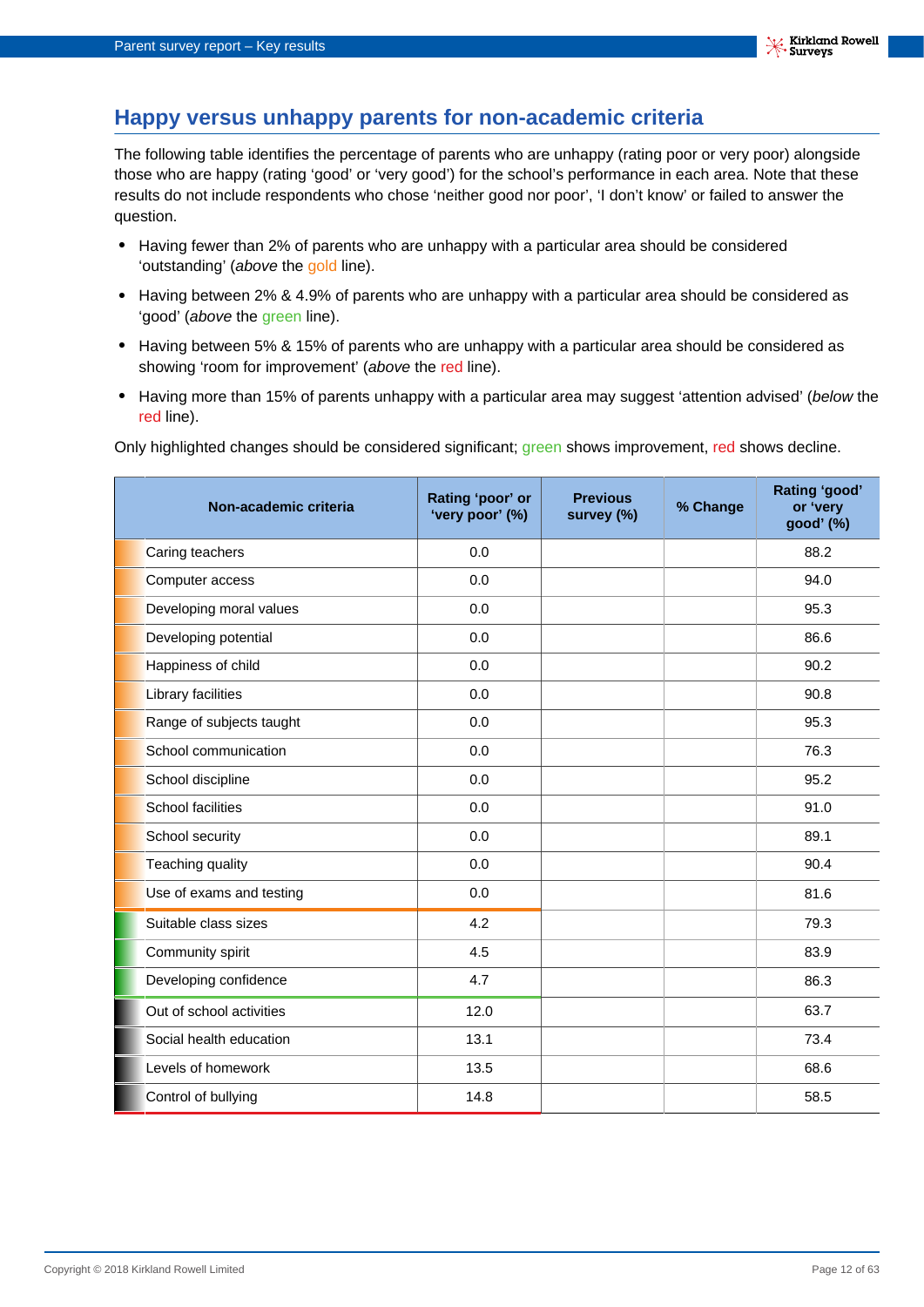## **Additional criteria**

Additional criteria were chosen by the school, and investigated with regard to parent satisfaction. The following results were achieved with regard to those parents who answered the question. The percentage scores are given in descending order. Only highlighted changes should be considered significant.

| <b>Additional criteria</b>                           | This survey (%) | Previous survey (%) | % Change |
|------------------------------------------------------|-----------------|---------------------|----------|
| Quality of feedback on pupil's work                  | 81.3            |                     |          |
| Regular marking of work                              | 80.0            |                     |          |
| Use of feedback on pupil's work                      | 80.0            |                     |          |
| Tailoring child's work to their needs and<br>ability | 78.4            |                     |          |
| Treating all pupils fairly/equally                   | 77.9            |                     |          |
| Ensuring pupils do their best/make good<br>progress  | 77.6            |                     |          |
| Pupil targets                                        | 76.9            |                     |          |
| Appropriate level of challenge in<br>homework        | 76.4            |                     |          |
| Encouraging and listening to pupils' views           | 76.2            |                     |          |
| Promoting racial harmony                             | 75.0            |                     |          |
| E-safety                                             | 74.7            |                     |          |
| Pupil response to feedback                           | 74.7            |                     |          |
| Attitude of non-teaching/support staff               | 74.6            |                     |          |
| Looking after pupils well                            | 73.7            |                     |          |
| Celebrating and rewarding achievement                | 72.9            |                     |          |
| Information on different types of bullying           | 71.9            |                     |          |
| Teaching pupils with special needs                   | 71.8            |                     |          |
| Pupils' attitudes to learning                        | 69.9            |                     |          |

- **•** Parents consider delivery of the following additional criteria to be 'outstanding': Quality of feedback on pupil's work, Regular marking of work and Use of feedback on pupil's work.
- **•** Parents consider delivery of the following additional criteria to be 'good': Tailoring child's work to their needs and ability, Treating all pupils fairly/equally, Ensuring pupils do their best/make good progress, Pupil targets, Appropriate level of challenge in homework, Encouraging and listening to pupils' views, Promoting racial harmony, E-safety, Pupil response to feedback, Attitude of non-teaching/support staff, Looking after pupils well, Celebrating and rewarding achievement, Information on different types of bullying and Teaching pupils with special needs.
- Parents consider delivery of the following additional criteria to show 'room for improvement': Pupils' attitudes to learning.
- **•** The following additional criteria achieved a low sample; therefore scores are only reliable within 10%: Tailoring child's work to their needs and ability, E-safety and Celebrating and rewarding achievement.
- **•** The following additional criteria achieved a very low sample; therefore scores should only be considered indicative: Promoting racial harmony, Information on different types of bullying and Teaching pupils with special needs.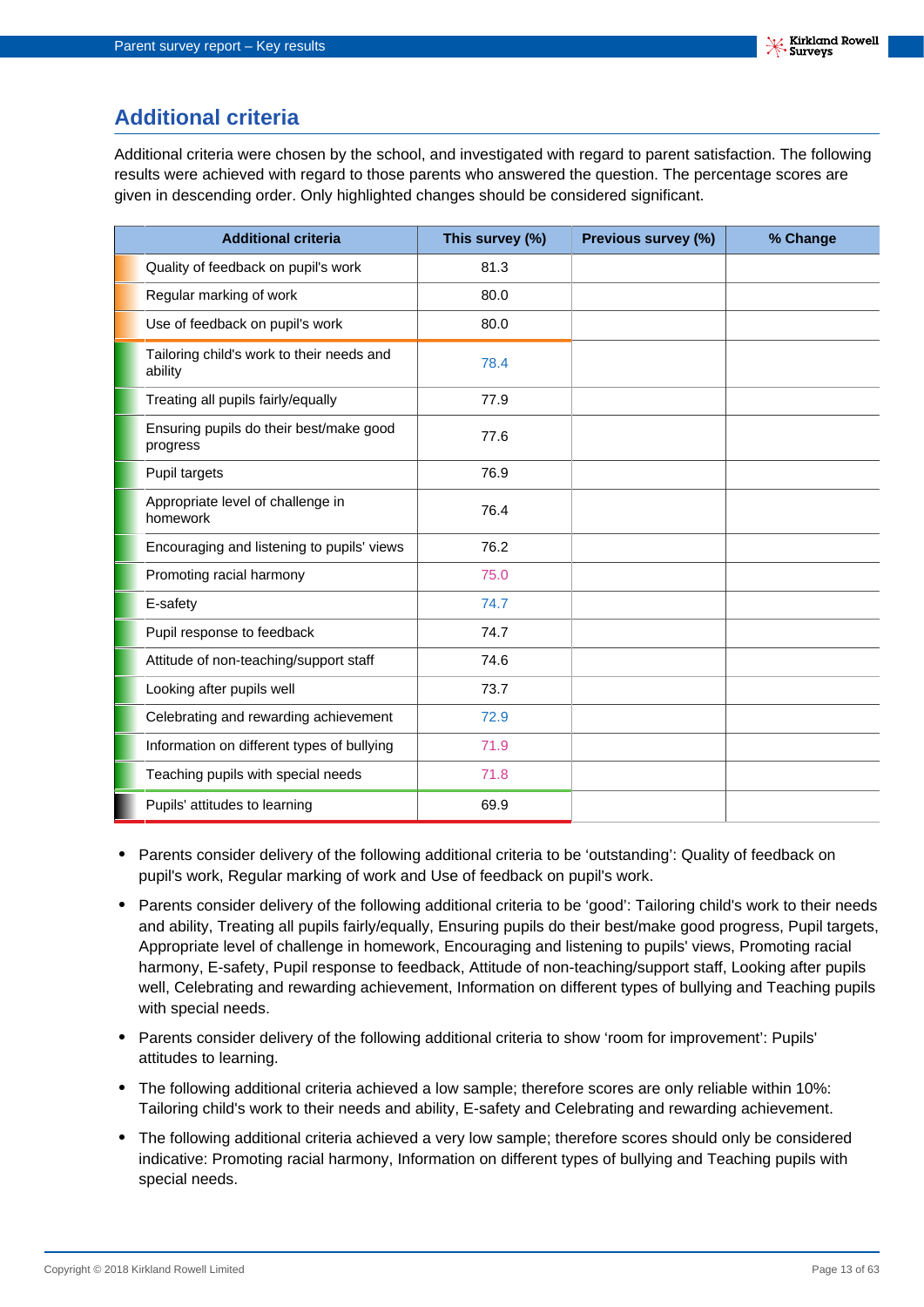### **Happy versus unhappy parents for additional criteria**

The following table identifies the percentage of parents who are unhappy (rating poor or very poor) alongside those who are happy (rating 'good' or 'very good') for the school's performance in each area. Note that these results do not include respondents who chose 'neither good nor poor', 'I don't know' or failed to answer the question.

- **•** Having fewer than 2% of parents who are unhappy with a particular area should be considered 'outstanding' (above the gold line).
- **•** Having between 2% & 4.9% of parents who are unhappy with a particular area should be considered as 'good' (above the green line).
- **•** Having between 5% & 15% of parents who are unhappy with a particular area should be considered as showing 'room for improvement' (above the red line).
- Having more than 15% of parents unhappy with a particular area may suggest 'attention advised' (below the red line).

Only highlighted changes should be considered significant; green shows improvement, red shows decline.

| <b>Additional criteria</b>                           | Rating 'poor' or<br>'very poor' (%) | <b>Previous</b><br>survey (%) | % Change | Rating 'good'<br>or 'very<br>good' (%) |
|------------------------------------------------------|-------------------------------------|-------------------------------|----------|----------------------------------------|
| Attitude of non-teaching/support staff               | 0.0                                 |                               |          | 90.8                                   |
| Looking after pupils well                            | 0.0                                 |                               |          | 88.0                                   |
| Pupil targets                                        | 0.0                                 |                               |          | 85.1                                   |
| Pupils' attitudes to learning                        | 0.0                                 |                               |          | 88.2                                   |
| Quality of feedback on pupil's work                  | 0.0                                 |                               |          | 90.8                                   |
| Regular marking of work                              | 0.0                                 |                               |          | 95.1                                   |
| Use of feedback on pupil's work                      | 0.0                                 |                               |          | 82.1                                   |
| Treating all pupils fairly/equally                   | 2.8                                 |                               |          | 74.3                                   |
| Appropriate level of challenge in<br>homework        | 4.4                                 |                               |          | 79.8                                   |
| E-safety                                             | 4.5                                 |                               |          | 83.6                                   |
| Ensuring pupils do their best/make good<br>progress  | 4.6                                 |                               |          | 77.2                                   |
| Celebrating and rewarding achievement                | 4.6                                 |                               |          | 79.5                                   |
| Pupil response to feedback                           | 5.2                                 |                               |          | 71.7                                   |
| Encouraging and listening to pupils' views           | 6.1                                 |                               |          | 75.6                                   |
| Tailoring child's work to their needs and<br>ability | 11.4                                |                               |          | 76.6                                   |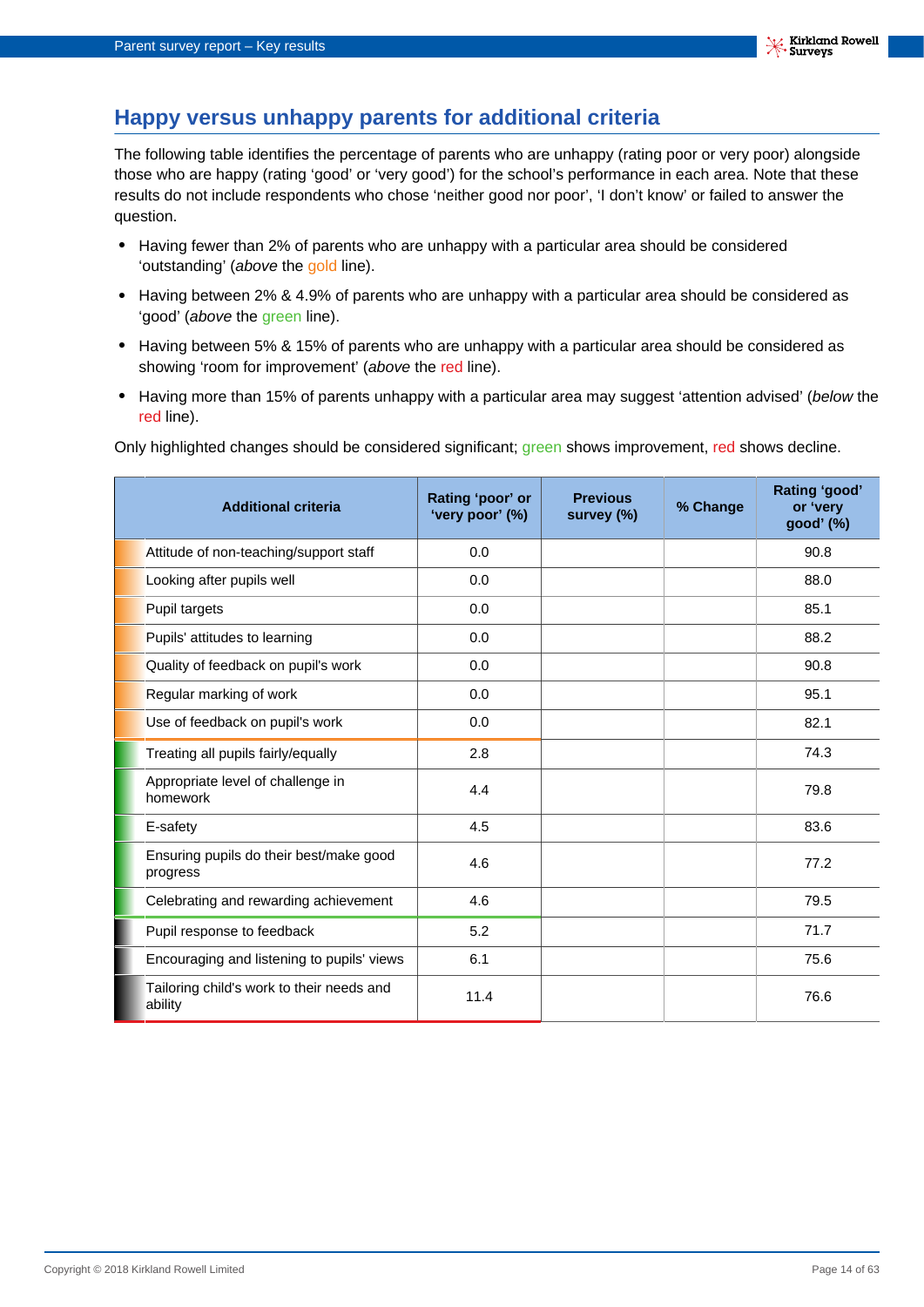# <span id="page-14-0"></span>**Parental priorities**

Parents were asked to choose the ten criteria which were most important to them from a list of twenty. This section shows the analysis of these importance ratings and of the priorities for improvement.

## **Parental priorities importance**

Ideally those criteria which are most important to parents will be the criteria to which parents award the highest scores. In the following table, the second column shows the percentage of parents who chose each of the criteria as one of their ten choices of what they felt was most important to them. The third column shows how well the school performs for the criteria ie. 1st = what the school does best, 20th = what the school does least well. Only highlighted rankings should be considered as being worthy of note. A green highlight shows that the school performs well within a criterion that is important to parents, a red highlight shows that the school performs less well within a criterion that is important to parents. The final two columns show the same information for the previous survey, for comparison.

| <b>Criteria</b>          | Importance<br>score (%) | <b>Satisfaction</b><br>ranking | <b>Previous</b><br>importance<br>score (%) | <b>Previous</b><br>satisfaction<br>ranking |
|--------------------------|-------------------------|--------------------------------|--------------------------------------------|--------------------------------------------|
| Happiness of child       | 97.2                    | 18th                           |                                            |                                            |
| School discipline        | 84.6                    | 12 <sub>th</sub>               |                                            |                                            |
| Teaching quality         | 75.3                    | 11th                           |                                            |                                            |
| Developing potential     | 67.0                    | 3rd                            |                                            |                                            |
| Control of bullying      | 63.0                    | 16th                           |                                            |                                            |
| Developing confidence    | 62.3                    | 15 <sub>th</sub>               |                                            |                                            |
| Caring teachers          | 60.2                    | 17th                           |                                            |                                            |
| School communication     | 59.7                    | 6th                            |                                            |                                            |
| School security          | 59.5                    | 4th                            |                                            |                                            |
| Developing moral values  | 56.0                    | 14 <sub>th</sub>               |                                            |                                            |
| Suitable class sizes     | 52.3                    | 1st                            |                                            |                                            |
| Range of subjects taught | 52.0                    | 9th                            |                                            |                                            |
| School facilities        | 44.0                    | 5th                            |                                            |                                            |
| Levels of homework       | 31.7                    | 19 <sub>th</sub>               |                                            |                                            |
| Out of school activities | 31.2                    | 10th                           |                                            |                                            |
| Use of exams and testing | 26.2                    | 8th                            |                                            |                                            |
| Community spirit         | 22.2                    | 13 <sub>th</sub>               |                                            |                                            |
| Social health education  | 20.8                    | 20th                           |                                            |                                            |
| Computer access          | 20.5                    | 7th                            |                                            |                                            |
| Library facilities       | 14.3                    | 2nd                            |                                            |                                            |

With regard to the five criteria most important to parents:

- **•** The school performs well in: Developing potential.
- **•** The school performs less well in: Happiness of child and Control of bullying.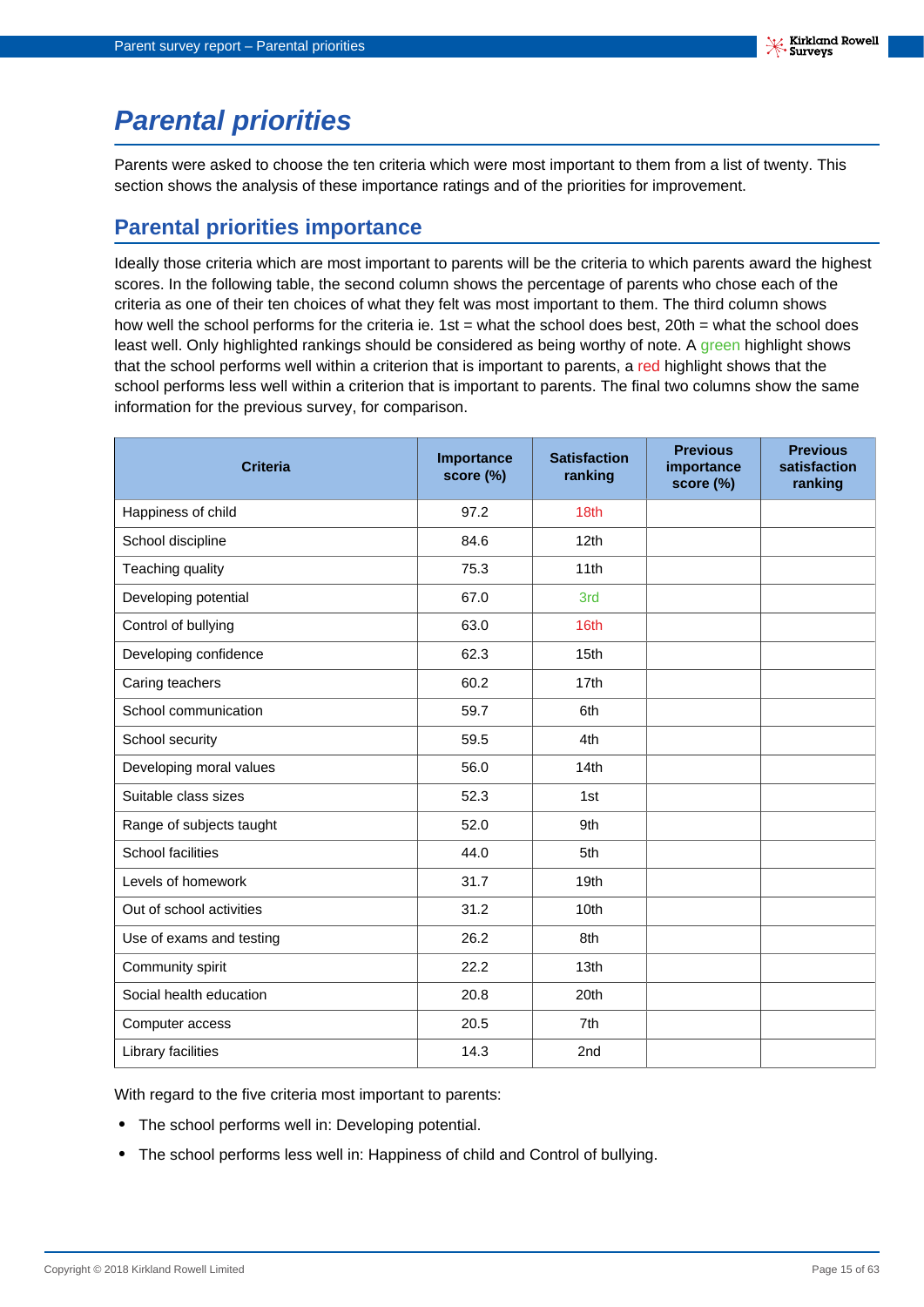### **Importance: your school vs. similar schools**

Parents were asked to choose ten priorities from a list of twenty criteria. The table below shows which criteria the parents from your school selected as most important. The second column shows you the percentage of parents who selected each criterion as one of their ten choices, and the final column compares your school's data to the views from parents from similar schools. Position differences of four or more have been highlighted as being worthy of note.

| <b>Criteria</b>          | Importance<br>score (%) | Importance<br>ranking | Average<br>ranking<br>for similar<br>schools | <b>Ranking</b><br>difference<br>to similar<br>schools |
|--------------------------|-------------------------|-----------------------|----------------------------------------------|-------------------------------------------------------|
| Happiness of child       | 97.2                    | 1st                   | 3rd                                          | $+2$                                                  |
| School discipline        | 84.6                    | 2nd                   | 2nd                                          | $\mathbf 0$                                           |
| Teaching quality         | 75.3                    | 3rd                   | 1st                                          | $-2$                                                  |
| Developing potential     | 67.0                    | 4th                   | 5th                                          | $+1$                                                  |
| Control of bullying      | 63.0                    | 5th                   | 7th                                          | $+2$                                                  |
| Developing confidence    | 62.3                    | 6th                   | 4th                                          | $-2$                                                  |
| Caring teachers          | 60.2                    | 7th                   | 6th                                          | $-1$                                                  |
| School communication     | 59.7                    | 8th                   | 8th                                          | $\mathbf 0$                                           |
| School security          | 59.5                    | 9th                   | 10th                                         | $+1$                                                  |
| Developing moral values  | 56.0                    | 10th                  | 9th                                          | $-1$                                                  |
| Suitable class sizes     | 52.3                    | 11th                  | 11th                                         | $\mathbf 0$                                           |
| Range of subjects taught | 52.0                    | 12th                  | 13th                                         | $+1$                                                  |
| School facilities        | 44.0                    | 13th                  | 12th                                         | $-1$                                                  |
| Levels of homework       | 31.7                    | 14th                  | 14th                                         | $\mathbf 0$                                           |
| Out of school activities | 31.2                    | 15th                  | 16th                                         | $+1$                                                  |
| Use of exams and testing | 26.2                    | 16th                  | 18th                                         | $+2$                                                  |
| Community spirit         | 22.2                    | 17th                  | 15th                                         | $-2$                                                  |
| Social health education  | 20.8                    | 18th                  | 19th                                         | $+1$                                                  |
| Computer access          | 20.5                    | 19th                  | 17th                                         | $-2$                                                  |
| Library facilities       | 14.3                    | 20th                  | 20th                                         | $\boldsymbol{0}$                                      |

**•** All of the criteria the parents from your school selected as important are in line with the criteria that parents of similar schools select as important.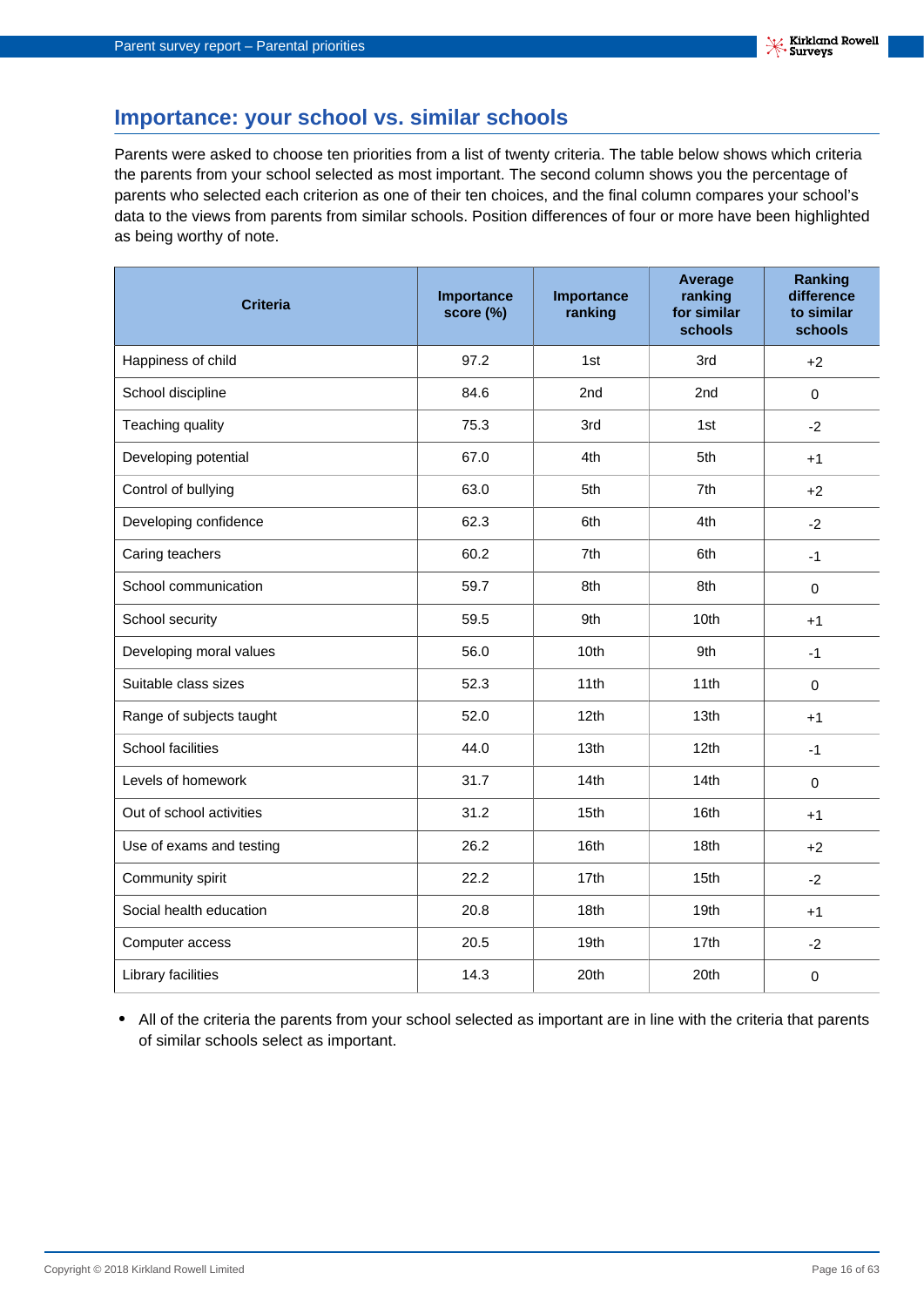### **How parent priorities change as pupils get older**

The graph below shows which criteria parents of Reception pupils selected as important compared to which criteria parents of Years 3 and 4 & Years 5 and 6 pupils selected as important. This shows us how parent priorities change as the pupils get older. The table shows the criteria where there is a significant difference between the two groups.



| Criteria where difference<br>in score is significant | <b>Reception ranking</b> | Years 3 and 4 &<br>Years 5 and 6 ranking |
|------------------------------------------------------|--------------------------|------------------------------------------|
| School discipline                                    | 1st                      | 2nd $\triangle$                          |
| Use of exams and testing                             | 20th                     | 16th $\sqrt$                             |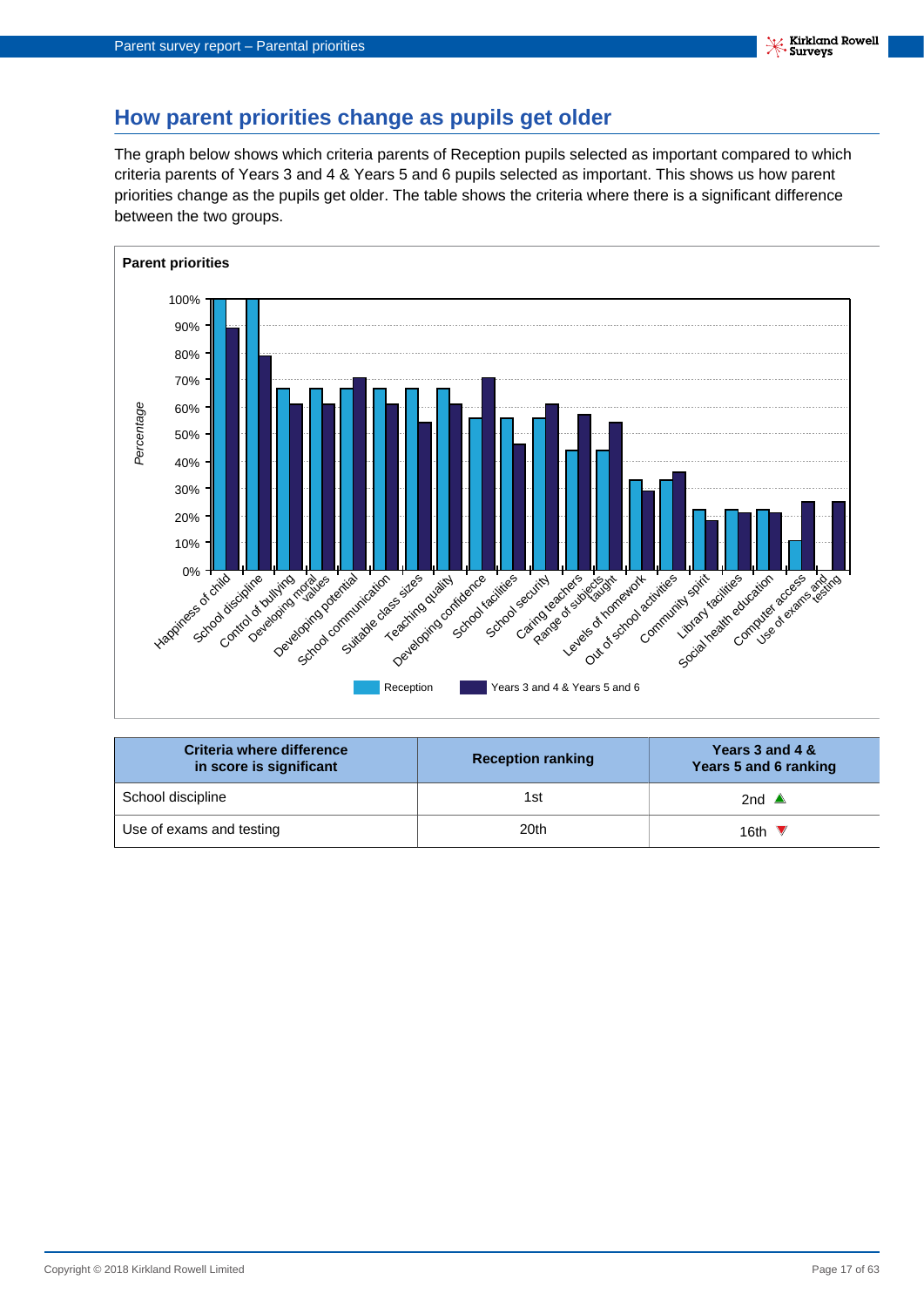## **How parent priorities change by gender of child**

The graph below shows which criteria parents of female pupils selected as important compared to which criteria parents of male pupils selected as important. This shows us how parent priorities change by gender of the child. The table shows the criteria where there is a significant difference between the two groups.



| Criteria where difference<br>in score is significant | Male students ranking | <b>Female students ranking</b> |
|------------------------------------------------------|-----------------------|--------------------------------|
| Teaching quality                                     | 5th                   | 2nd $\blacktriangledown$       |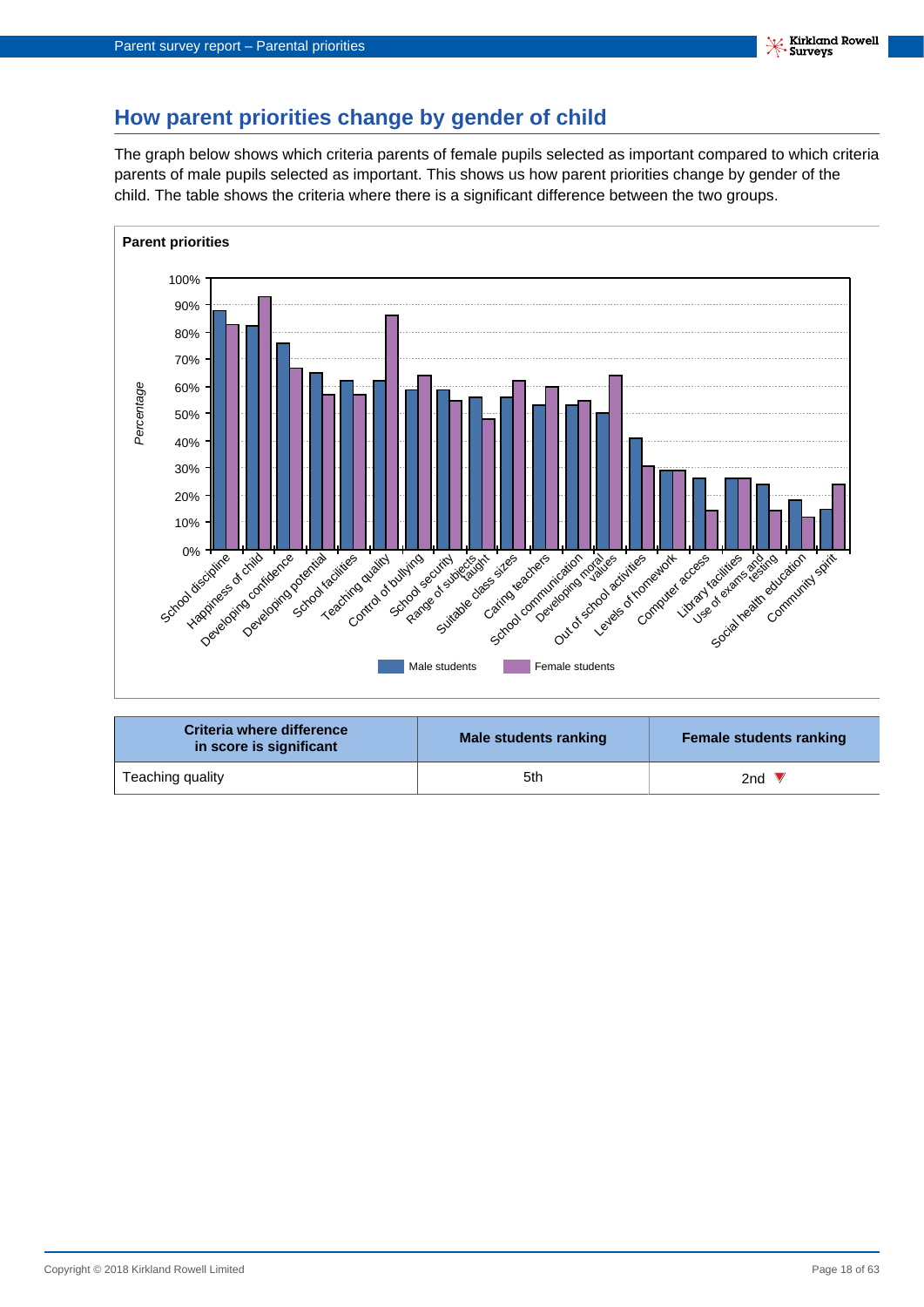## **How parent priorities change – extra analysis**

The graph below shows which criteria were important to parents, broken down by their response to the question 'Has your child ever been eligible for free school meals during the last six years?'. The table shows the criteria where there is a significant difference between the two groups.



| Criteria where difference<br>in score is significant | Yes ranking | No ranking       |
|------------------------------------------------------|-------------|------------------|
| School security                                      | 3rd         | 13th $\triangle$ |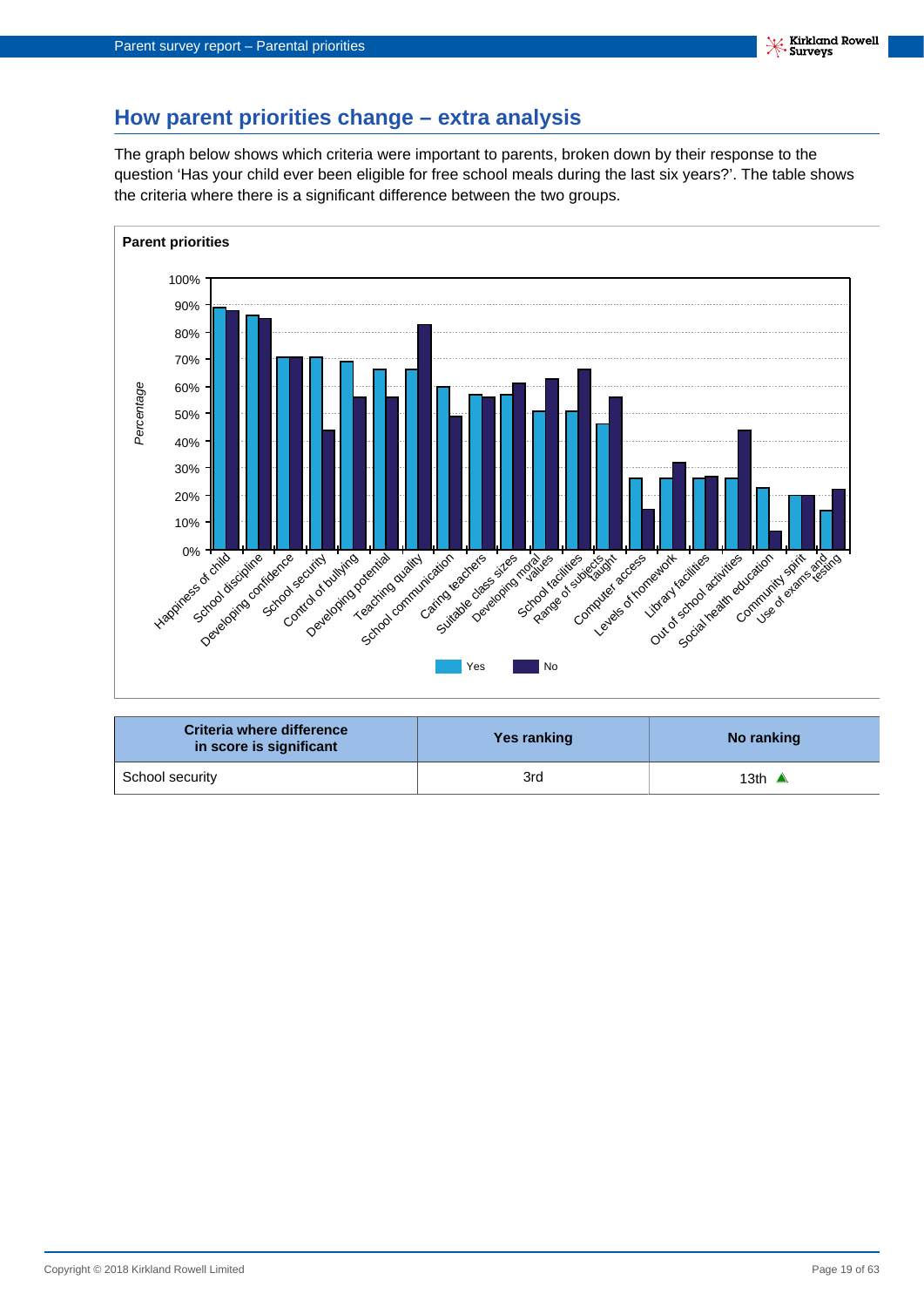## **Relative parent priorities for improvement**

Parent priorities are shown below compared to parent priorities in similar schools. The school's previous years figures are also provided for comparison.

| <b>Criteria</b>          | This survey (%) | Previous survey (%) | Similar schools (%) |
|--------------------------|-----------------|---------------------|---------------------|
| Out of school activities | 19.8            |                     | 7.7                 |
| Happiness of child       | 13.4            |                     | 2.7                 |
| School communication     | 12.2            |                     | 13.5                |
| Levels of homework       | 11.3            |                     | 6.2                 |
| Developing potential     | 7.4             |                     | 14.3                |
| Social health education  | 6.8             |                     | 0.9                 |
| Control of bullying      | 6.7             |                     | 6.6                 |
| School discipline        | 6.0             |                     | 4.2                 |
| Teaching quality         | 6.0             |                     | 4.9                 |
| Developing confidence    | 5.2             |                     | 5.2                 |
| Suitable class sizes     | 4.1             |                     | 8.9                 |
| Range of subjects taught | 1.2             |                     | 0.0                 |
| Caring teachers          | 0.0             |                     | 2.0                 |
| Community spirit         | 0.0             |                     | 1.3                 |
| Computer access          | 0.0             |                     | 2.9                 |
| Developing moral values  | 0.0             |                     | 1.6                 |
| Library facilities       | 0.0             |                     | 2.3                 |
| School facilities        | 0.0             |                     | 7.2                 |
| School security          | 0.0             |                     | 3.8                 |
| Use of exams and testing | 0.0             |                     | 0.0                 |

- **•** Parents have given a higher priority to the following areas compared to similar schools: Out of school activities, Happiness of child, Levels of homework and Social health education.
- **•** Parents have given a lower priority to the following areas compared to similar schools: Developing potential, Suitable class sizes and School facilities.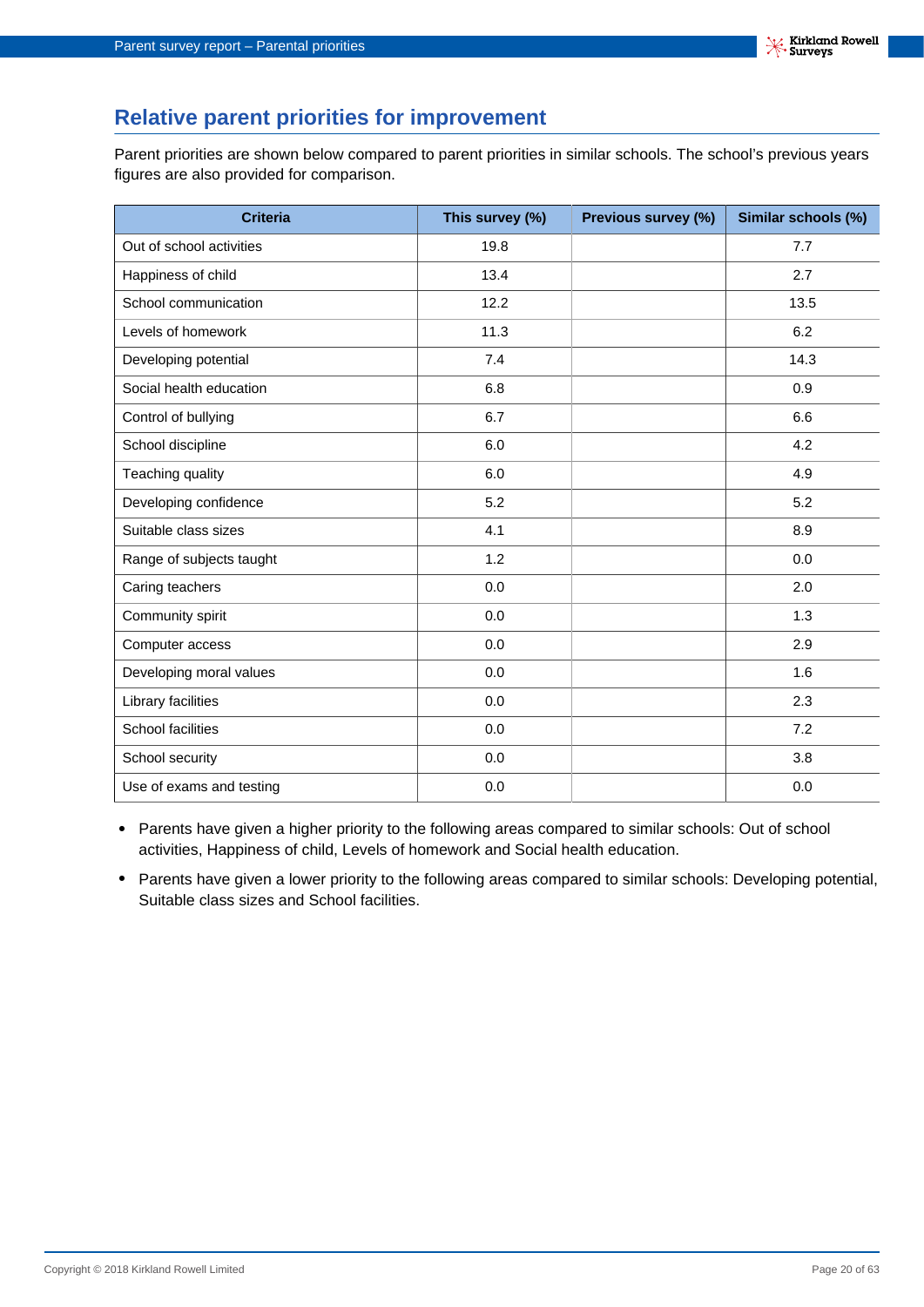# <span id="page-20-0"></span>**Parent View summary**

Below are the twelve "Parent View" questions. For each of the questions, we have given the weighted parental scores for any relevant criteria included on your questionnaire.

In terms of parental perceptions Gold represents outstanding, green is good, black requires improvement and red is inadequate.

|                                                   | <b>Score</b> | <b>Sample</b> |
|---------------------------------------------------|--------------|---------------|
| 1. My child is happy at this school               |              |               |
| Happiness of child                                | 73.3%        | 36            |
| 2. My child feels safe at this school             |              |               |
| <b>School security</b>                            | 82.2%        | 36            |
| <b>Control of bullying</b>                        | 76.1%        | 25            |
| 3. My child makes good progress at this school    |              |               |
| Developing potential                              | 85.8%        | 36            |
| Ensuring pupils do their best/make good progress  | 77.6%        | 36            |
| 4. My child is well looked after at this school   |              |               |
| <b>School security</b>                            | 82.2%        | 36            |
| <b>Caring teachers</b>                            | 74.8%        | 36            |
| Attitude of non-teaching/support staff            | 74.6%        | 29            |
| Looking after pupils well                         | 73.7%        | 36            |
| 5. My child is taught well at this school         |              |               |
| <b>Developing potential</b>                       | 85.8%        | 36            |
| Use of exams and testing                          | 79.2%        | 35            |
| Tailoring child's work to their needs and ability | 78.4%        | 35            |
| <b>Teaching quality</b>                           | 78.1%        | 36            |
| Ensuring pupils do their best/make good progress  | 77.6%        | 36            |
| Teaching pupils with special needs                | 71.8%        | 49            |
|                                                   |              |               |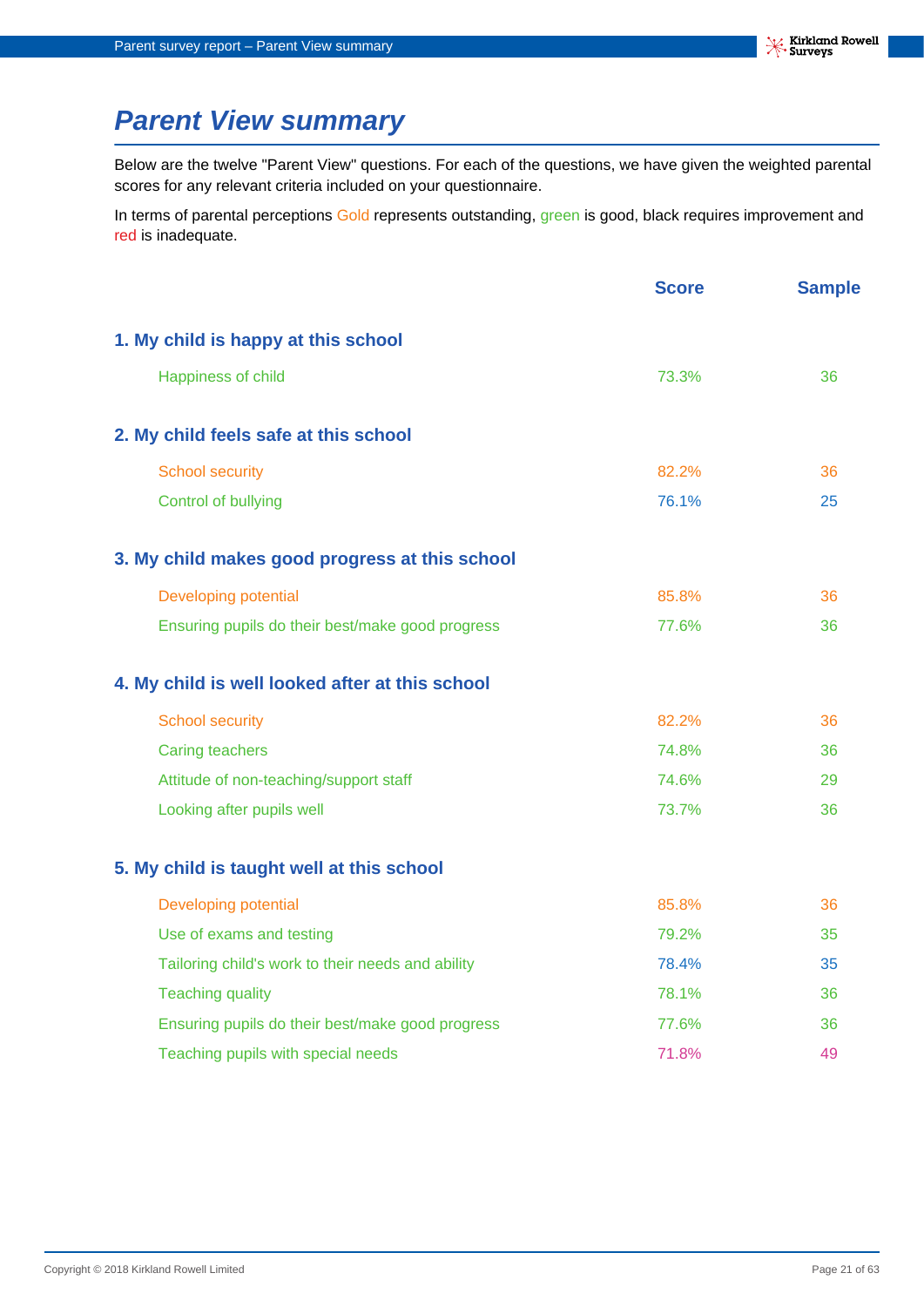| Parent survey report - Parent View summary                                   |                      | <b>X:</b> Kirkland Rowell<br>Surveys |
|------------------------------------------------------------------------------|----------------------|--------------------------------------|
|                                                                              | <b>Score</b>         | <b>Sample</b>                        |
| 6. My child receives appropriate homework for their age                      |                      |                                      |
| Respondents saying 'Right' for homework amount                               | Requires improvement | 76                                   |
| Tailoring child's work to their needs and ability                            | 78.4%                | 35                                   |
| Levels of homework                                                           | 73.2%                | 36                                   |
| 7. This school ensures the pupils are well behaved                           |                      |                                      |
| School discipline                                                            | 78.0%                | 36                                   |
| 8. This school deals effectively with bullying                               |                      |                                      |
| <b>Control of bullying</b>                                                   | 76.1%                | 25                                   |
| 9. Quality of school management                                              |                      |                                      |
| The school did not ask any questions relevant to this section                |                      |                                      |
| 10. This school responds well to any concern I raise                         |                      |                                      |
| <b>Caring teachers</b>                                                       | 74.8%                | 36                                   |
| 11. I receive valuable information from the school about my child's progress |                      |                                      |
| Regular marking of work                                                      | 80.0%                | 36                                   |
| 12. I would recommend this school to another parent                          |                      |                                      |
| Recommended                                                                  | 94.0%                | 36                                   |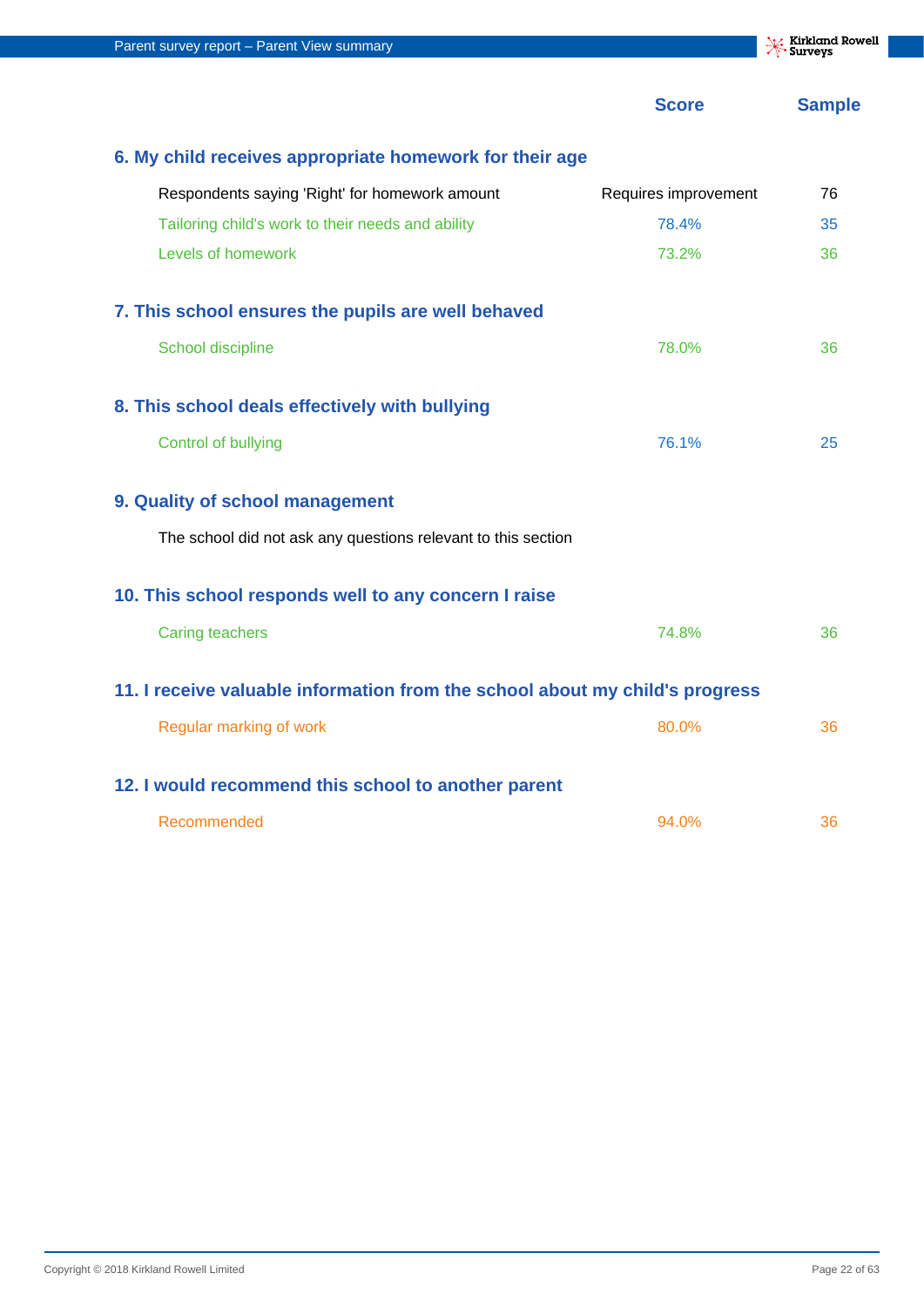# <span id="page-22-0"></span>**Ofsted self-evaluation summary**

The September 2016 Ofsted Common Inspection Framework asserts the increased importance of a school's own self-evaluation data as the starting point of the inspection process.

The following summary is presented to allow schools to summarise their inspection self-evaluation evidence under the four main judgements: 'The Quality of Teaching, Learning and Assessment', 'Personal Development, Behaviour and Welfare', 'Outcomes for Pupils' and 'Leadership and Management'. The effectiveness of Early Years and Sixth Form provision, where relevant, and the school's promotion of 'Spiritual, Moral, Social and Cultural Development' (SMSC) are also included.

All of these judgements feed in to the school's Overall Effectiveness.

The evidence given here is only that achieved from this survey; it is vital that your evidence summary for Ofsted also considers any other evidence that you have gathered, either from other surveys or from internal measurement and observation.

The Judgement areas, plus an overall summary, are broken down into sub-criteria. Scores of 1 to 4 represent ratings of Outstanding, Good, Requires improvement, and Inadequate, as used by Ofsted. Where any area is found to be Inadequate then this rating will be given for the section as a whole. Criteria where evidence was indicative rather than reliable are once again given in pink.

#### **Remember, for grading comparisons with our colour coded system:**

| <b>Gold</b>  | $=$ Outstanding        | $=$ Grade 1 |
|--------------|------------------------|-------------|
| <b>Green</b> | = Good                 | $=$ Grade 2 |
| <b>Black</b> | = Requires improvement | $=$ Grade 3 |
| <b>Red</b>   |                        |             |

If your grade is close to the boundary above, this is indicated with  $a + (plus)$ . If your grade is close to the boundary below, this is indicated with a - (minus).

We show the strengths and weaknesses in each sub-section, where appropriate; where there are fewer than four criteria, these are not shown. Red criteria cannot be shown as strengths; gold criteria cannot be shown as weaknesses.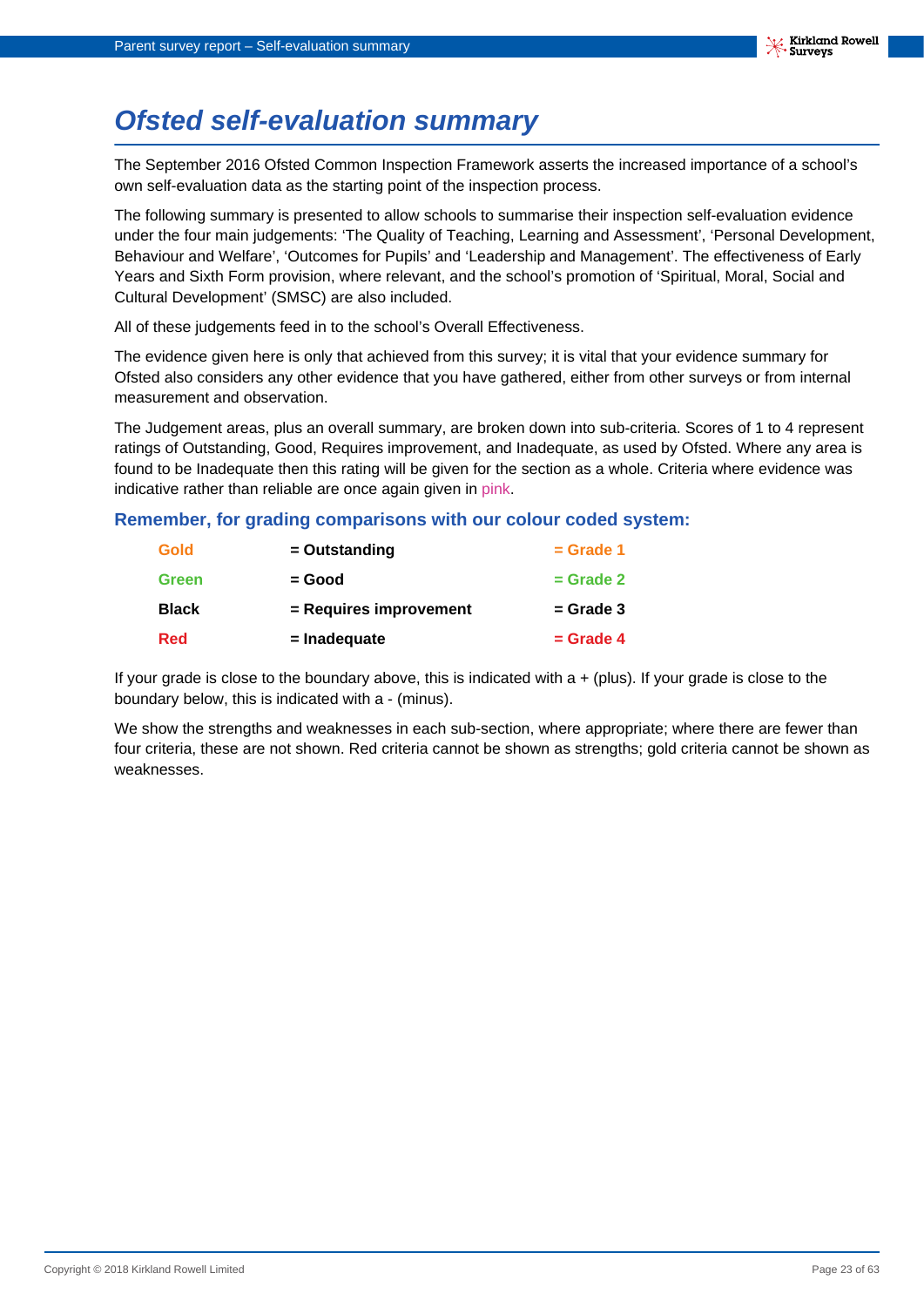## **Quality of teaching, Learning and Assessment**

| The Effectiveness of Teaching, Learning and Assessment                    |       |             |  |
|---------------------------------------------------------------------------|-------|-------------|--|
| Developing potential                                                      | 85.8% | Outstanding |  |
| <b>School communication</b>                                               | 81.1% | Outstanding |  |
| Regular marking of work                                                   | 80.0% | Outstanding |  |
| Use of feedback on pupil's work                                           | 80.0% | Outstanding |  |
| Use of exams and testing                                                  | 79.2% | Good        |  |
| <b>Teaching quality</b>                                                   | 78.1% | Good        |  |
| Treating all pupils fairly/equally                                        | 77.9% | Good        |  |
| <b>Community spirit</b>                                                   | 77.7% | Good        |  |
| Ensuring pupils do their best/make good progress                          | 77.6% | Good        |  |
| <b>Pupil targets</b>                                                      | 76.9% | Good        |  |
| Appropriate level of challenge in homework                                | 76.4% | Good        |  |
| Developing confidence                                                     | 76.1% | Good        |  |
| Promoting racial harmony                                                  | 75.0% | Good        |  |
| Pupil response to feedback                                                | 74.7% | Good        |  |
| Levels of homework                                                        | 73.2% | Good        |  |
| Teaching pupils with special needs                                        | 71.8% | Good        |  |
| Your average parental grade for this section = $1.8 = Good = Grade 2 (+)$ |       |             |  |

| The Accuracy and Impact of Assessment                                     |       |             |  |
|---------------------------------------------------------------------------|-------|-------------|--|
| Developing potential                                                      | 85.8% | Outstanding |  |
| Regular marking of work                                                   | 80.0% | Outstanding |  |
| Use of feedback on pupil's work                                           | 80.0% | Outstanding |  |
| Use of exams and testing                                                  | 79.2% | Good        |  |
| Tailoring child's work to their needs and ability                         | 78.4% | Good        |  |
| Ensuring pupils do their best/make good progress                          | 77.6% | Good        |  |
| Appropriate level of challenge in homework                                | 76.4% | Good        |  |
| Levels of homework                                                        | 73.2% | Good        |  |
| Your average parental grade for this section = $1.6 = Good = Grade 2 (+)$ |       |             |  |

| The Impact of the Teaching of Literacy, Including Reading                        |       |             |  |
|----------------------------------------------------------------------------------|-------|-------------|--|
| Developing potential                                                             | 85.8% | Outstanding |  |
| Tailoring child's work to their needs and ability                                | 78.4% | Good        |  |
| Your average parental grade for this section = $1.5 =$ Outstanding = Grade 1 (-) |       |             |  |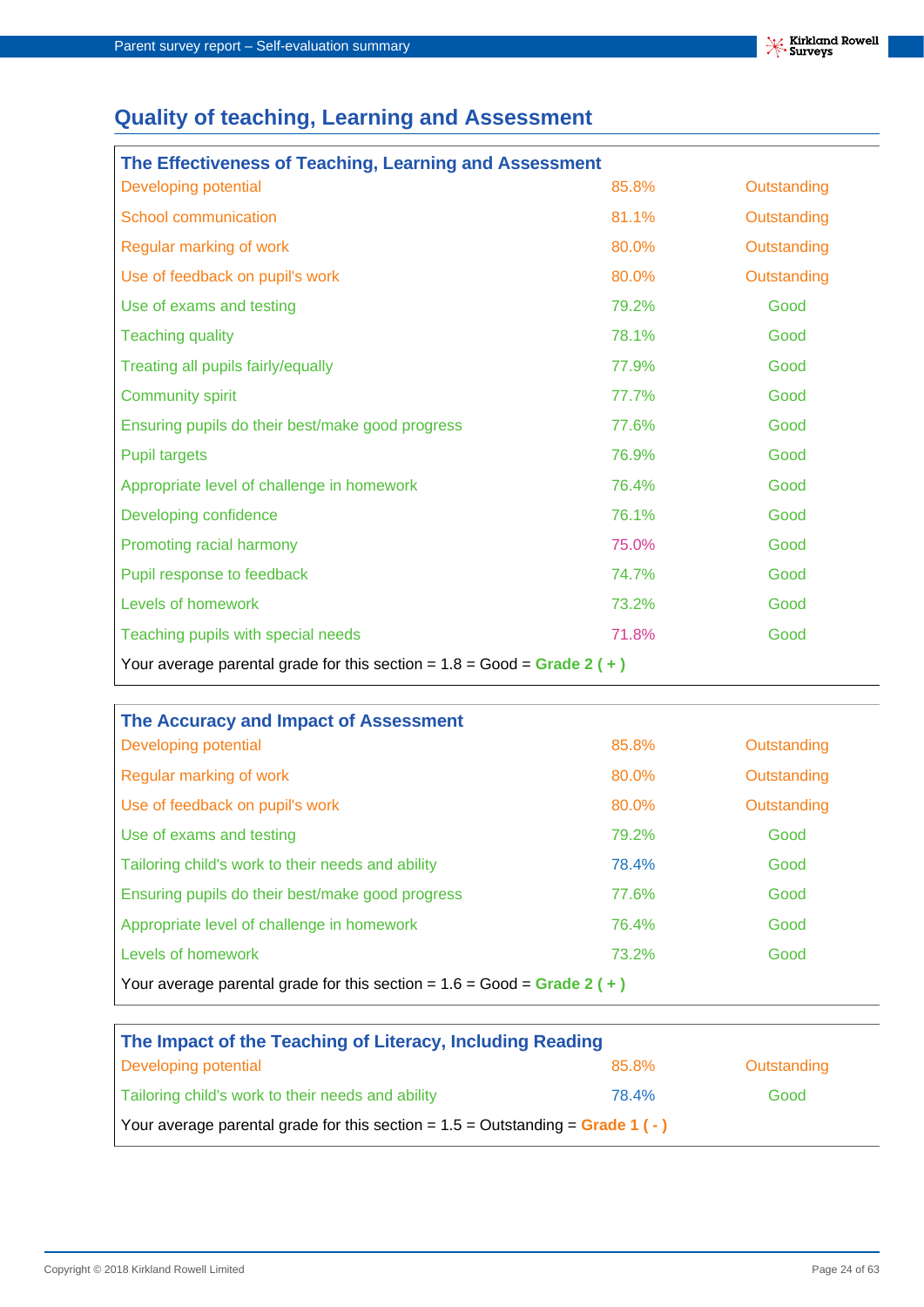| <b>The Teaching of Mathematics</b>                                               |       |             |  |
|----------------------------------------------------------------------------------|-------|-------------|--|
| Developing potential                                                             | 85.8% | Outstanding |  |
| Computer access                                                                  | 80.7% | Outstanding |  |
| Tailoring child's work to their needs and ability                                | 78.4% | Good        |  |
| Appropriate level of challenge in homework                                       | 76.4% | Good        |  |
| Your average parental grade for this section = $1.5 =$ Outstanding = Grade 1 (-) |       |             |  |

| Effectiveness of the Early Years Provision: Quality of Teaching, Learning and Assessment |       |             |
|------------------------------------------------------------------------------------------|-------|-------------|
| Developing potential                                                                     | 97.5% | Outstanding |
| Ensuring pupils do their best/make good progress                                         | 97.2% | Outstanding |
| Use of feedback on pupil's work                                                          | 96.8% | Outstanding |
| Quality of feedback on pupil's work                                                      | 95.2% | Outstanding |
| Tailoring child's work to their needs and ability                                        | 94.6% | Outstanding |
| Appropriate level of challenge in homework                                               | 93.8% | Outstanding |
| Pupil response to feedback                                                               | 93.6% | Outstanding |
| <b>School communication</b>                                                              | 91.7% | Outstanding |
| Developing confidence                                                                    | 91.5% | Outstanding |
| <b>Pupil targets</b>                                                                     | 91.3% | Outstanding |
| <b>Teaching quality</b>                                                                  | 91.3% | Outstanding |
| Levels of homework                                                                       | 90.8% | Outstanding |
| <b>Computer access</b>                                                                   | 88.8% | Outstanding |
| Regular marking of work                                                                  | 87.5% | Outstanding |
| <b>Community spirit</b>                                                                  | 81.9% | Outstanding |
| Your average parental grade for this section = $1.0 =$ Outstanding = Grade 1             |       |             |

**Effectiveness of the Sixth Form Provision: Quality of Teaching, Learning and Assessment** Not applicable.

#### **Summary grade – Quality of teaching, Learning and Assessment section**

Your average parental grade for "Quality of teaching, Learning and Assessment" = 1.5 = Outstanding = **Grade 1 ( - )**

In order to continue to be Outstanding, the school needs to maintain or improve all criteria.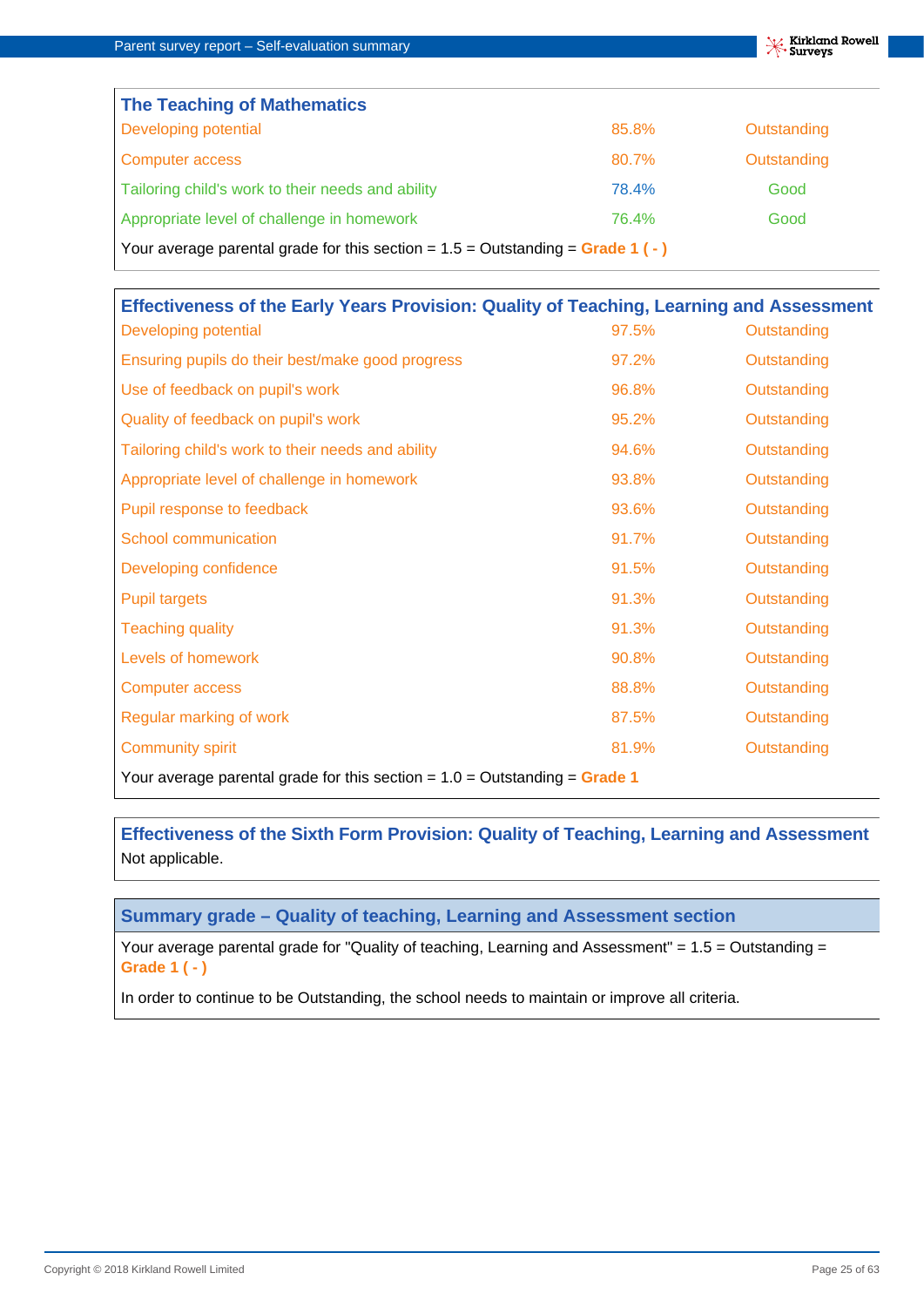## **Personal Development, Behaviour and Welfare**

| Behaviour: Pupils' Attitudes to School, Conduct and Behaviour, During and Outside of<br>Lessons. |       |      |
|--------------------------------------------------------------------------------------------------|-------|------|
| School discipline                                                                                | 78.0% | Good |
| <b>Community spirit</b>                                                                          | 77.7% | Good |
| Developing confidence                                                                            | 76.1% | Good |
| <b>Control of bullying</b>                                                                       | 76.1% | Good |
| Promoting racial harmony                                                                         | 75.0% | Good |
| Your average parental grade for this section = $2.0 = Good = Grade 2$                            |       |      |

| Behaviour: The Effectiveness of the School's Actions to Prevent and Tackle All Forms of<br><b>Bullying and Harassment.</b> |       |      |
|----------------------------------------------------------------------------------------------------------------------------|-------|------|
| School discipline                                                                                                          | 78.0% | Good |
| <b>Community spirit</b>                                                                                                    | 77.7% | Good |
| Developing moral values                                                                                                    | 77.3% | Good |
| Encouraging and listening to pupils' views                                                                                 | 76.2% | Good |
| Control of bullying                                                                                                        | 76.1% | Good |
| Promoting racial harmony                                                                                                   | 75.0% | Good |
| <b>Caring teachers</b>                                                                                                     | 74.8% | Good |
| E-safety                                                                                                                   | 74.7% | Good |
| Attitude of non-teaching/support staff                                                                                     | 74.6% | Good |
| Looking after pupils well                                                                                                  | 73.7% | Good |
| Information on different types of bullying                                                                                 | 71.9% | Good |
| Social health education                                                                                                    | 70.2% | Good |
| Your average parental grade for this section = $2.0 = Good = Grade 2$                                                      |       |      |

### **Behaviour: The Effectiveness of the School's Actions to Prevent and Tackle Discriminatory and Derogatory Language.**

| School discipline                                                     | 78.0% | Good |
|-----------------------------------------------------------------------|-------|------|
| <b>Community spirit</b>                                               | 77.7% | Good |
| Developing moral values                                               | 77.3% | Good |
| Control of bullying                                                   | 76.1% | Good |
| Promoting racial harmony                                              | 75.0% | Good |
| Attitude of non-teaching/support staff                                | 74.6% | Good |
| Looking after pupils well                                             | 73.7% | Good |
| Information on different types of bullying                            | 71.9% | Good |
| Your average parental grade for this section = $2.0 = Good = Grade 2$ |       |      |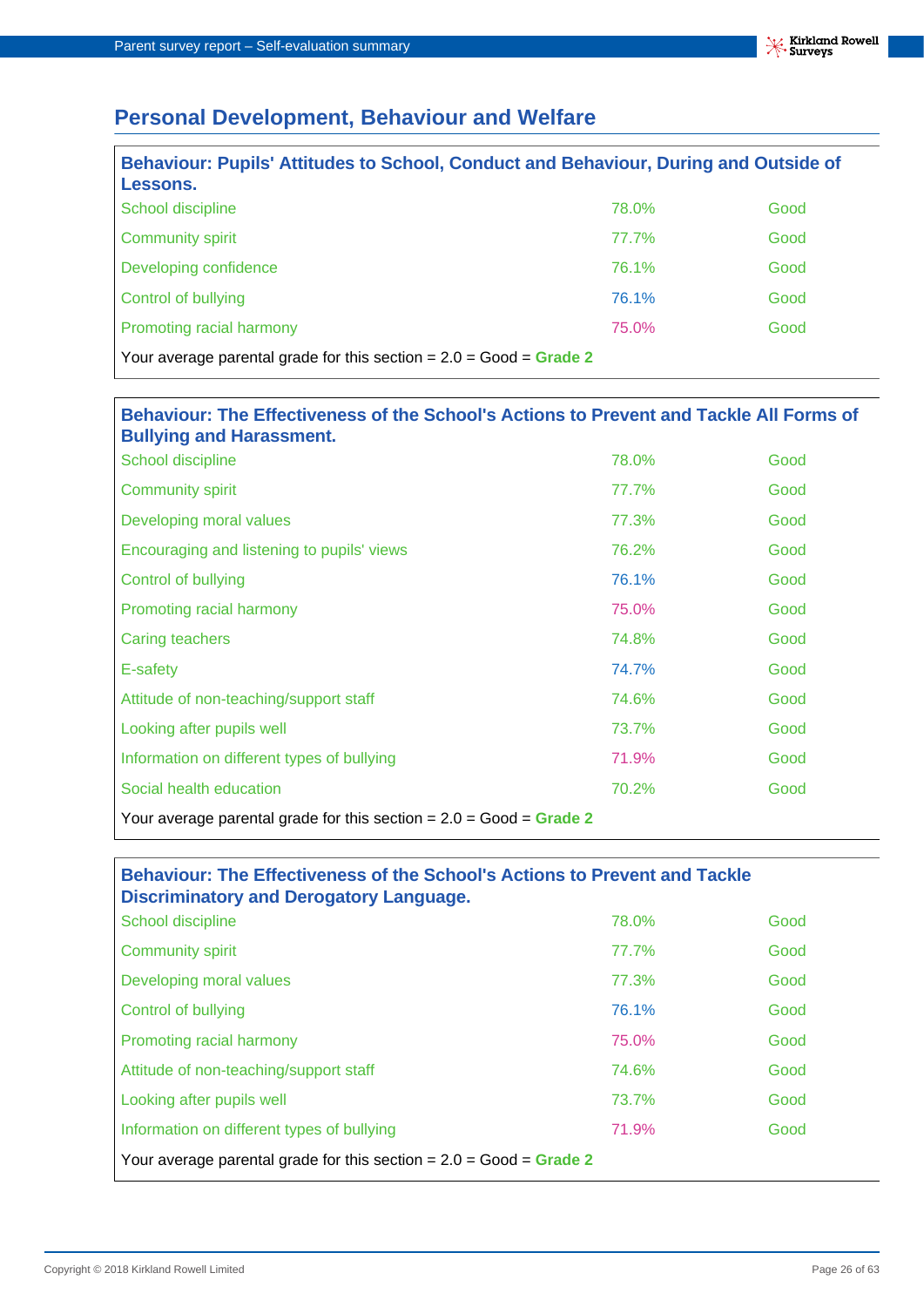| Personal Development and Welfare: Pride in Achievement and Commitment to Learning |       |             |
|-----------------------------------------------------------------------------------|-------|-------------|
| Developing potential                                                              | 85.8% | Outstanding |
| School discipline                                                                 | 78.0% | Good        |
| <b>Community spirit</b>                                                           | 77.7% | Good        |
| Ensuring pupils do their best/make good progress                                  | 77.6% | Good        |
| Developing moral values                                                           | 77.3% | Good        |
| Encouraging and listening to pupils' views                                        | 76.2% | Good        |
| Developing confidence                                                             | 76.1% | Good        |
| Happiness of child                                                                | 73.3% | Good        |
| Celebrating and rewarding achievement                                             | 72.9% | Good        |
| Your average parental grade for this section = $1.9$ = Good = Grade 2             |       |             |

#### **Personal Development and Welfare: Self-confidence, Self-awareness and Understanding How to be a Successful Learner**

| Developing potential                                                  | 85.8% | Outstanding |
|-----------------------------------------------------------------------|-------|-------------|
| Ensuring pupils do their best/make good progress                      | 77.6% | Good        |
| Encouraging and listening to pupils' views                            | 76.2% | Good        |
| Developing confidence                                                 | 76.1% | Good        |
| Pupil response to feedback                                            | 74.7% | Good        |
| Celebrating and rewarding achievement                                 | 72.9% | Good        |
| Teaching pupils with special needs                                    | 71.8% | Good        |
| Your average parental grade for this section = $1.9$ = Good = Grade 2 |       |             |

| <b>Personal Development and Welfare: Choices About Next Stages</b>    |       |      |  |
|-----------------------------------------------------------------------|-------|------|--|
| <b>Pupil targets</b>                                                  | 76.9% | Good |  |
| Attitude of non-teaching/support staff                                | 74.6% | Good |  |
| Levels of homework                                                    | 73.2% | Good |  |
| Celebrating and rewarding achievement                                 | 72.9% | Good |  |
| Your average parental grade for this section = $2.0 = Good = Grade 2$ |       |      |  |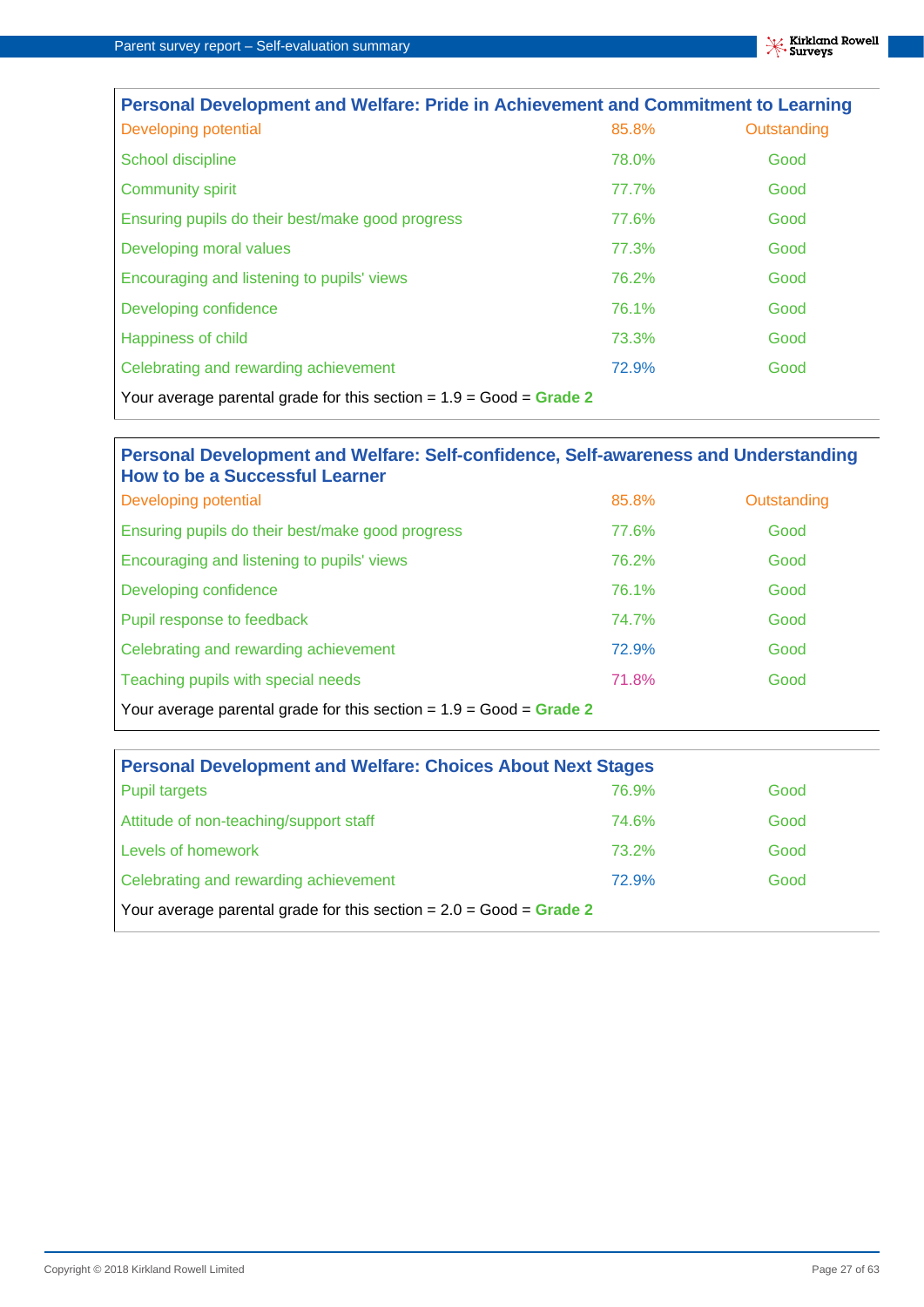| Personal Development and Welfare: Keeping Safe from Abuse, Exploitation and<br><b>Extremism</b> |       |             |
|-------------------------------------------------------------------------------------------------|-------|-------------|
| <b>School security</b>                                                                          | 82.2% | Outstanding |
| School discipline                                                                               | 78.0% | Good        |
| <b>Community spirit</b>                                                                         | 77.7% | Good        |
| Developing moral values                                                                         | 77.3% | Good        |
| Encouraging and listening to pupils' views                                                      | 76.2% | Good        |
| Control of bullying                                                                             | 76.1% | Good        |
| Promoting racial harmony                                                                        | 75.0% | Good        |
| Caring teachers                                                                                 | 74.8% | Good        |
| E-safety                                                                                        | 74.7% | Good        |
| Attitude of non-teaching/support staff                                                          | 74.6% | Good        |
| Looking after pupils well                                                                       | 73.7% | Good        |
| Information on different types of bullying                                                      | 71.9% | Good        |
| Social health education                                                                         | 70.2% | Good        |
| Your average parental grade for this section = $1.9 = Good = Grade 2$                           |       |             |

| <b>Personal Development and Welfare: Keeping Healthy</b>              |       |      |  |
|-----------------------------------------------------------------------|-------|------|--|
| <b>Exercise</b>                                                       | 93.9% | Good |  |
| <b>Diet</b>                                                           | 92.6% | Good |  |
| Social health education                                               | 70.2% | Good |  |
| Your average parental grade for this section = $2.0 = Good = Grade 2$ |       |      |  |

| <b>Personal Development and Welfare: Personal Development</b>         |       |             |
|-----------------------------------------------------------------------|-------|-------------|
| Developing potential                                                  | 85.8% | Outstanding |
| <b>Community spirit</b>                                               | 77.7% | Good        |
| Developing moral values                                               | 77.3% | Good        |
| Encouraging and listening to pupils' views                            | 76.2% | Good        |
| Developing confidence                                                 | 76.1% | Good        |
| <b>Control of bullying</b>                                            | 76.1% | Good        |
| Promoting racial harmony                                              | 75.0% | Good        |
| E-safety                                                              | 74.7% | Good        |
| Information on different types of bullying                            | 71.9% | Good        |
| Social health education                                               | 70.2% | Good        |
| Your average parental grade for this section = $1.9 = Good = Grade 2$ |       |             |

#### **Attendance and Punctuality**

Your own assessment is required here.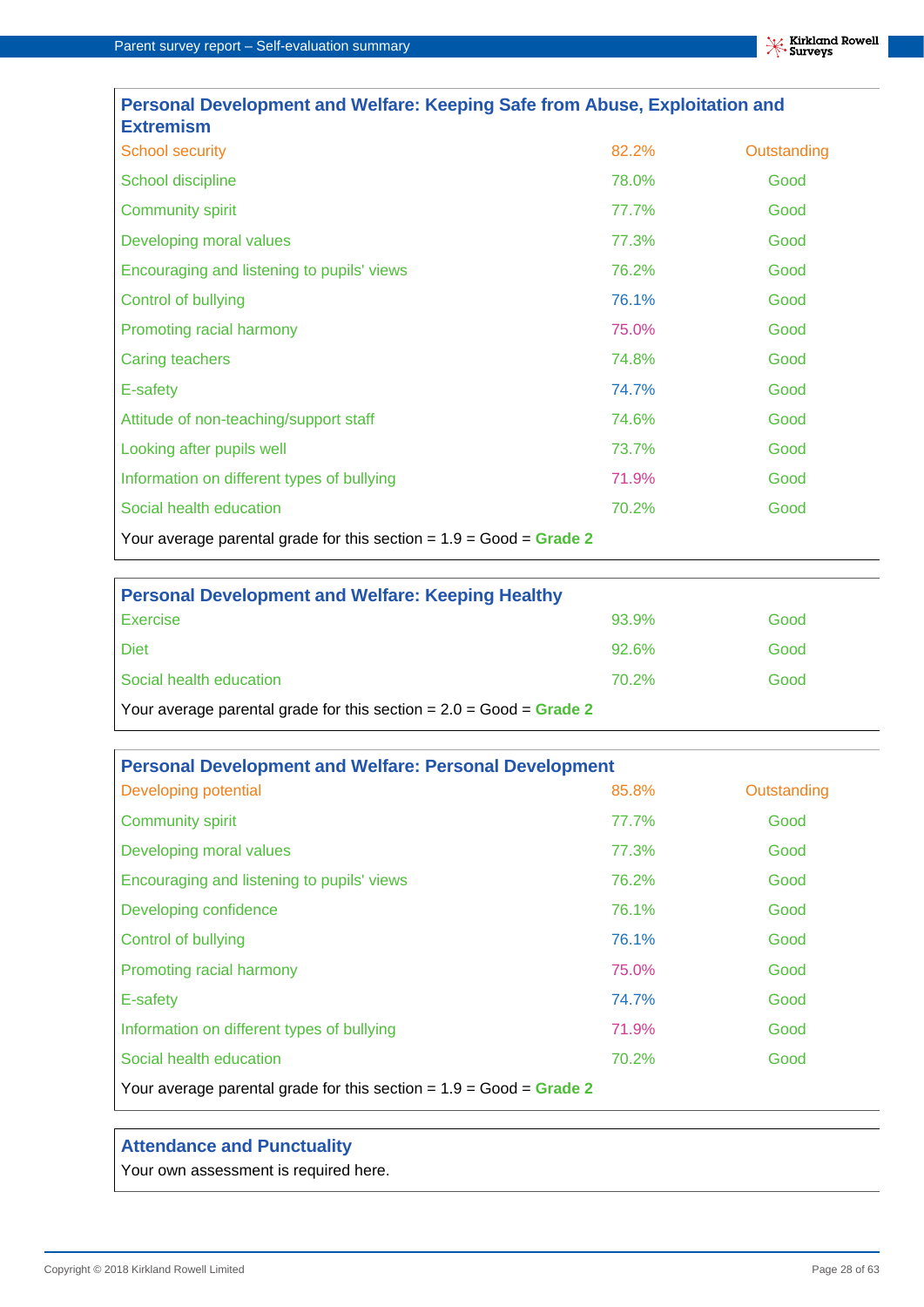| Effectiveness of the Early Years Provision: Personal Development, Behaviour and Welfare |       |             |
|-----------------------------------------------------------------------------------------|-------|-------------|
| Developing potential                                                                    | 97.5% | Outstanding |
| Ensuring pupils do their best/make good progress                                        | 97.2% | Outstanding |
| Control of bullying                                                                     | 95.3% | Outstanding |
| Tailoring child's work to their needs and ability                                       | 94.6% | Outstanding |
| Encouraging and listening to pupils' views                                              | 94.2% | Outstanding |
| Pupil response to feedback                                                              | 93.6% | Outstanding |
| School communication                                                                    | 91.7% | Outstanding |
| Developing confidence                                                                   | 91.5% | Outstanding |
| <b>Pupil targets</b>                                                                    | 91.3% | Outstanding |
| <b>Teaching quality</b>                                                                 | 91.3% | Outstanding |
| Levels of homework                                                                      | 90.8% | Outstanding |
| Celebrating and rewarding achievement                                                   | 89.4% | Outstanding |
| Developing moral values                                                                 | 88.4% | Outstanding |
| Regular marking of work                                                                 | 87.5% | Outstanding |
| Treating all pupils fairly/equally                                                      | 87.3% | Outstanding |
| Looking after pupils well                                                               | 87.3% | Outstanding |
| School discipline                                                                       | 86.8% | Outstanding |
| <b>Caring teachers</b>                                                                  | 85.0% | Outstanding |
| <b>School security</b>                                                                  | 85.0% | Outstanding |
| Attitude of non-teaching/support staff                                                  | 82.3% | Outstanding |
| <b>Community spirit</b>                                                                 | 81.9% | Outstanding |
| Happiness of child                                                                      | 81.7% | Outstanding |
| Your average parental grade for this section = $1.0 =$ Outstanding = Grade 1            |       |             |

**Effectiveness of the Sixth Form Provision: Personal Development, Behaviour and Welfare** Not applicable.

#### **Summary grade – Personal Development, Behaviour and Welfare section**

Your average parental grade for "Personal Development, Behaviour and Welfare" = 1.9 = Good = **Grade 2**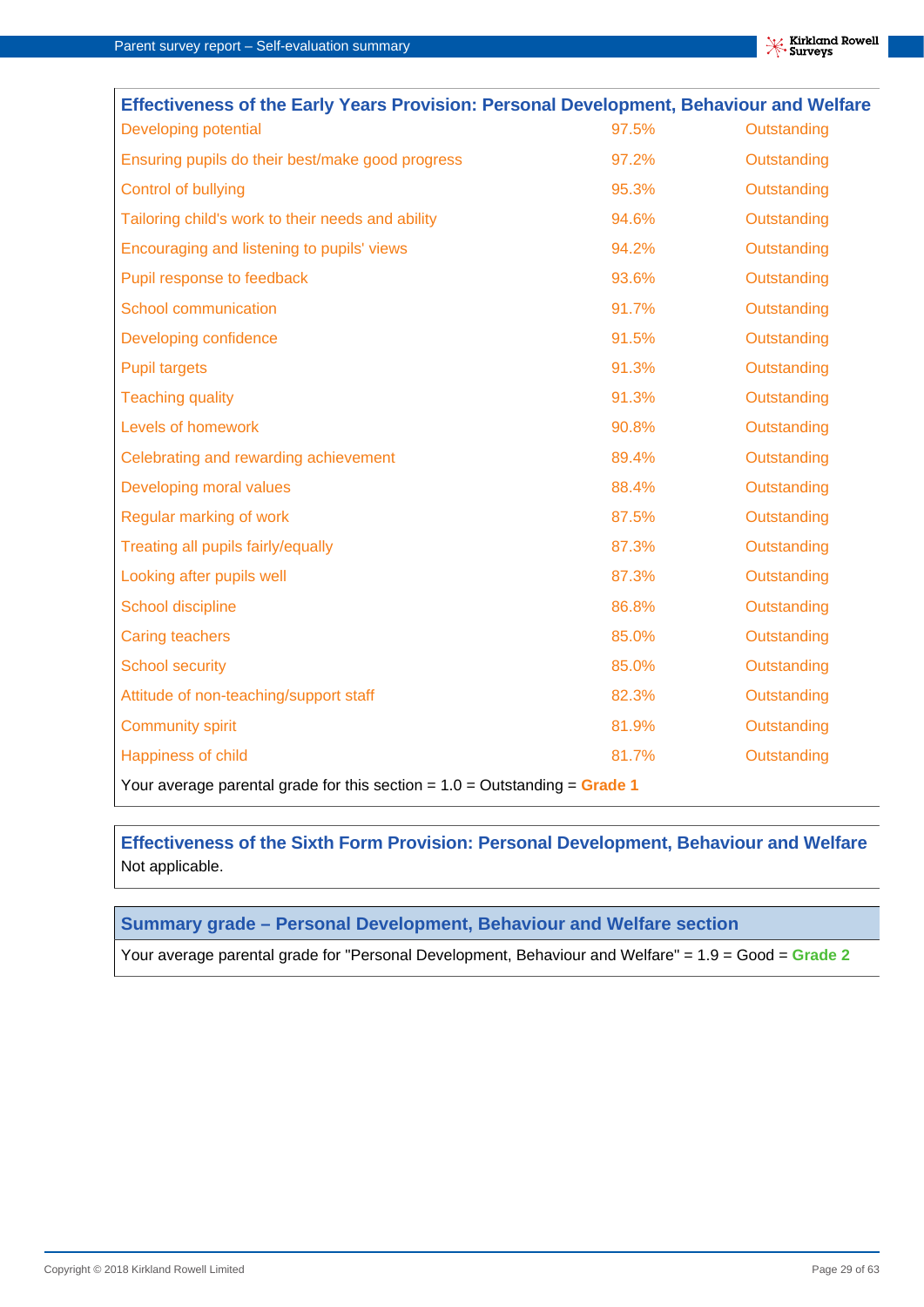#### **To reach the next grade**

In order to reach the next grade (**Outstanding**), the school needs to improve anything with a score below the next grade border, and maintain or improve other criteria. In this instance, the school needs to improve the following sub-sections:

- **•** Behaviour: Pupils' Attitudes to School, Conduct and Behaviour, During and Outside of Lessons.
- **•** Behaviour: The Effectiveness of the School's Actions to Prevent and Tackle All Forms of Bullying and Harassment.
- **•** Behaviour: The Effectiveness of the School's Actions to Prevent and Tackle Discriminatory and Derogatory Language.
- **•** Personal Development and Welfare: Pride in Achievement and Commitment to Learning
- **•** Personal Development and Welfare: Self-confidence, Self-awareness and Understanding How to be a Successful Learner
- **•** Personal Development and Welfare: Choices About Next Stages
- **•** Personal Development and Welfare: Keeping Safe from Abuse, Exploitation and Extremism
- **•** Personal Development and Welfare: Keeping Healthy
- **•** Personal Development and Welfare: Personal Development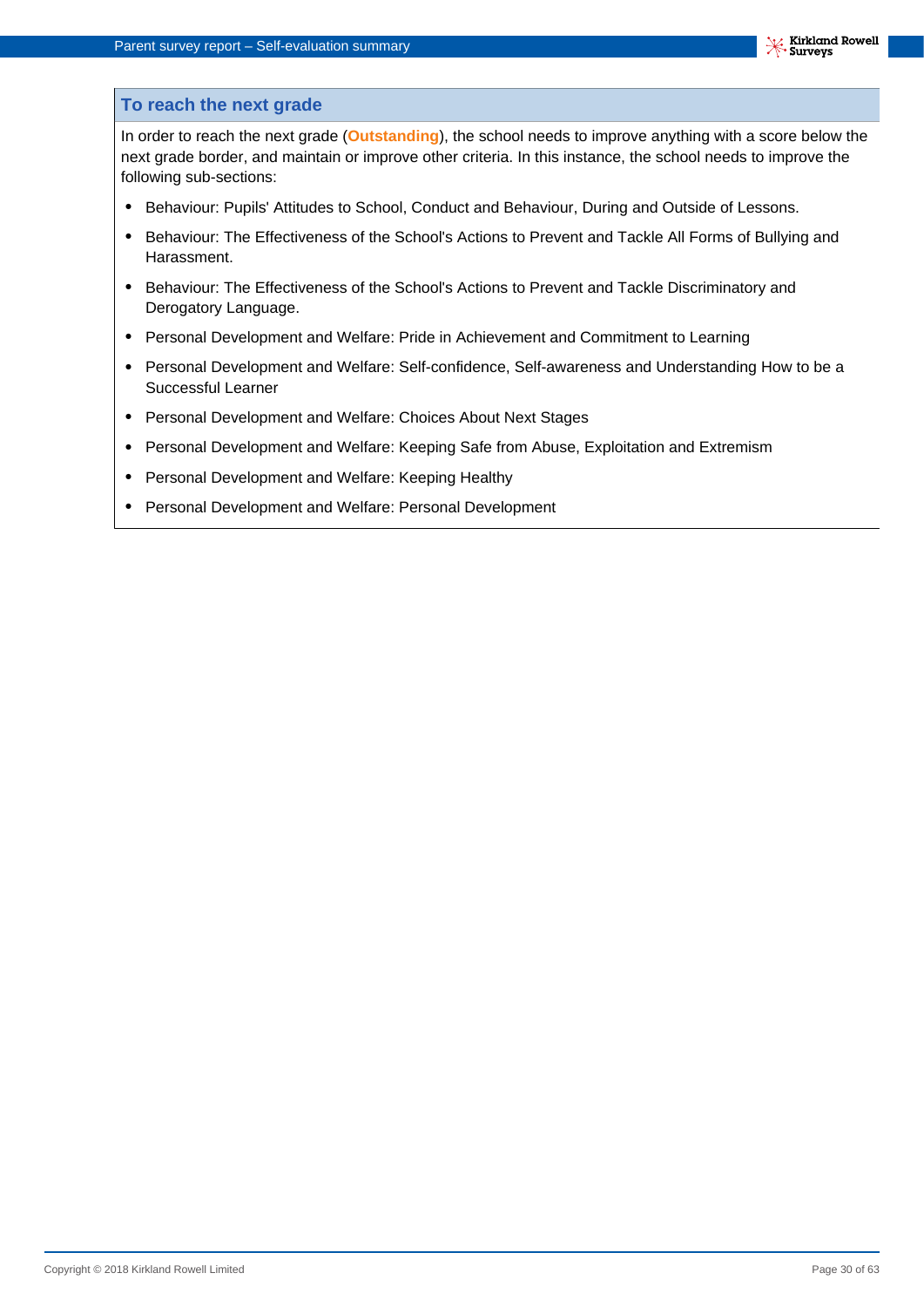

## **Outcomes for Pupils**

| <b>Progress</b>                                                           |       |             |
|---------------------------------------------------------------------------|-------|-------------|
| Ratio of parents saying school improving versus declining                 |       | Outstanding |
| Developing potential                                                      | 85.8% | Outstanding |
| Quality of feedback on pupil's work                                       | 81.3% | Outstanding |
| Use of feedback on pupil's work                                           | 80.0% | Outstanding |
| Use of exams and testing                                                  | 79.2% | Good        |
| Ensuring pupils do their best/make good progress                          | 77.6% | Good        |
| Pupil targets                                                             | 76.9% | Good        |
| Appropriate level of challenge in homework                                | 76.4% | Good        |
| Developing confidence                                                     | 76.1% | Good        |
| Pupil response to feedback                                                | 74.7% | Good        |
| Teaching pupils with special needs                                        | 71.8% | Good        |
| Your average parental grade for this section = $1.6 = Good = Grade 2 (+)$ |       |             |

#### **Progress Over Time**

Your own assessment is required here.

#### **Pupils' Attainment in Relation to National Standards and Compared With All Schools** Your own assessment is required here.

#### **Achievements of Those Eligible for the Pupil Premium**

The following scores are for those eligible for the Pupil Premium who answered yes to 'Has your child ever been eligible for free school meals during the last six years?'.

| Developing potential                                                  | 77.9% | Good |
|-----------------------------------------------------------------------|-------|------|
| Use of exams and testing                                              | 75.8% | Good |
| Developing confidence                                                 | 75.7% | Good |
| Tailoring child's work to their needs and ability                     | 71.3% | Good |
| Your average parental grade for this section = $2.0 = Good = Grade 2$ |       |      |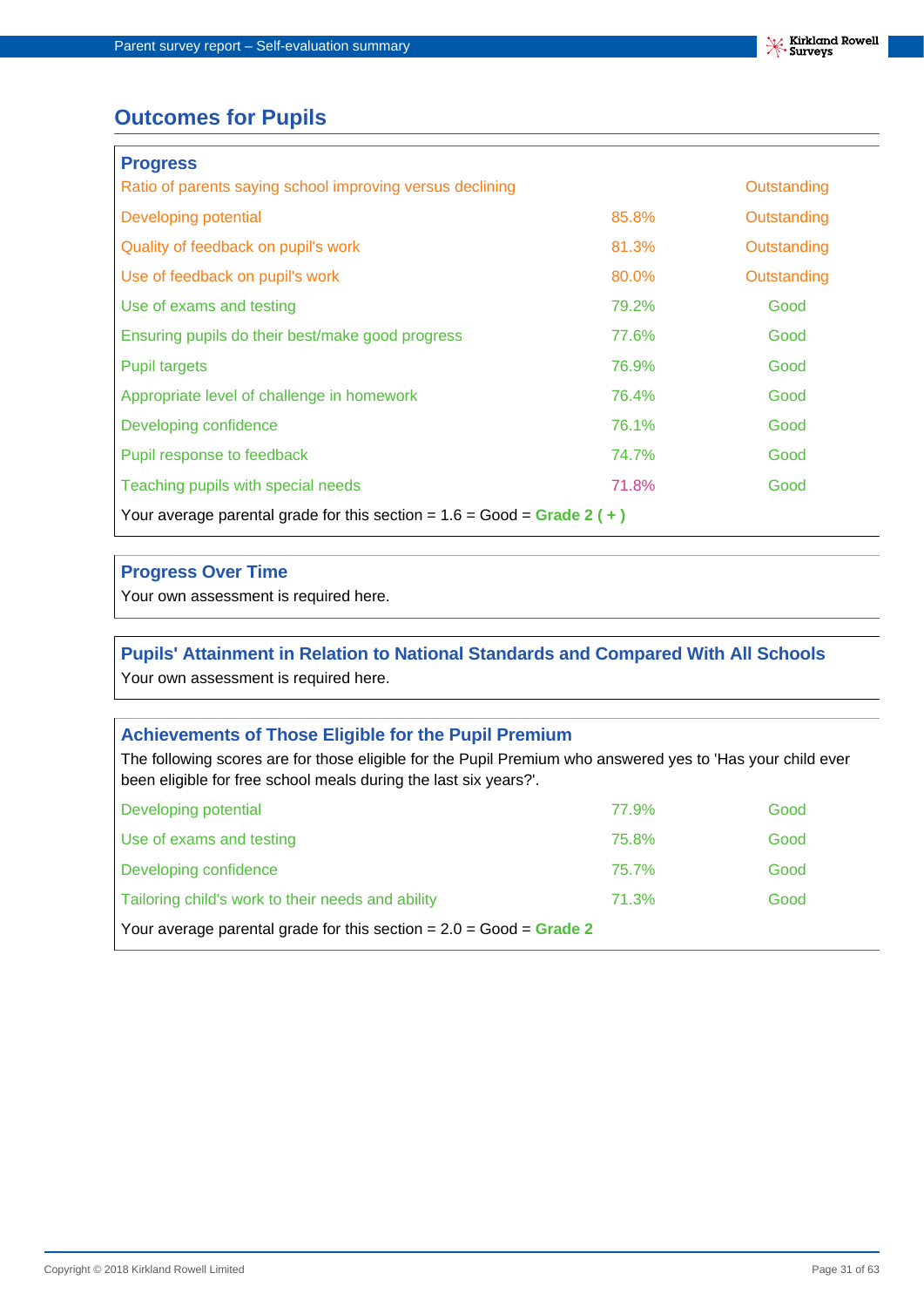$\overline{1}$ 

| <b>The Most Able Pupils</b>                                           |       |             |
|-----------------------------------------------------------------------|-------|-------------|
| Developing potential                                                  | 85.8% | Outstanding |
| Tailoring child's work to their needs and ability                     | 78.4% | Good        |
| Ensuring pupils do their best/make good progress                      | 77.6% | Good        |
| <b>Pupil targets</b>                                                  | 76.9% | Good        |
| Appropriate level of challenge in homework                            | 76.4% | Good        |
| Developing confidence                                                 | 76.1% | Good        |
| Your average parental grade for this section = $1.8 = Good = Grade 2$ |       |             |

| <b>Disabled Pupils and Those with Special Educational Needs</b>       |       |             |  |
|-----------------------------------------------------------------------|-------|-------------|--|
| Developing potential                                                  | 85.8% | Outstanding |  |
| Tailoring child's work to their needs and ability                     | 78.4% | Good        |  |
| Treating all pupils fairly/equally                                    | 77.9% | Good        |  |
| Developing confidence                                                 | 76.1% | Good        |  |
| Teaching pupils with special needs                                    | 71.8% | Good        |  |
| Your average parental grade for this section = $1.8 = Good = Grade 2$ |       |             |  |

| <b>Effectiveness of the Early Years Provision: Outcomes for Pupils</b>       |       |             |
|------------------------------------------------------------------------------|-------|-------------|
| Developing potential                                                         | 97.5% | Outstanding |
| Ensuring pupils do their best/make good progress                             | 97.2% | Outstanding |
| Use of feedback on pupil's work                                              | 96.8% | Outstanding |
| Quality of feedback on pupil's work                                          | 95.2% | Outstanding |
| Tailoring child's work to their needs and ability                            | 94.6% | Outstanding |
| Appropriate level of challenge in homework                                   | 93.8% | Outstanding |
| Pupil response to feedback                                                   | 93.6% | Outstanding |
| Developing confidence                                                        | 91.5% | Outstanding |
| <b>Pupil targets</b>                                                         | 91.3% | Outstanding |
| Treating all pupils fairly/equally                                           | 87.3% | Outstanding |
| Your average parental grade for this section = $1.0 =$ Outstanding = Grade 1 |       |             |

**Effectiveness of the Sixth Form Provision: Outcomes for Pupils** Not applicable.

#### **Summary grade – Outcomes for Pupils section**

Your average parental grade for "Outcomes for Pupils" = 1.7 = Good = **Grade 2 ( + )**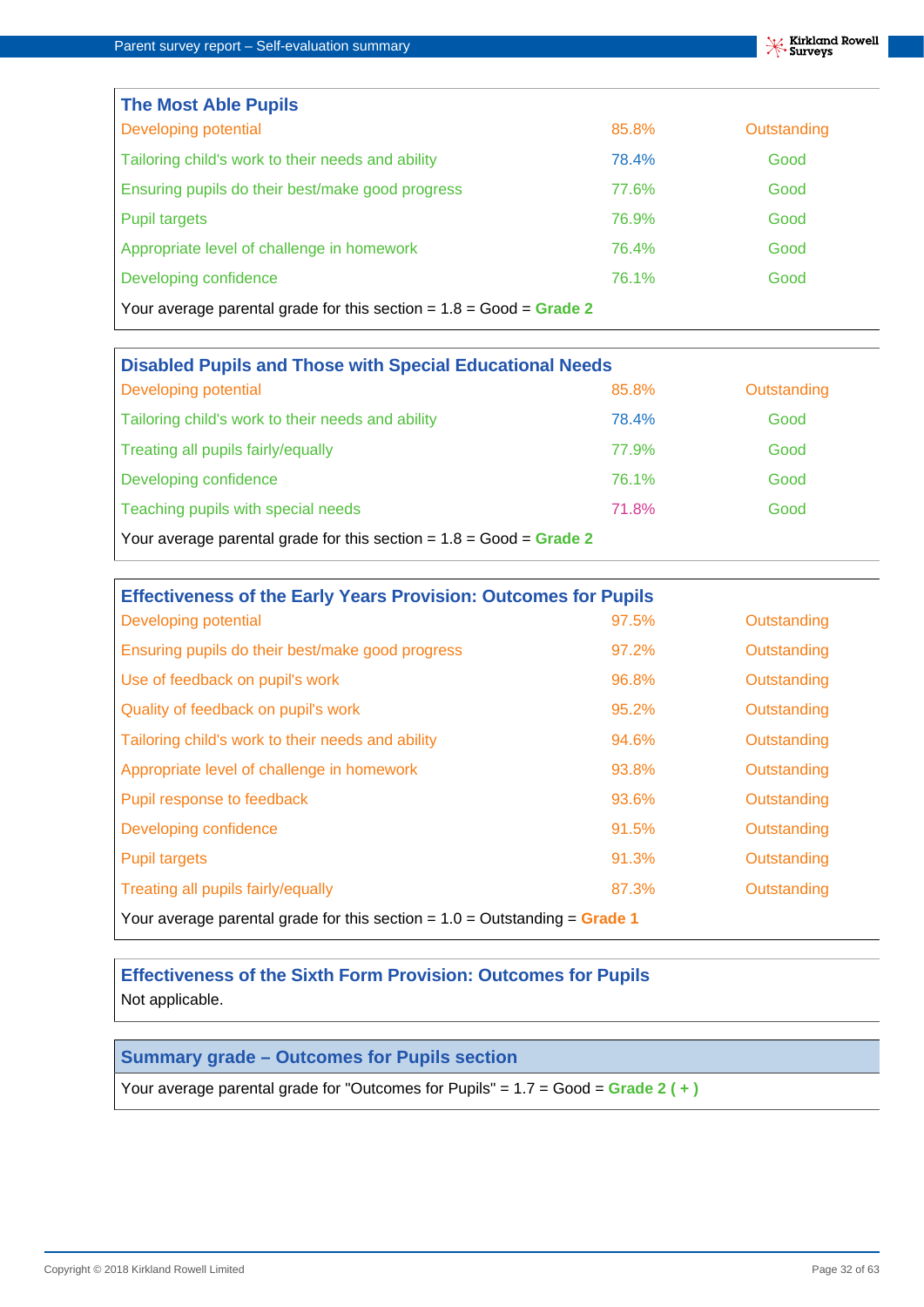#### **To reach the next grade**

In order to reach the next grade (**Outstanding**), the school needs to improve anything with a score below the next grade border, and maintain or improve other criteria. In this instance, the school needs to improve the following sub-sections:

- **•** Progress
- **•** Achievements of Those Eligible for the Pupil Premium
- **•** The Most Able Pupils
- **•** Disabled Pupils and Those with Special Educational Needs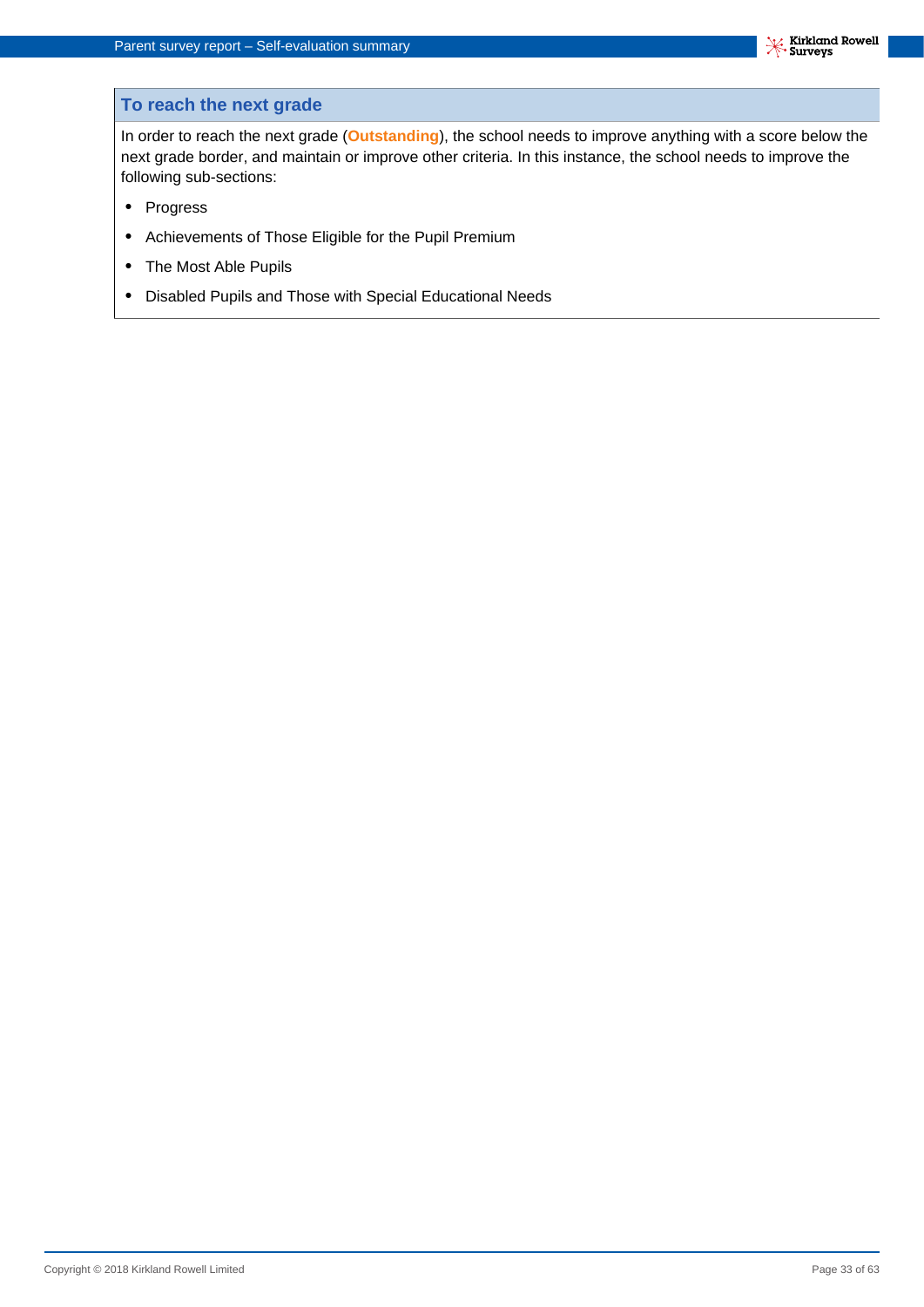## **Effectiveness of the Early Years Provision**

| <b>Quality of Teaching, Learning and Assessment</b>                          |       |             |
|------------------------------------------------------------------------------|-------|-------------|
| Developing potential                                                         | 97.5% | Outstanding |
| Ensuring pupils do their best/make good progress                             | 97.2% | Outstanding |
| Use of feedback on pupil's work                                              | 96.8% | Outstanding |
| Quality of feedback on pupil's work                                          | 95.2% | Outstanding |
| Tailoring child's work to their needs and ability                            | 94.6% | Outstanding |
| Appropriate level of challenge in homework                                   | 93.8% | Outstanding |
| Pupil response to feedback                                                   | 93.6% | Outstanding |
| <b>School communication</b>                                                  | 91.7% | Outstanding |
| Developing confidence                                                        | 91.5% | Outstanding |
| <b>Pupil targets</b>                                                         | 91.3% | Outstanding |
| <b>Teaching quality</b>                                                      | 91.3% | Outstanding |
| Levels of homework                                                           | 90.8% | Outstanding |
| <b>Computer access</b>                                                       | 88.8% | Outstanding |
| Regular marking of work                                                      | 87.5% | Outstanding |
| Treating all pupils fairly/equally                                           | 87.3% | Outstanding |
| <b>Community spirit</b>                                                      | 81.9% | Outstanding |
| Your average parental grade for this section = $1.0$ = Outstanding = Grade 1 |       |             |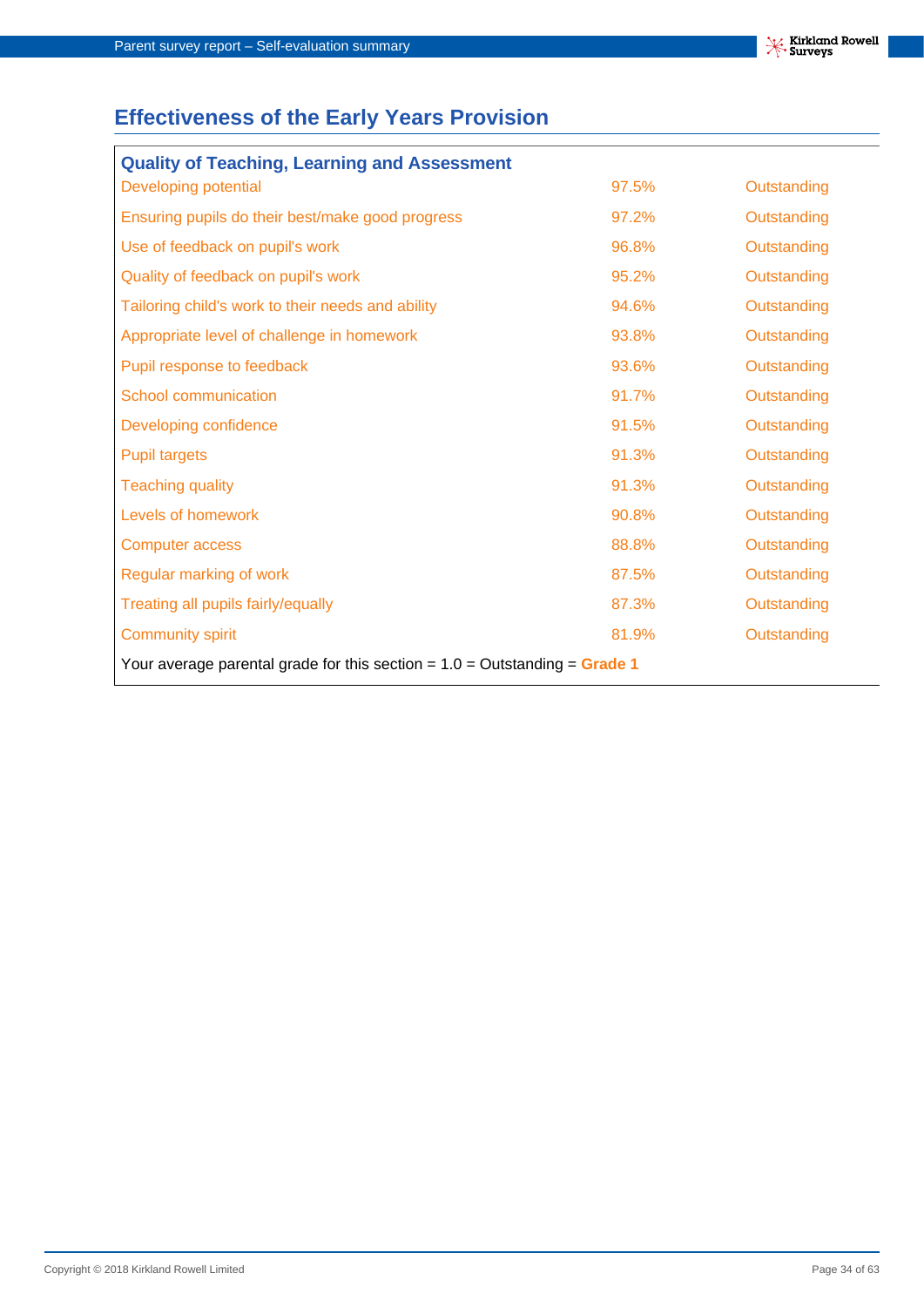| <b>Personal Development, Behaviour and Welfare</b>                           |       |             |
|------------------------------------------------------------------------------|-------|-------------|
| Developing potential                                                         | 97.5% | Outstanding |
| Ensuring pupils do their best/make good progress                             | 97.2% | Outstanding |
| Control of bullying                                                          | 95.3% | Outstanding |
| Tailoring child's work to their needs and ability                            | 94.6% | Outstanding |
| Encouraging and listening to pupils' views                                   | 94.2% | Outstanding |
| Pupil response to feedback                                                   | 93.6% | Outstanding |
| School communication                                                         | 91.7% | Outstanding |
| Developing confidence                                                        | 91.5% | Outstanding |
| <b>Pupil targets</b>                                                         | 91.3% | Outstanding |
| <b>Teaching quality</b>                                                      | 91.3% | Outstanding |
| Levels of homework                                                           | 90.8% | Outstanding |
| Celebrating and rewarding achievement                                        | 89.4% | Outstanding |
| Developing moral values                                                      | 88.4% | Outstanding |
| Regular marking of work                                                      | 87.5% | Outstanding |
| Treating all pupils fairly/equally                                           | 87.3% | Outstanding |
| Looking after pupils well                                                    | 87.3% | Outstanding |
| School discipline                                                            | 86.8% | Outstanding |
| <b>Caring teachers</b>                                                       | 85.0% | Outstanding |
| <b>School security</b>                                                       | 85.0% | Outstanding |
| Attitude of non-teaching/support staff                                       | 82.3% | Outstanding |
| <b>Community spirit</b>                                                      | 81.9% | Outstanding |
| Happiness of child                                                           | 81.7% | Outstanding |
| Your average parental grade for this section = $1.0 =$ Outstanding = Grade 1 |       |             |

| <b>Outcomes for Pupils</b>                                                   |       |             |
|------------------------------------------------------------------------------|-------|-------------|
| <b>Developing potential</b>                                                  | 97.5% | Outstanding |
| Ensuring pupils do their best/make good progress                             | 97.2% | Outstanding |
| Use of feedback on pupil's work                                              | 96.8% | Outstanding |
| Quality of feedback on pupil's work                                          | 95.2% | Outstanding |
| Tailoring child's work to their needs and ability                            | 94.6% | Outstanding |
| Appropriate level of challenge in homework                                   | 93.8% | Outstanding |
| Pupil response to feedback                                                   | 93.6% | Outstanding |
| Developing confidence                                                        | 91.5% | Outstanding |
| <b>Pupil targets</b>                                                         | 91.3% | Outstanding |
| Treating all pupils fairly/equally                                           | 87.3% | Outstanding |
| Your average parental grade for this section = $1.0 =$ Outstanding = Grade 1 |       |             |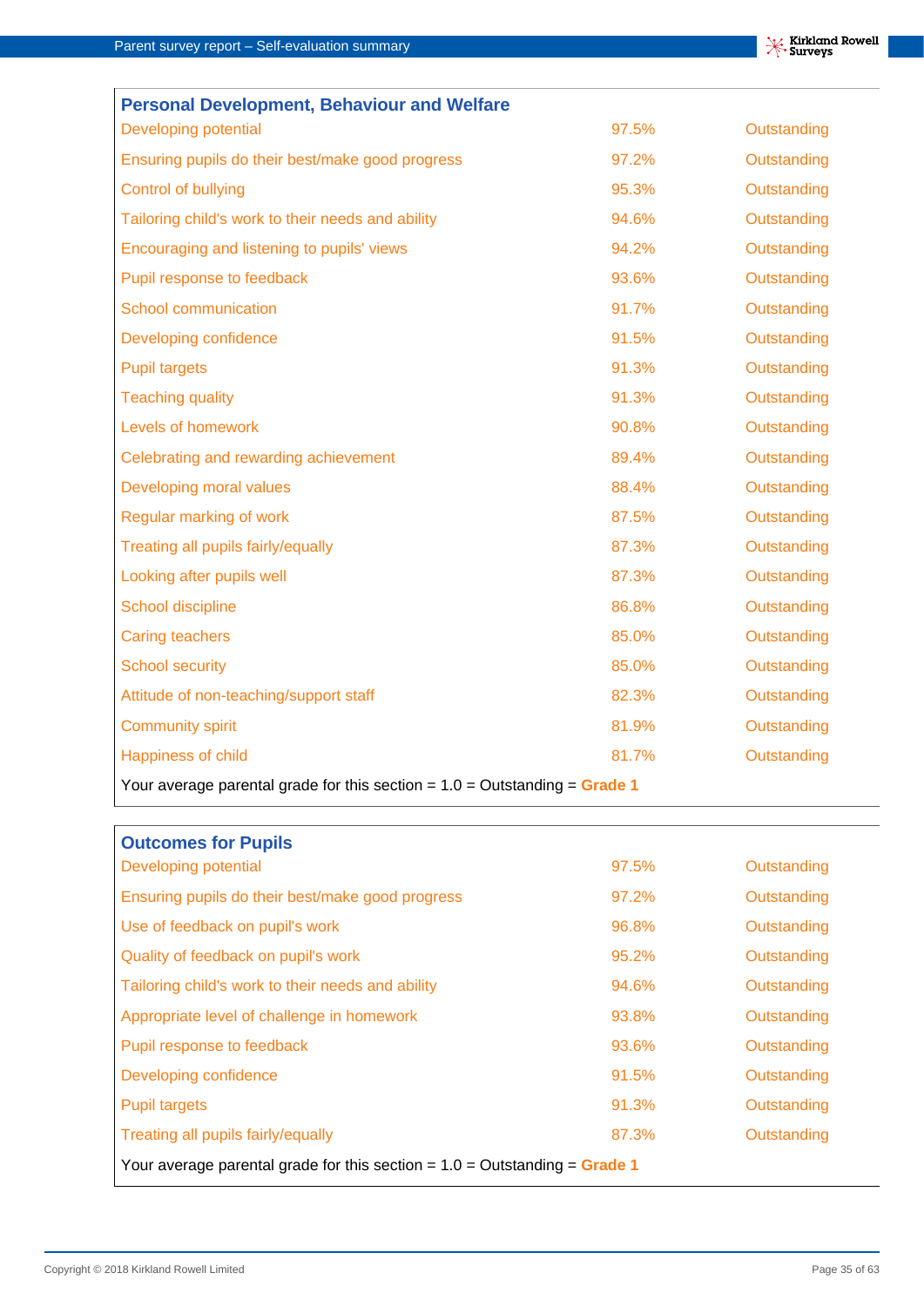**Summary grade – Effectiveness of the Early Years Provision section**

Your average parental grade for "Effectiveness of the Early Years Provision" = 1.0 = Outstanding = **Grade 1**

In order to continue to be Outstanding, the school needs to maintain or improve all criteria.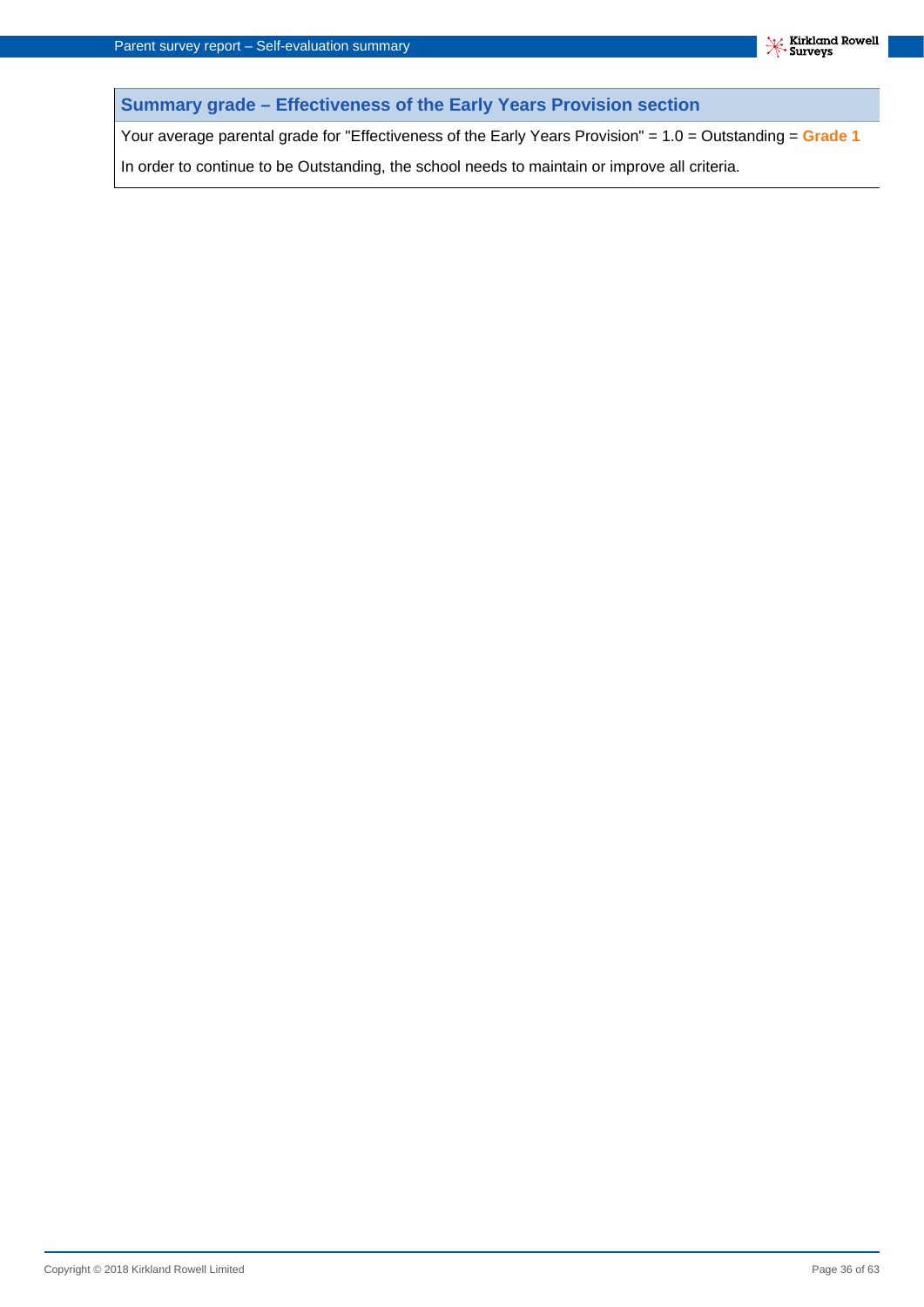## **Effectiveness of Leadership and Management**

| <b>Vision and Values</b>                                              |       |             |
|-----------------------------------------------------------------------|-------|-------------|
| Developing potential                                                  | 85.8% | Outstanding |
| School communication                                                  | 81.1% | Outstanding |
| Use of exams and testing                                              | 79.2% | Good        |
| School discipline                                                     | 78.0% | Good        |
| <b>Community spirit</b>                                               | 77.7% | Good        |
| Ensuring pupils do their best/make good progress                      | 77.6% | Good        |
| Developing moral values                                               | 77.3% | Good        |
| Developing confidence                                                 | 76.1% | Good        |
| <b>Control of bullying</b>                                            | 76.1% | Good        |
| Promoting racial harmony                                              | 75.0% | Good        |
| Celebrating and rewarding achievement                                 | 72.9% | Good        |
| Your average parental grade for this section = $1.8 = Good = Grade 2$ |       |             |

| <b>Self-evaluation and Improvement</b>                                           |       |             |
|----------------------------------------------------------------------------------|-------|-------------|
| Ratio of parents saying school improving versus declining                        |       | Outstanding |
| Quality of feedback on pupil's work                                              | 81.3% | Outstanding |
| Use of feedback on pupil's work                                                  | 80.0% | Outstanding |
| Use of exams and testing                                                         | 79.2% | Good        |
| <b>Pupil targets</b>                                                             | 76.9% | Good        |
| Encouraging and listening to pupils' views                                       | 76.2% | Good        |
| Your average parental grade for this section = $1.5$ = Outstanding = Grade 1 (-) |       |             |

| <b>Curriculum</b>                                                     |       |             |
|-----------------------------------------------------------------------|-------|-------------|
| <b>Developing potential</b>                                           | 85.8% | Outstanding |
| Use of feedback on pupil's work                                       | 80.0% | Outstanding |
| Use of exams and testing                                              | 79.2% | Good        |
| Range of subjects taught                                              | 78.6% | Good        |
| Tailoring child's work to their needs and ability                     | 78.4% | Good        |
| Out of school activities                                              | 78.3% | Good        |
| Ensuring pupils do their best/make good progress                      | 77.6% | Good        |
| <b>Pupil targets</b>                                                  | 76.9% | Good        |
| Pupil response to feedback                                            | 74.7% | Good        |
| Teaching pupils with special needs                                    | 71.8% | Good        |
| Your average parental grade for this section = $1.8 = Good = Grade 2$ |       |             |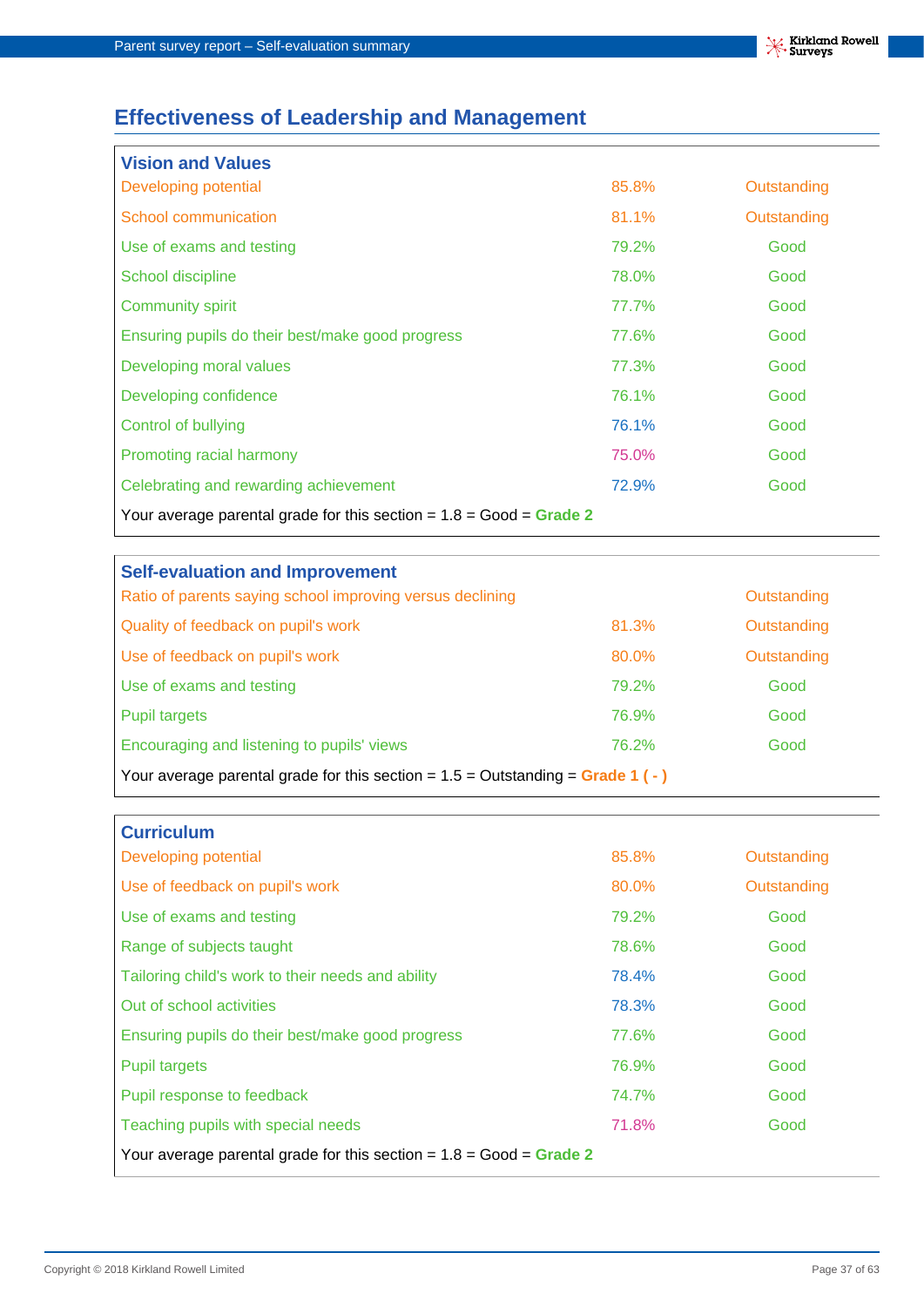| <b>Citizenship</b>                                                    |       |      |
|-----------------------------------------------------------------------|-------|------|
| School discipline                                                     | 78.0% | Good |
| Treating all pupils fairly/equally                                    | 77.9% | Good |
| <b>Community spirit</b>                                               | 77.7% | Good |
| Developing moral values                                               | 77.3% | Good |
| <b>Control of bullying</b>                                            | 76.1% | Good |
| Promoting racial harmony                                              | 75.0% | Good |
| E-safety                                                              | 74.7% | Good |
| Information on different types of bullying                            | 71.9% | Good |
| Social health education                                               | 70.2% | Good |
| Your average parental grade for this section = $2.0 = Good = Grade 2$ |       |      |

| Leadership                                                                       |       |             |
|----------------------------------------------------------------------------------|-------|-------------|
| School communication                                                             | 81.1% | Outstanding |
| Use of feedback on pupil's work                                                  | 80.0% | Outstanding |
| <b>Pupil targets</b>                                                             | 76.9% | Good        |
| Encouraging and listening to pupils' views                                       | 76.2% | Good        |
| Your average parental grade for this section = $1.5$ = Outstanding = Grade 1 (-) |       |             |

#### **Continuous Professional Development**

Your own assessment is required here.

| <b>Safeguarding</b>                                                   |       |             |  |  |  |  |
|-----------------------------------------------------------------------|-------|-------------|--|--|--|--|
| <b>School security</b>                                                | 82.2% | Outstanding |  |  |  |  |
| School discipline                                                     | 78.0% | Good        |  |  |  |  |
| Treating all pupils fairly/equally                                    | 77.9% | Good        |  |  |  |  |
| <b>Community spirit</b>                                               | 77.7% | Good        |  |  |  |  |
| Developing moral values                                               | 77.3% | Good        |  |  |  |  |
| <b>Control of bullying</b>                                            | 76.1% | Good        |  |  |  |  |
| Promoting racial harmony                                              | 75.0% | Good        |  |  |  |  |
| Caring teachers                                                       | 74.8% | Good        |  |  |  |  |
| E-safety                                                              | 74.7% | Good        |  |  |  |  |
| Attitude of non-teaching/support staff                                | 74.6% | Good        |  |  |  |  |
| Looking after pupils well                                             | 73.7% | Good        |  |  |  |  |
| Information on different types of bullying                            | 71.9% | Good        |  |  |  |  |
| Social health education                                               | 70.2% | Good        |  |  |  |  |
| Your average parental grade for this section = $1.9$ = Good = Grade 2 |       |             |  |  |  |  |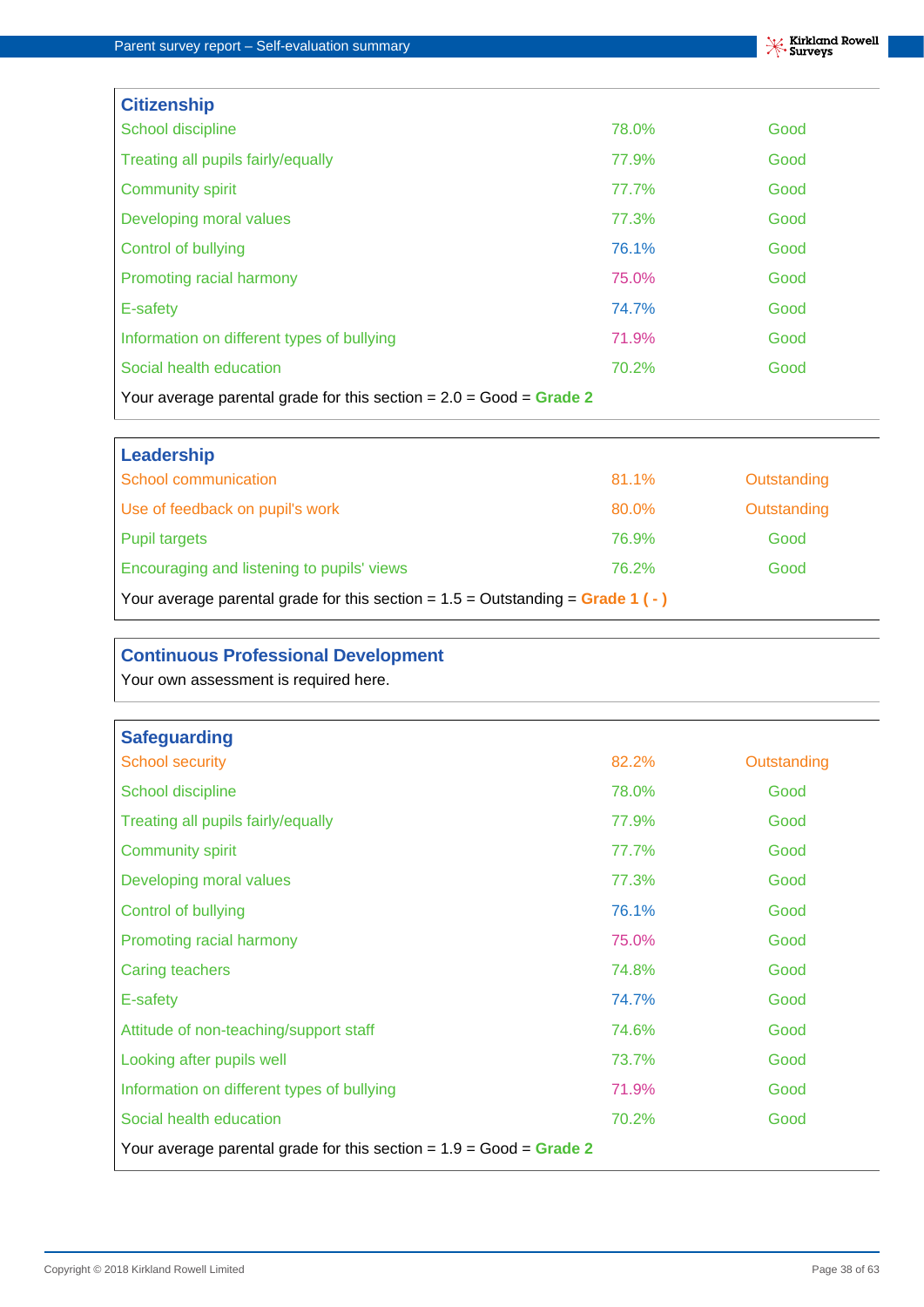$\overline{1}$ 



| <b>Governance</b>                                                         |       |             |
|---------------------------------------------------------------------------|-------|-------------|
| <b>School security</b>                                                    | 82.2% | Outstanding |
| School communication                                                      | 81.1% | Outstanding |
| Tailoring child's work to their needs and ability                         | 78.4% | Good        |
| Treating all pupils fairly/equally                                        | 77.9% | Good        |
| Appropriate level of challenge in homework                                | 76.4% | Good        |
| Promoting racial harmony                                                  | 75.0% | Good        |
| Teaching pupils with special needs                                        | 71.8% | Good        |
| Your average parental grade for this section = $1.7 = Good = Grade 2 (+)$ |       |             |

#### **Use of the Pupil Premium**

The following scores are for those eligible for the Pupil Premium who answered yes to 'Has your child ever been eligible for free school meals during the last six years?'.

Ratio of parents saying school improving versus declining and a state of parents of Dutstanding

Your average parental grade for this section = 1.0 = Outstanding = **Grade 1**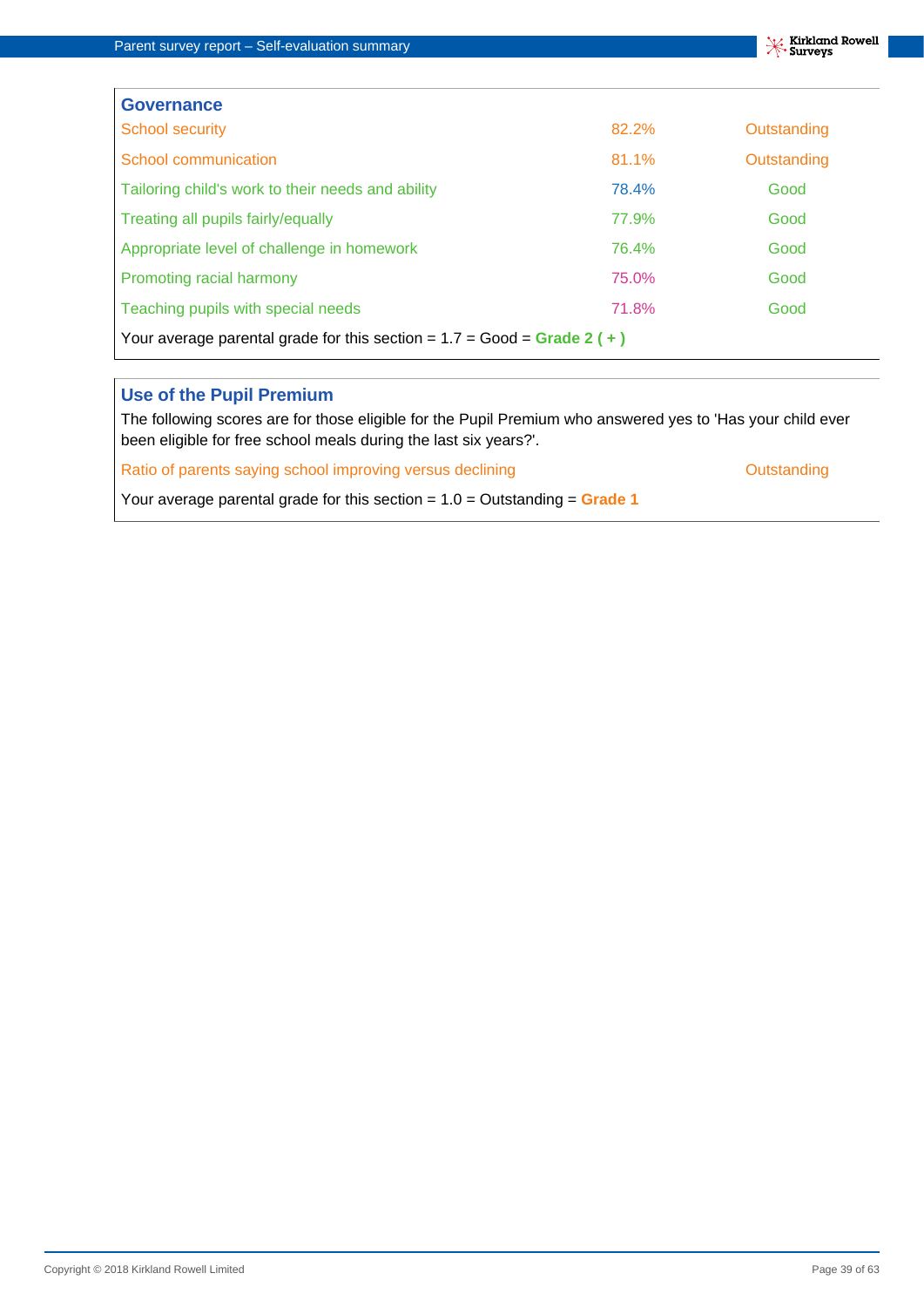| <b>Effectiveness of the Early Years Provision: Leadership and Management</b> |       |             |  |  |  |  |  |
|------------------------------------------------------------------------------|-------|-------------|--|--|--|--|--|
| Developing potential                                                         | 97.5% | Outstanding |  |  |  |  |  |
| Ensuring pupils do their best/make good progress                             | 97.2% | Outstanding |  |  |  |  |  |
| Use of feedback on pupil's work                                              | 96.8% | Outstanding |  |  |  |  |  |
| Control of bullying                                                          | 95.3% | Outstanding |  |  |  |  |  |
| Quality of feedback on pupil's work                                          | 95.2% | Outstanding |  |  |  |  |  |
| Tailoring child's work to their needs and ability                            | 94.6% | Outstanding |  |  |  |  |  |
| Encouraging and listening to pupils' views                                   | 94.2% | Outstanding |  |  |  |  |  |
| Appropriate level of challenge in homework                                   | 93.8% | Outstanding |  |  |  |  |  |
| Pupil response to feedback                                                   | 93.6% | Outstanding |  |  |  |  |  |
| School communication                                                         | 91.7% | Outstanding |  |  |  |  |  |
| Developing confidence                                                        | 91.5% | Outstanding |  |  |  |  |  |
| <b>Pupil targets</b>                                                         | 91.3% | Outstanding |  |  |  |  |  |
| Celebrating and rewarding achievement                                        | 89.4% | Outstanding |  |  |  |  |  |
| Developing moral values                                                      | 88.4% | Outstanding |  |  |  |  |  |
| Treating all pupils fairly/equally                                           | 87.3% | Outstanding |  |  |  |  |  |
| Looking after pupils well                                                    | 87.3% | Outstanding |  |  |  |  |  |
| Range of subjects taught                                                     | 87.2% | Outstanding |  |  |  |  |  |
| School discipline                                                            | 86.8% | Outstanding |  |  |  |  |  |
| <b>Caring teachers</b>                                                       | 85.0% | Outstanding |  |  |  |  |  |
| <b>School security</b>                                                       | 85.0% | Outstanding |  |  |  |  |  |
| Attitude of non-teaching/support staff                                       | 82.3% | Outstanding |  |  |  |  |  |
| <b>Community spirit</b>                                                      | 81.9% | Outstanding |  |  |  |  |  |
| Your average parental grade for this section = $1.0 =$ Outstanding = Grade 1 |       |             |  |  |  |  |  |

#### **Effectiveness of the Sixth Form Provision: Leadership and Management** Not applicable.

#### **Summary grade – Effectiveness of Leadership and Management section**

Your average parental grade for "Effectiveness of Leadership and Management" = 1.6 = Good = **Grade 2 ( + )**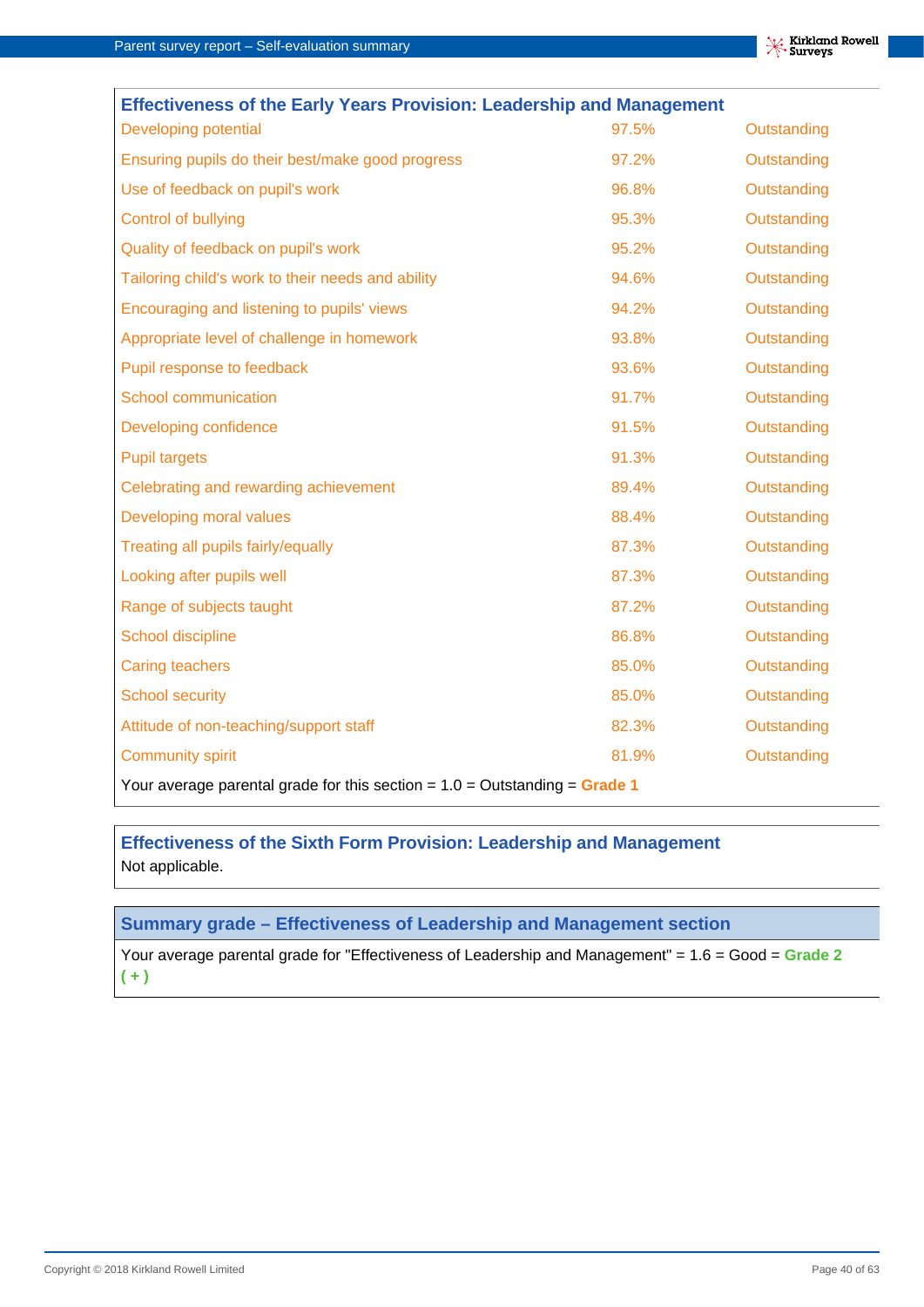#### **To reach the next grade**

In order to reach the next grade (**Outstanding**), the school needs to improve anything with a score below the next grade border, and maintain or improve other criteria. In this instance, the school needs to improve the following sub-sections:

- **•** Vision and Values
- **•** Curriculum
- **•** Citizenship
- **•** Safeguarding
- **•** Governance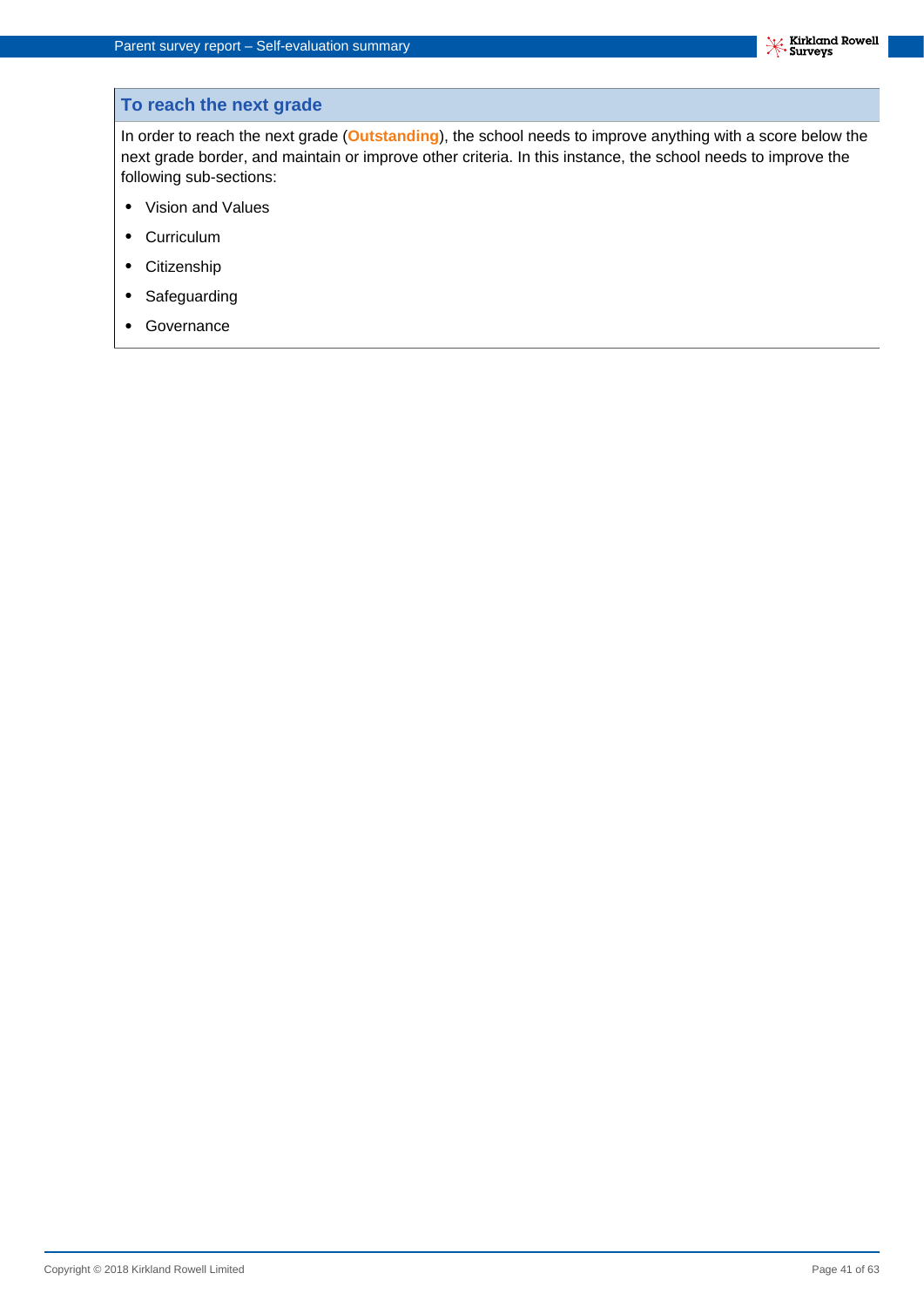## **Spiritual, Moral, Social and Cultural Development**

| <b>Spiritual Development</b>                                          |       |      |  |  |  |
|-----------------------------------------------------------------------|-------|------|--|--|--|
| <b>Community spirit</b>                                               | 77.7% | Good |  |  |  |
| Encouraging and listening to pupils' views                            | 76.2% | Good |  |  |  |
| Promoting racial harmony                                              | 75.0% | Good |  |  |  |
| Happiness of child                                                    | 73.3% | Good |  |  |  |
| Your average parental grade for this section = $2.0 = Good = Grade 2$ |       |      |  |  |  |

| <b>Moral Development</b>                                              |       |      |  |  |  |
|-----------------------------------------------------------------------|-------|------|--|--|--|
| School discipline                                                     | 78.0% | Good |  |  |  |
| <b>Community spirit</b>                                               | 77.7% | Good |  |  |  |
| Developing moral values                                               | 77.3% | Good |  |  |  |
| Social health education                                               | 70.2% | Good |  |  |  |
| Your average parental grade for this section = $2.0 = Good = Grade 2$ |       |      |  |  |  |

| <b>Social Development</b>                                             |       |      |  |  |  |
|-----------------------------------------------------------------------|-------|------|--|--|--|
| Out of school activities                                              | 78.3% | Good |  |  |  |
| <b>Community spirit</b>                                               | 77.7% | Good |  |  |  |
| Developing moral values                                               | 77.3% | Good |  |  |  |
| Developing confidence                                                 | 76.1% | Good |  |  |  |
| Control of bullying                                                   | 76.1% | Good |  |  |  |
| Promoting racial harmony                                              | 75.0% | Good |  |  |  |
| Social health education                                               | 70.2% | Good |  |  |  |
| Your average parental grade for this section = $2.0 = Good = Grade 2$ |       |      |  |  |  |

| <b>Cultural Development</b>                                           |       |      |  |  |  |
|-----------------------------------------------------------------------|-------|------|--|--|--|
| <b>Community spirit</b>                                               | 77.7% | Good |  |  |  |
| <b>Promoting racial harmony</b>                                       | 75.0% | Good |  |  |  |
| Your average parental grade for this section = $2.0$ = Good = Grade 2 |       |      |  |  |  |

#### **Summary grade – Spiritual, Moral, Social and Cultural Development section**

Your average parental grade for "Spiritual, Moral, Social and Cultural Development" = 2.0 = Good = **Grade 2**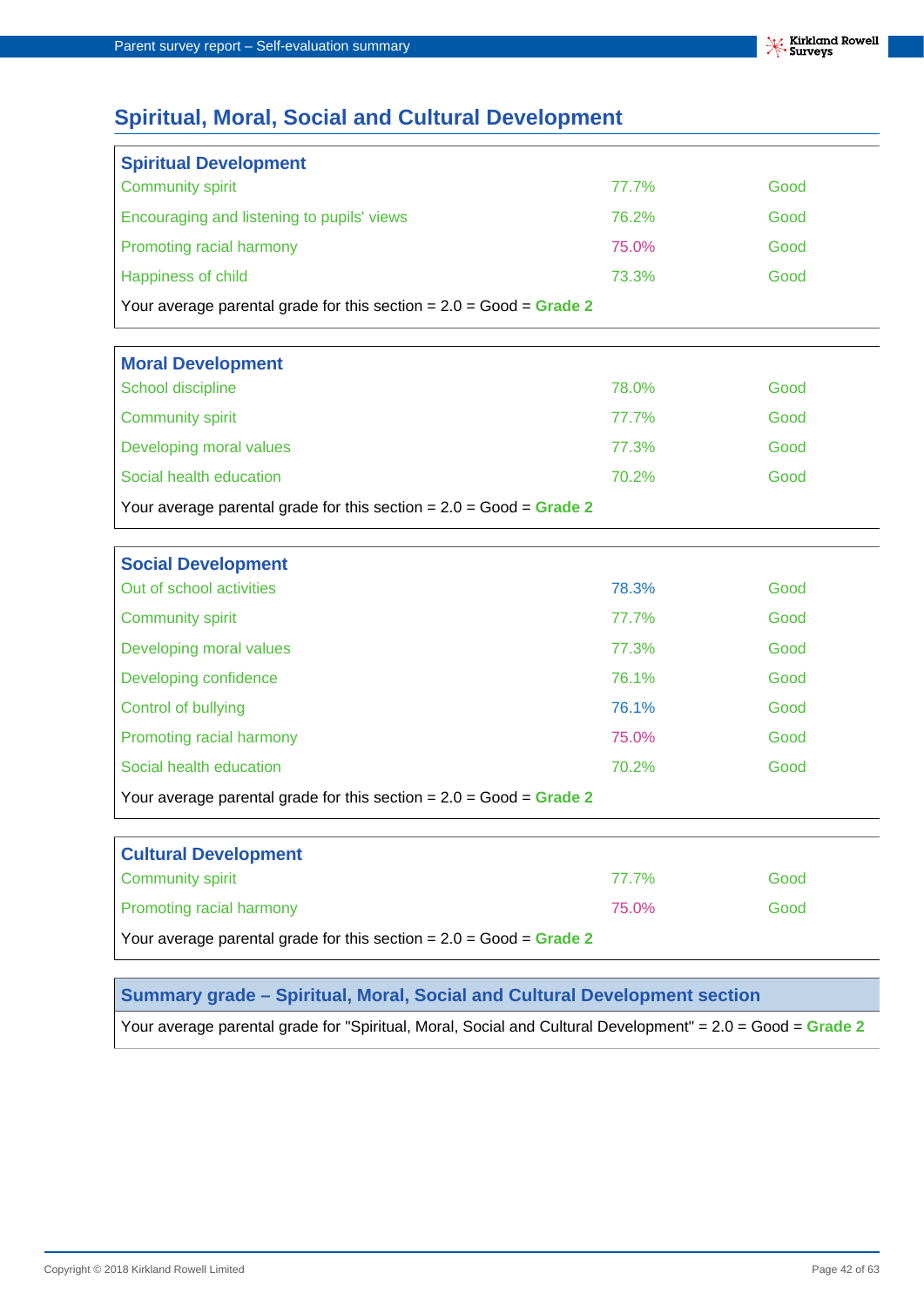#### **To reach the next grade**

In order to reach the next grade (**Outstanding**), the school needs to improve anything with a score below the next grade border, and maintain or improve other criteria. In this instance, the school needs to improve the following sub-sections:

- **•** Spiritual Development
- **•** Moral Development
- **•** Social Development
- **•** Cultural Development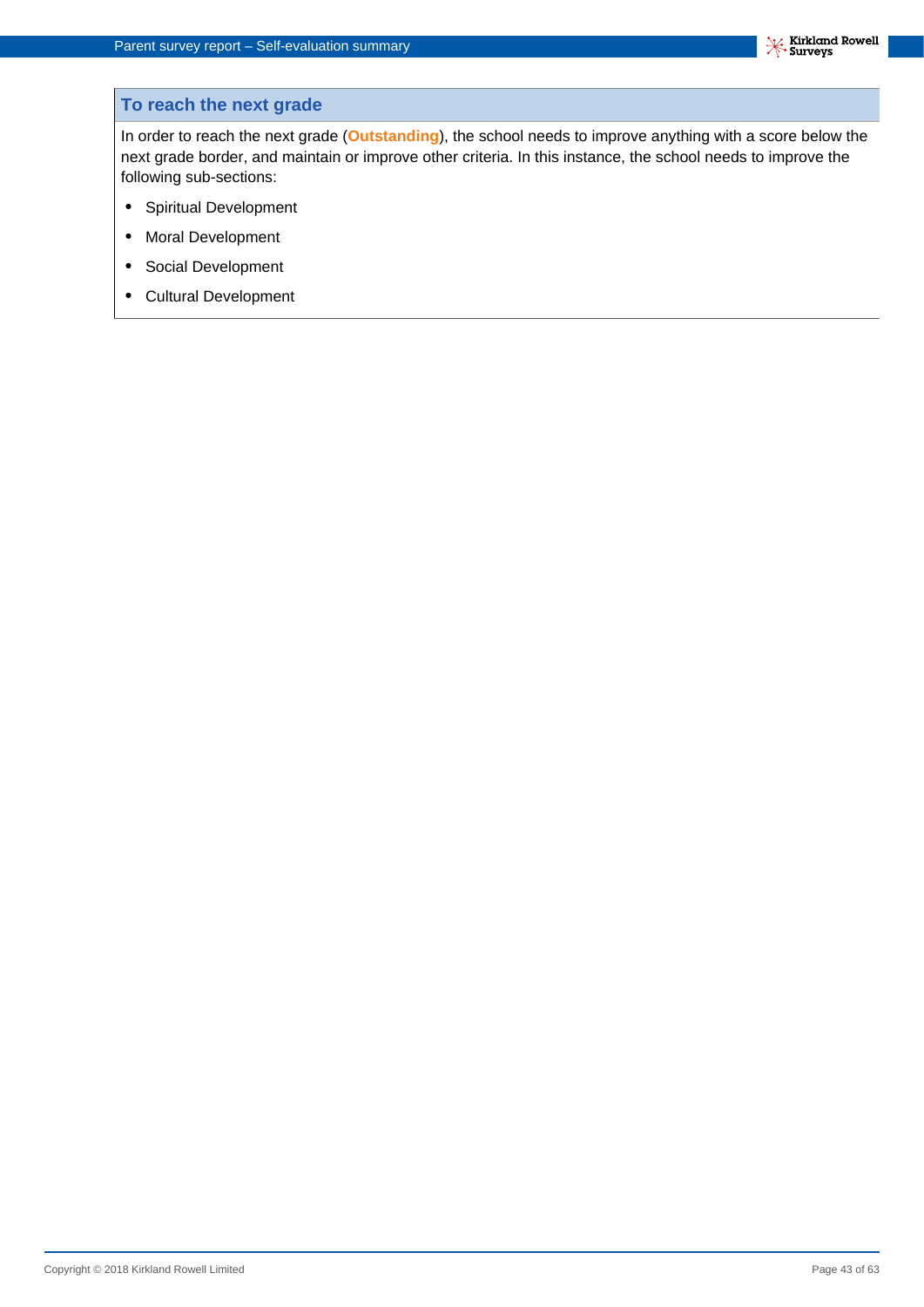## **Overall effectiveness**

| <b>Summary</b>                                    |     |             |               |  |
|---------------------------------------------------|-----|-------------|---------------|--|
| Quality of teaching, Learning and Assessment      | 1.5 | Outstanding | Grade $1(-)$  |  |
| Personal Development, Behaviour and Welfare       | 1.9 | Good        | Grade 2       |  |
| <b>Outcomes for Pupils</b>                        | 1.7 | Good        | Grade $2 (+)$ |  |
| Effectiveness of the Early Years Provision        | 1.0 | Outstanding | Grade 1       |  |
| Effectiveness of Leadership and Management        | 1.6 | Good        | Grade $2 (+)$ |  |
| Spiritual, Moral, Social and Cultural Development | 2.0 | Good        | Grade 2       |  |
|                                                   |     |             |               |  |

#### **Summary grade – Overall effectiveness**

Your average parental grade for "Overall effectiveness" = 1.6 = Good = **Grade 2 ( + )**

#### **To reach the next grade**

In order to reach the next grade (**Outstanding**), the school needs to improve anything with a score below the next grade border, and maintain or improve other criteria. In this instance, the school needs to improve the following sections:

- **•** Personal Development, Behaviour and Welfare
- **•** Outcomes for Pupils
- **•** Effectiveness of Leadership and Management
- **•** Spiritual, Moral, Social and Cultural Development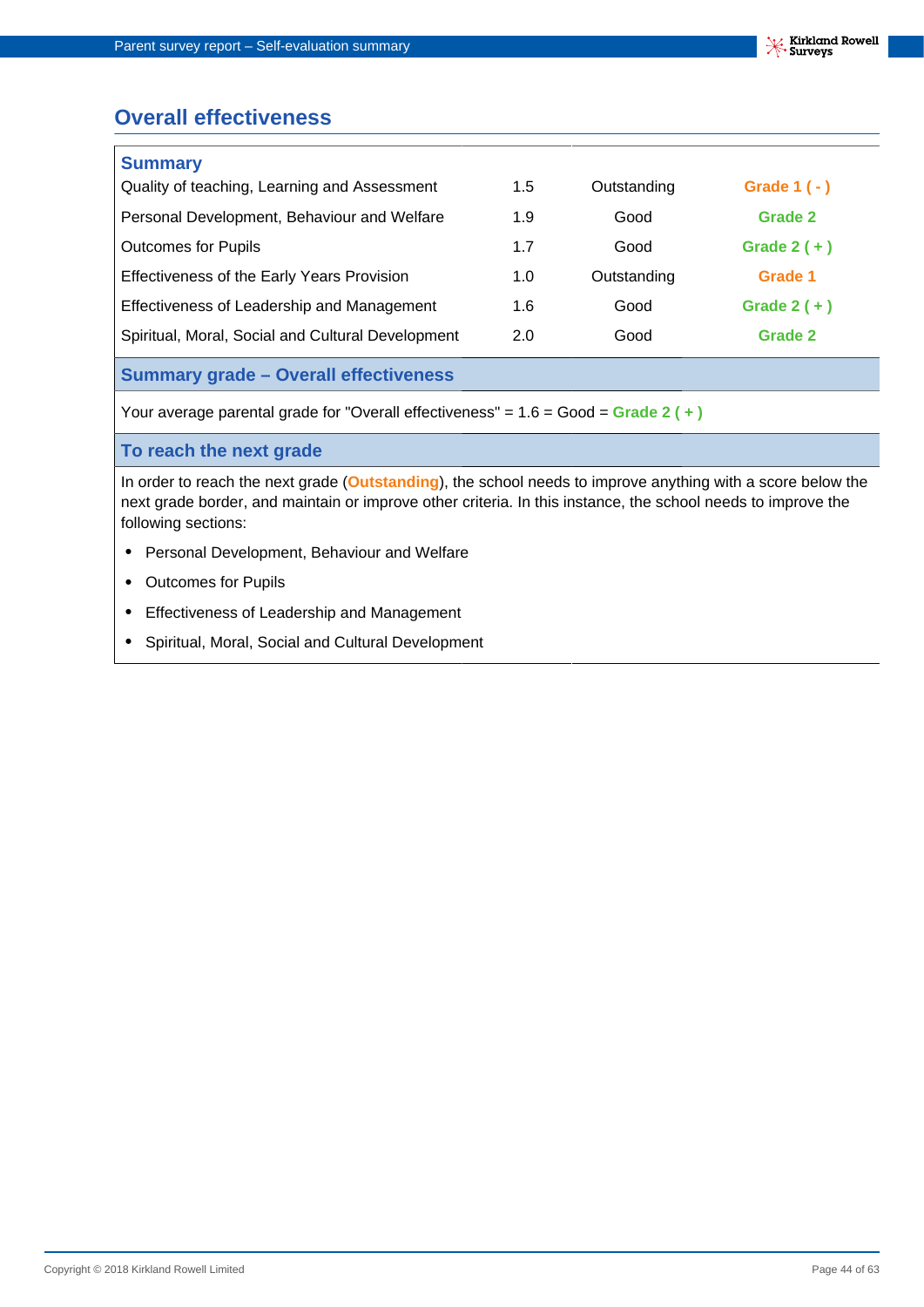# <span id="page-44-0"></span>**Standard analysis**

This section of the reports summarises parents' views on the school's performance.

## **Performance and expectations**



**•** Of the parents whose children were not in their first year at the school 43% said the school had improved over the last year and 3% thought that the school's performance was worse.



**•** Of the parents of new pupils, 5% felt that the school had not lived up to their expectations and 27% said the school was better than they had expected it to be.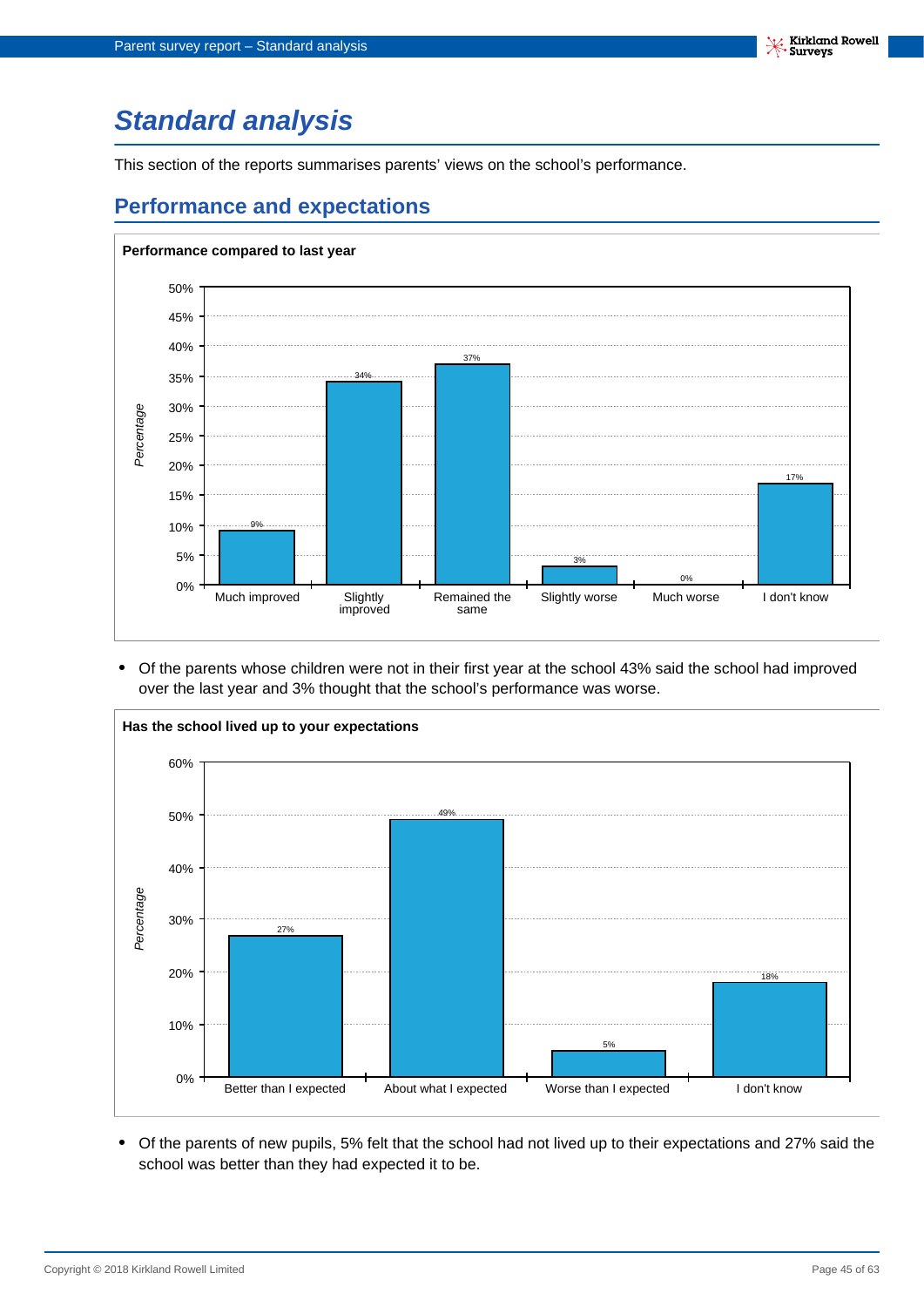## **Gender analysis**

This section of the report provides an analysis of parent scores and priorities broken down by gender, to see if there are any differences of significance worth noting.



**•** There are no significant differences between the non-academic satisfaction scores for parents of female pupils and parents of male pupils.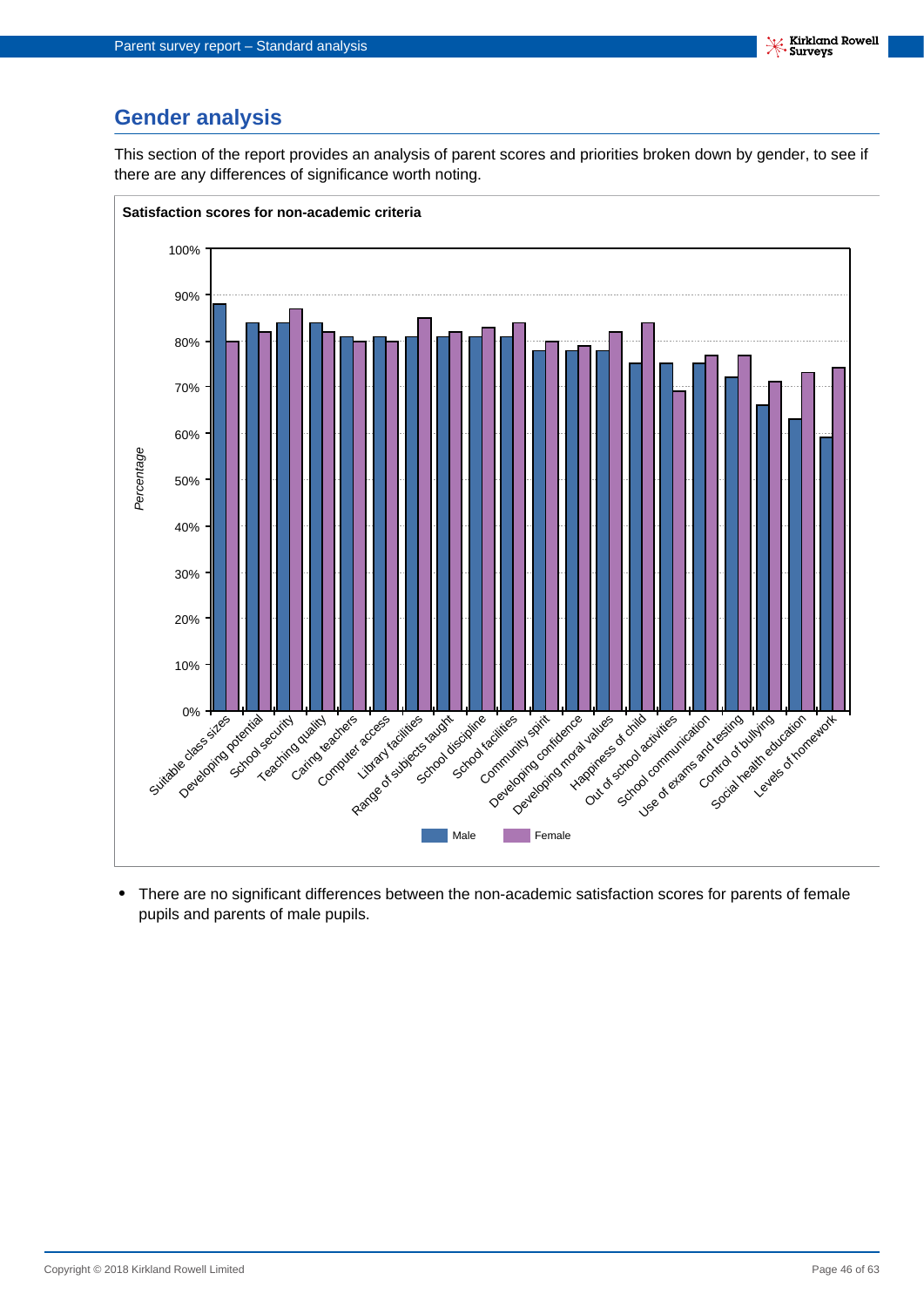

**•** There are no significant differences between the additional satisfaction scores for parents of female pupils and parents of male pupils.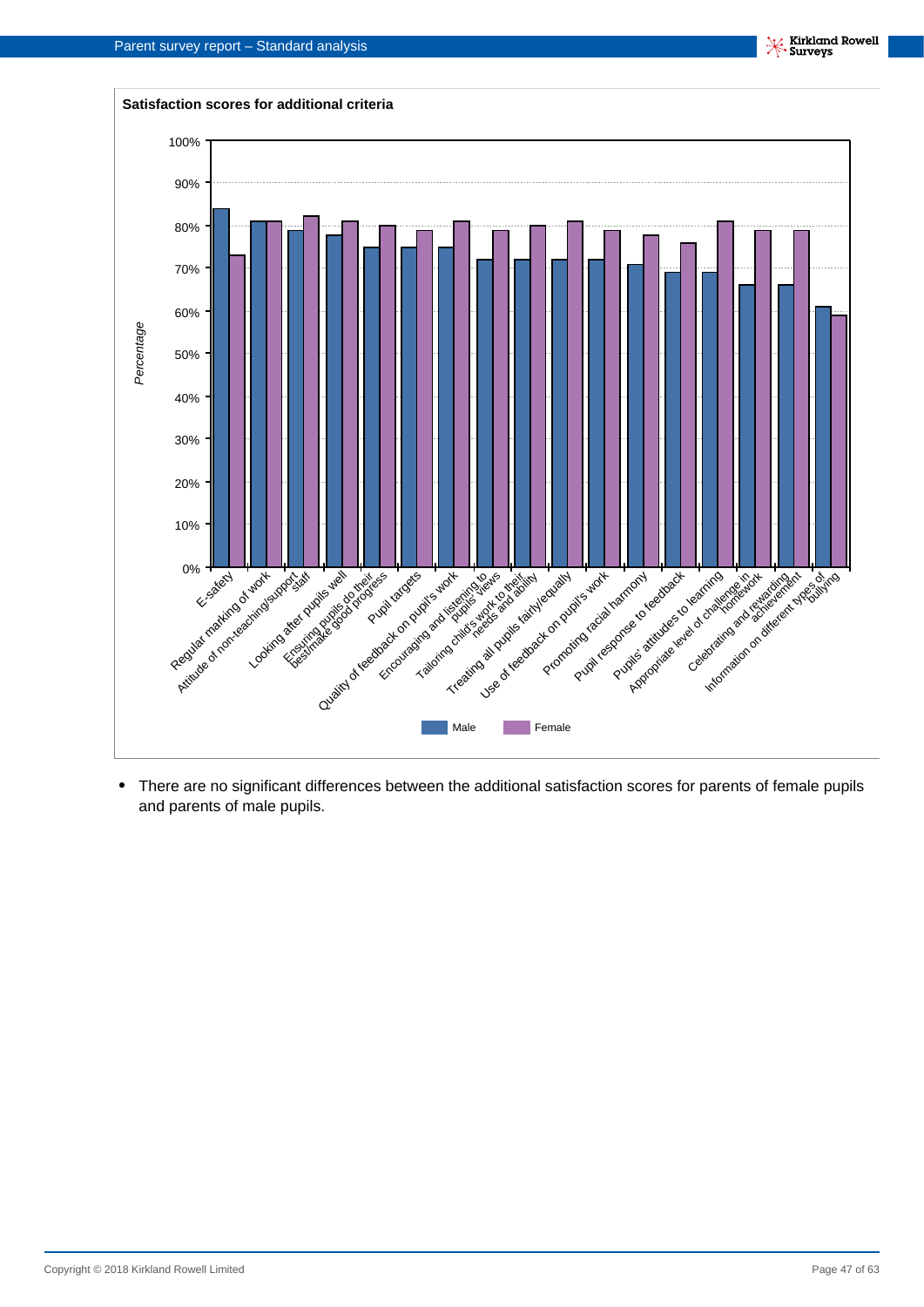## **Extra analysis**

This section of the report provides an analysis of parent scores broken down by the response to the question 'Has your child ever been eligible for free school meals during the last six years?'.



| Non-academic criteria where<br>difference is significant | Yes satisfaction score (%) | No satisfaction score (%) |  |  |
|----------------------------------------------------------|----------------------------|---------------------------|--|--|
| Developing confidence                                    | 75.7                       | 86.6 $\triangle$          |  |  |
| Out of school activities                                 | 68.9                       | 80.1 $\triangle$          |  |  |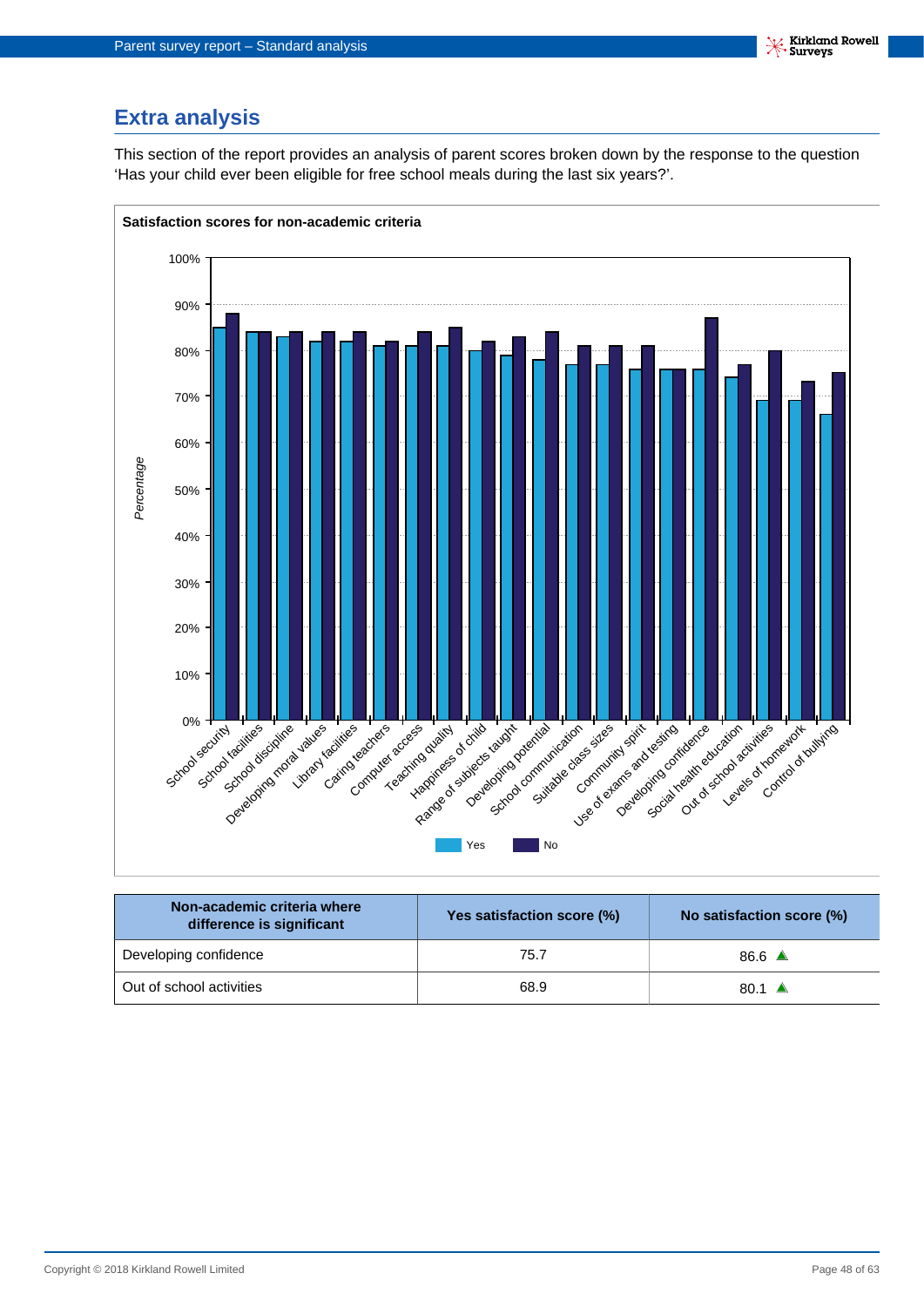

**•** There are no significant differences between the additional satisfaction scores for parents broken down by the question 'Has your child ever been eligible for free school meals during the last six years?'.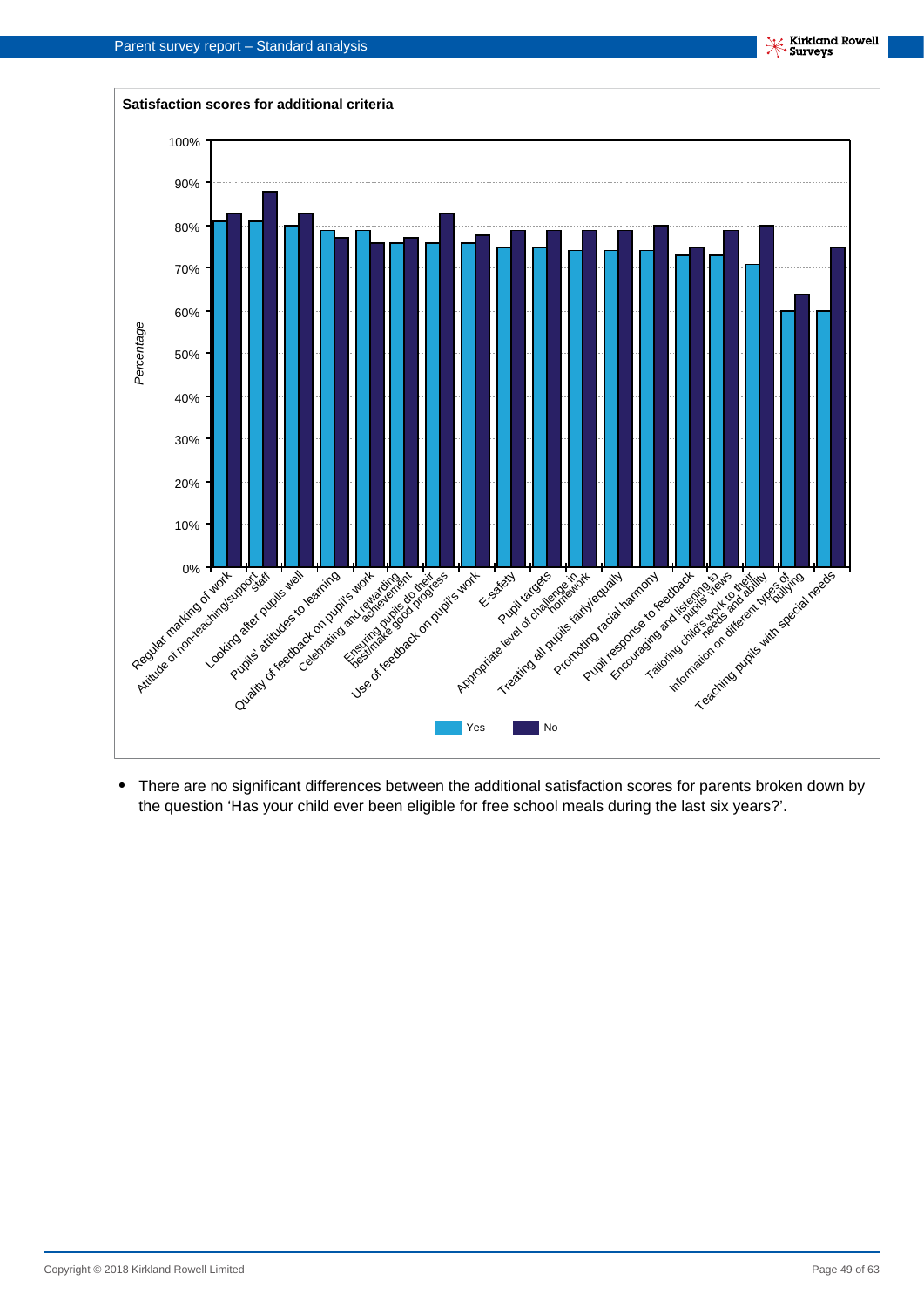## **Healthy lifestyle**

This section of the report summarises parents' perceptions of whether their children are encouraged to live healthy lifestyles.



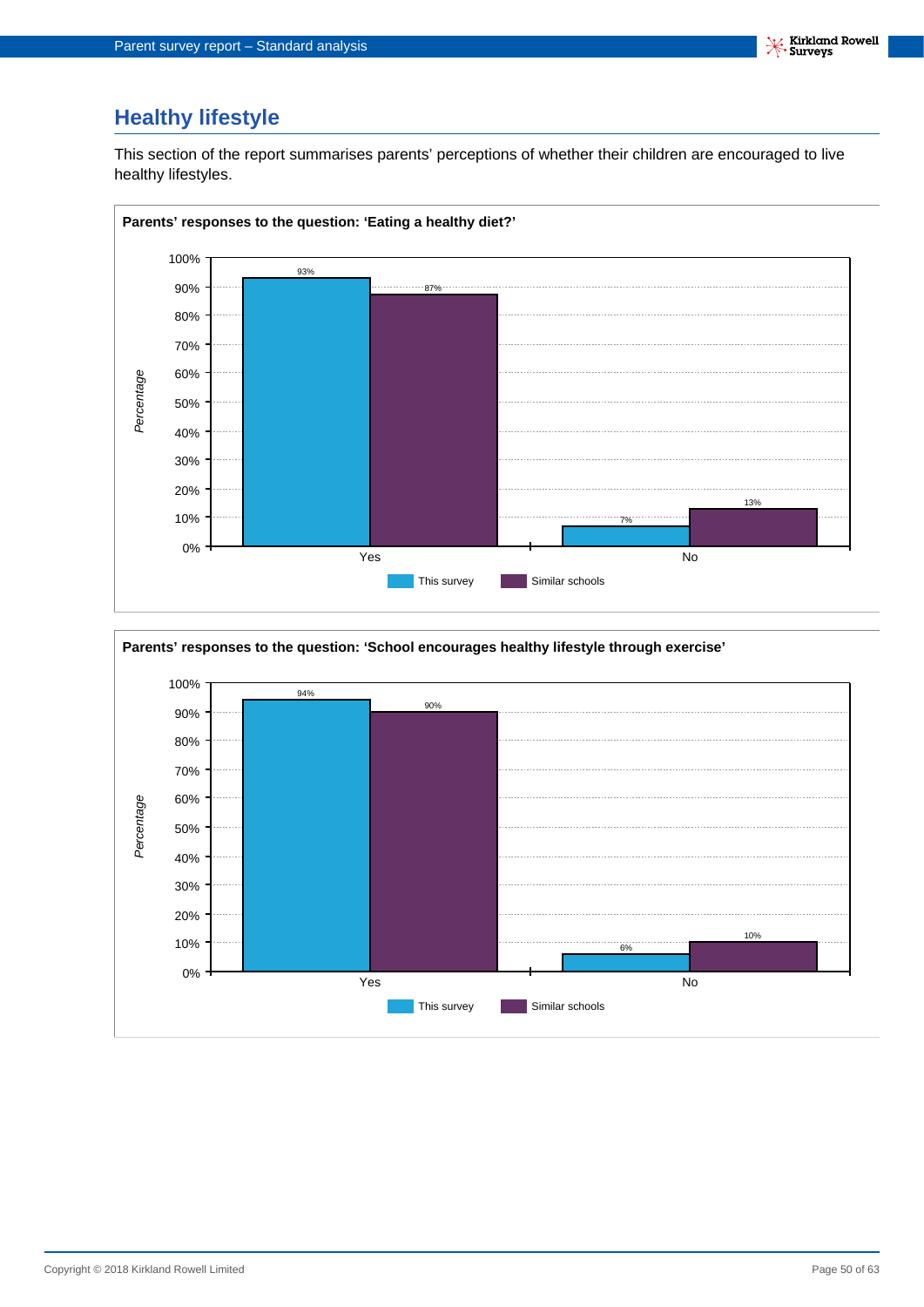### **Homework**

This section of the report provides a summary of time spent on homework broken down by year group. Comparable data is provided from the last survey and from similar schools.

For this question, schools typically achieve more than 50% of parents who choose "about right".

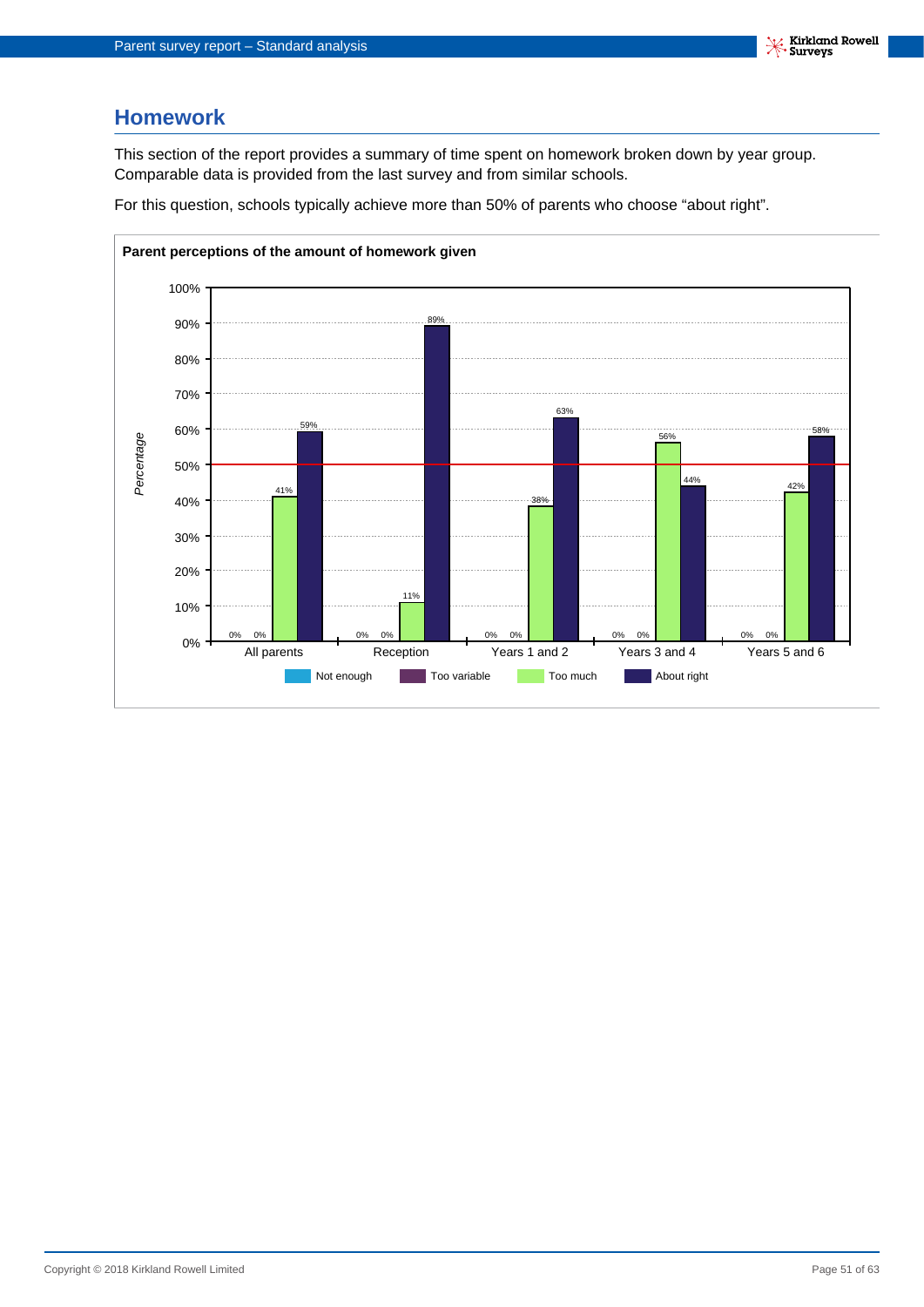# <span id="page-51-0"></span>**Year group analysis**

### **Analysis of year group scores compared to national average**

The graphs in this section of the report show the scores achieved for each of the surveyed criteria, broken down by year group, compared to the national averages. The purple line shows the scores achieved from the average of similar schools, where these averages are available. If the bar is above the line, pupils in that year group are more satisfied than the national average. If the bar is below the line, pupils in that year group are less satisfied than the national average.

Criteria where evidence was indicative rather than reliable are once again shown in pink.

Year groups where there were fewer than 12 respondents for a criterion are not shown. Note that the year group scores are un-weighted.

## **Year group analysis compared to national averages for non-academic criteria**

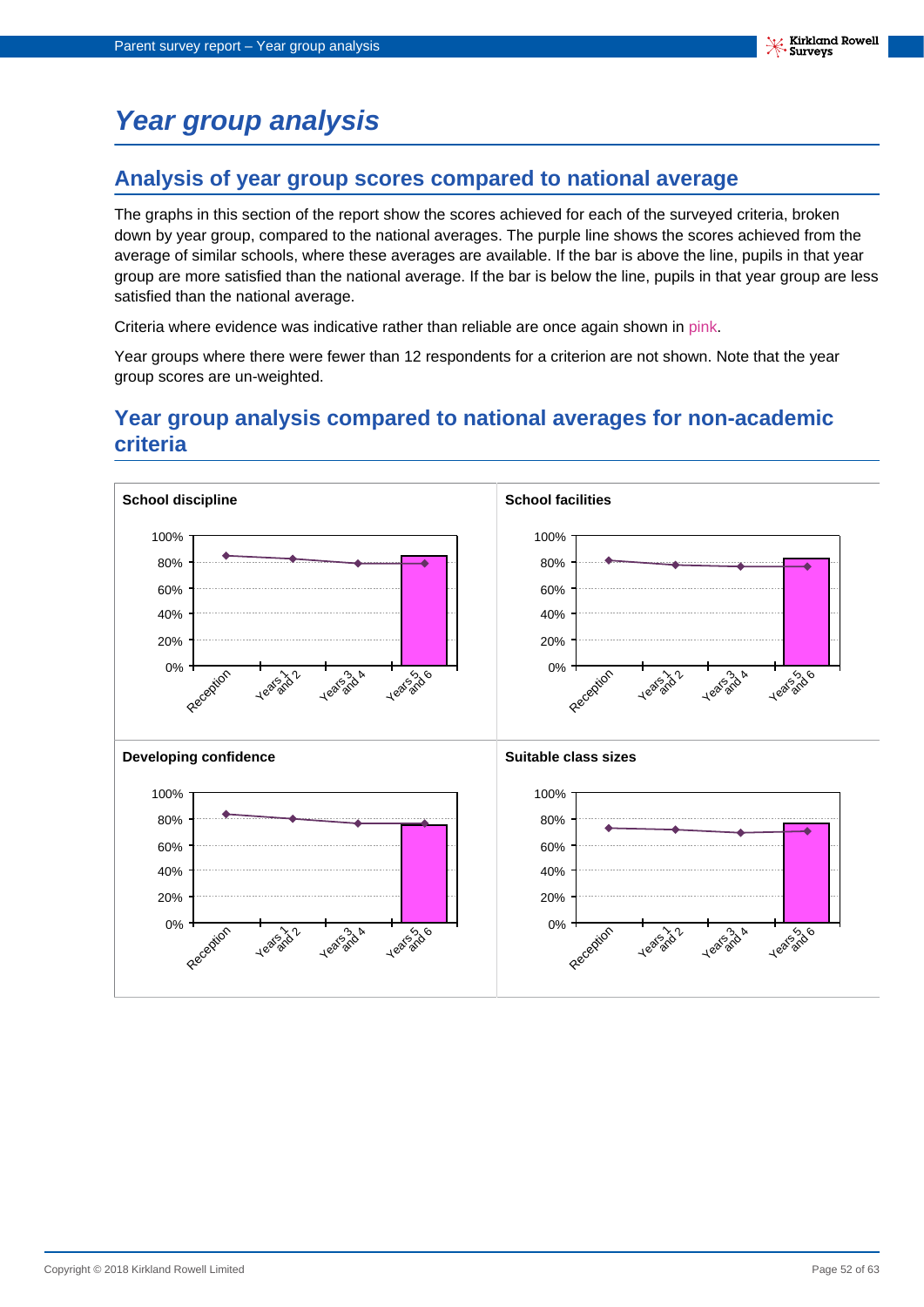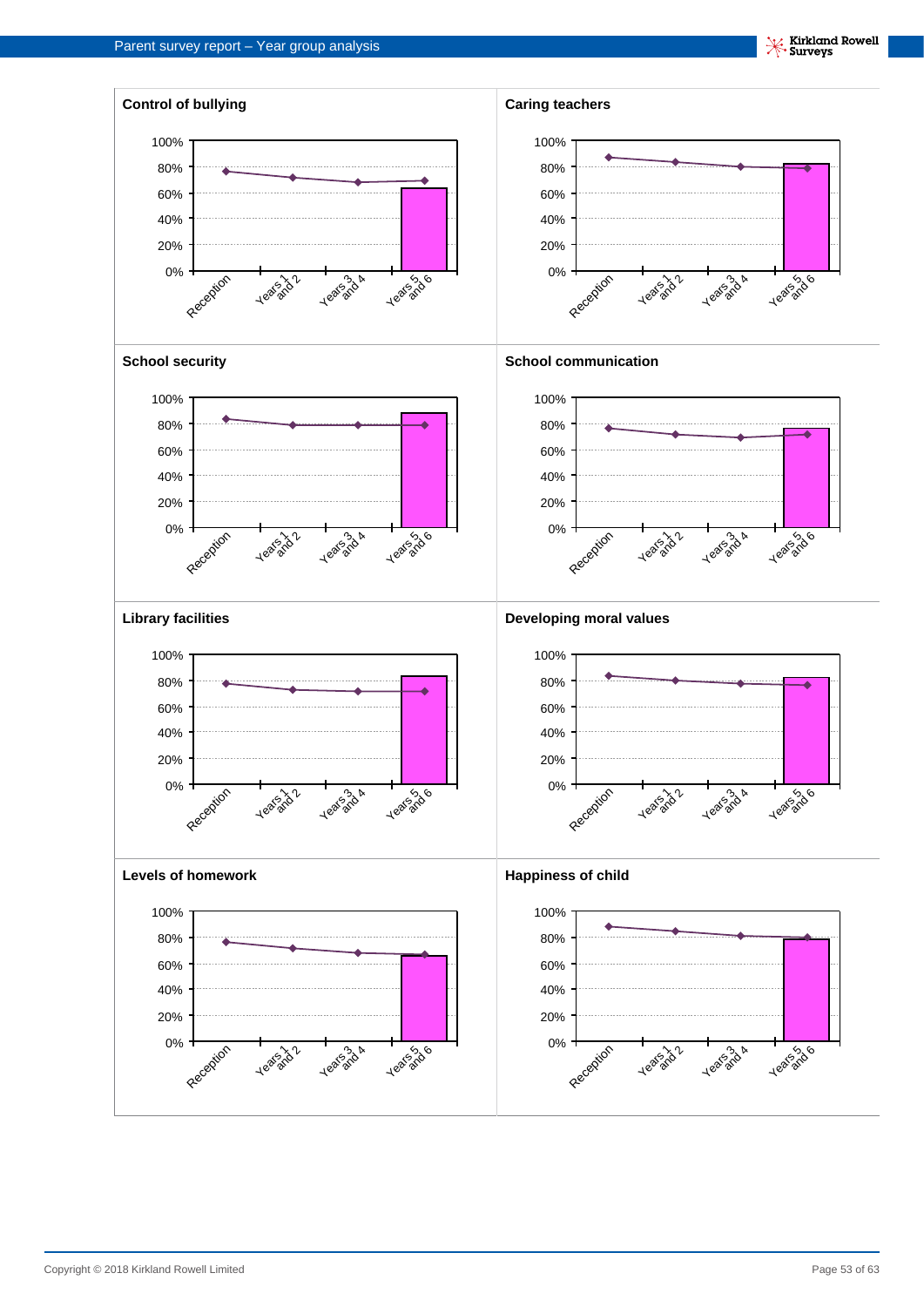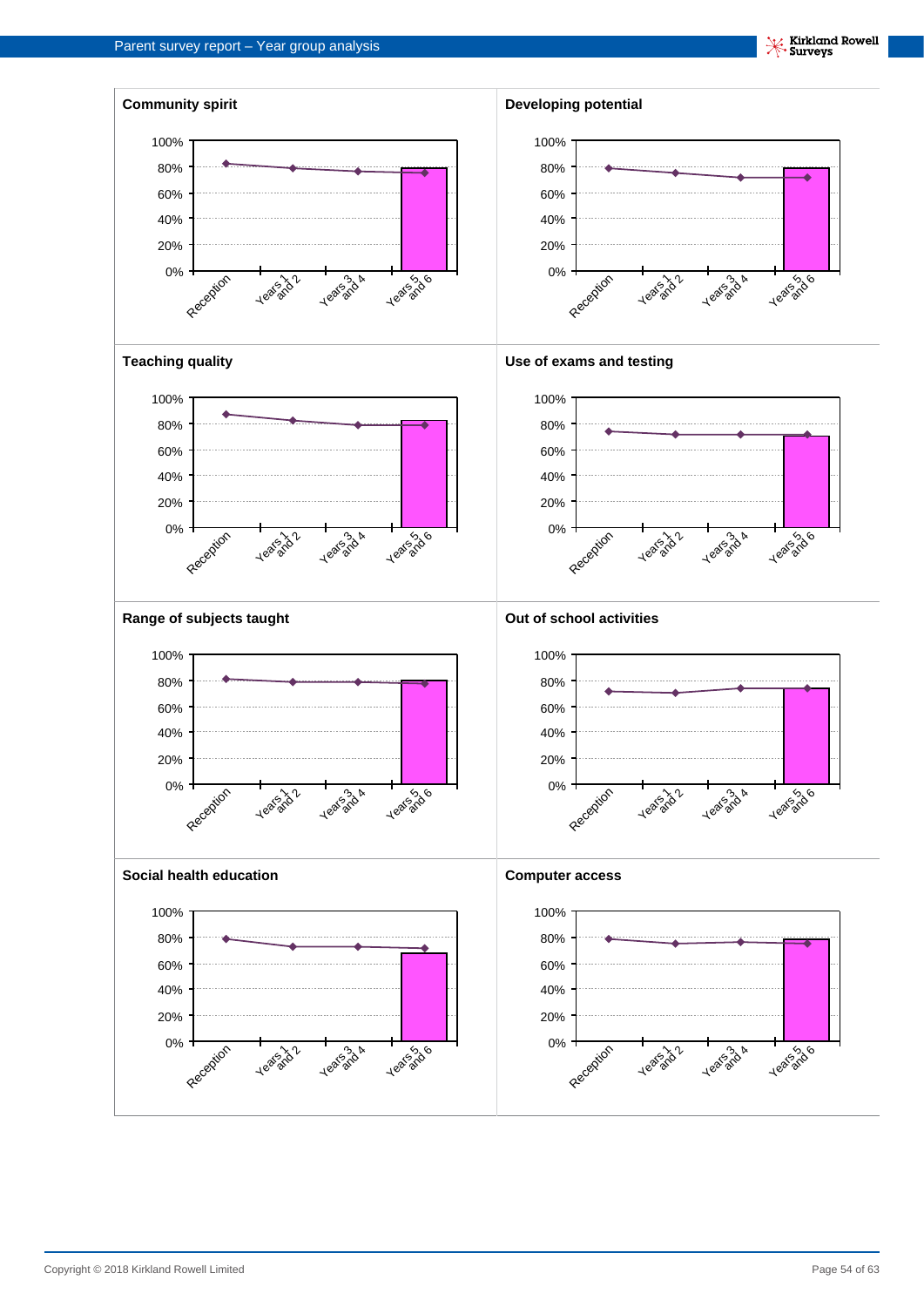## **Year group analysis compared to national averages for your additional surveyed criteria**

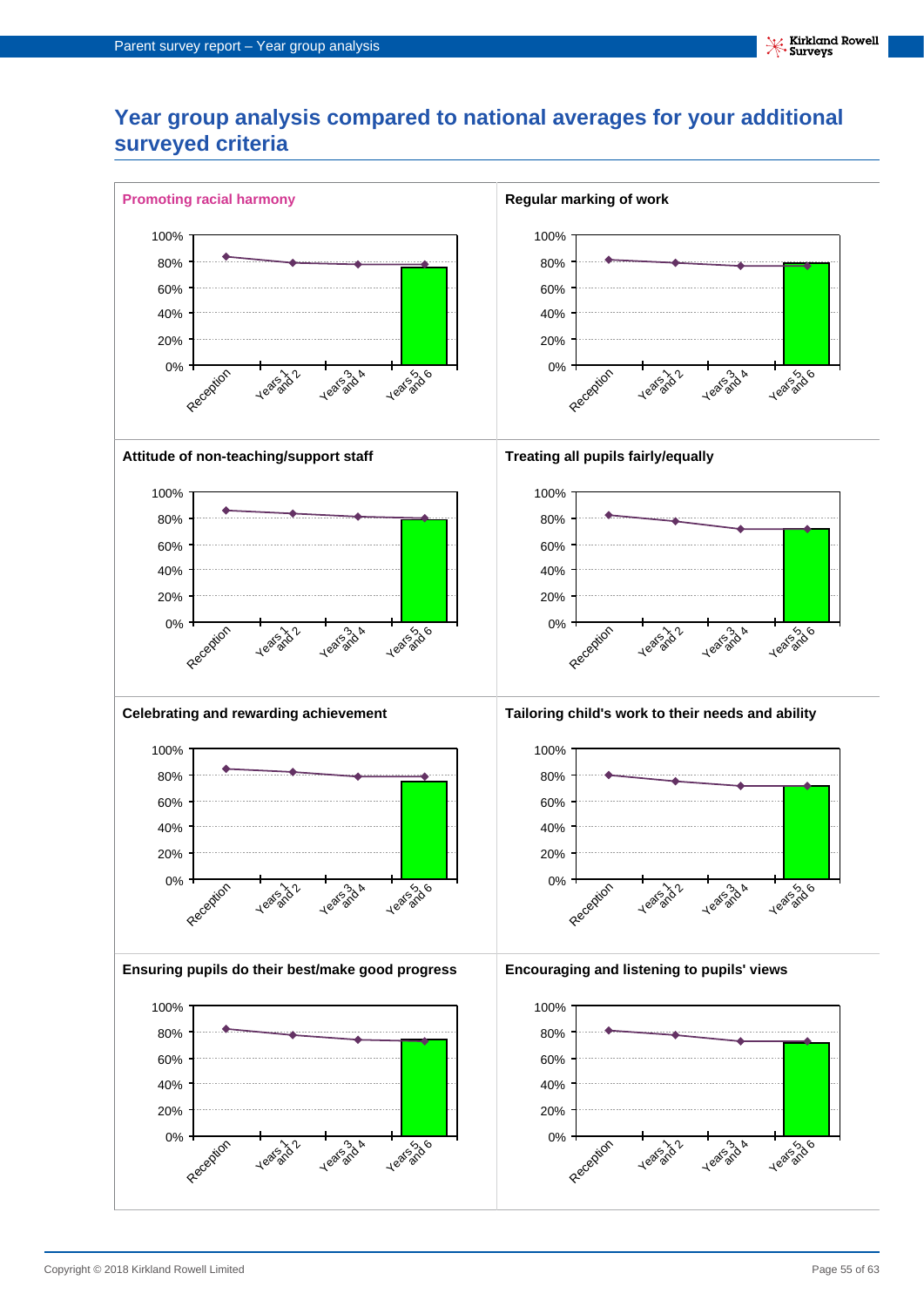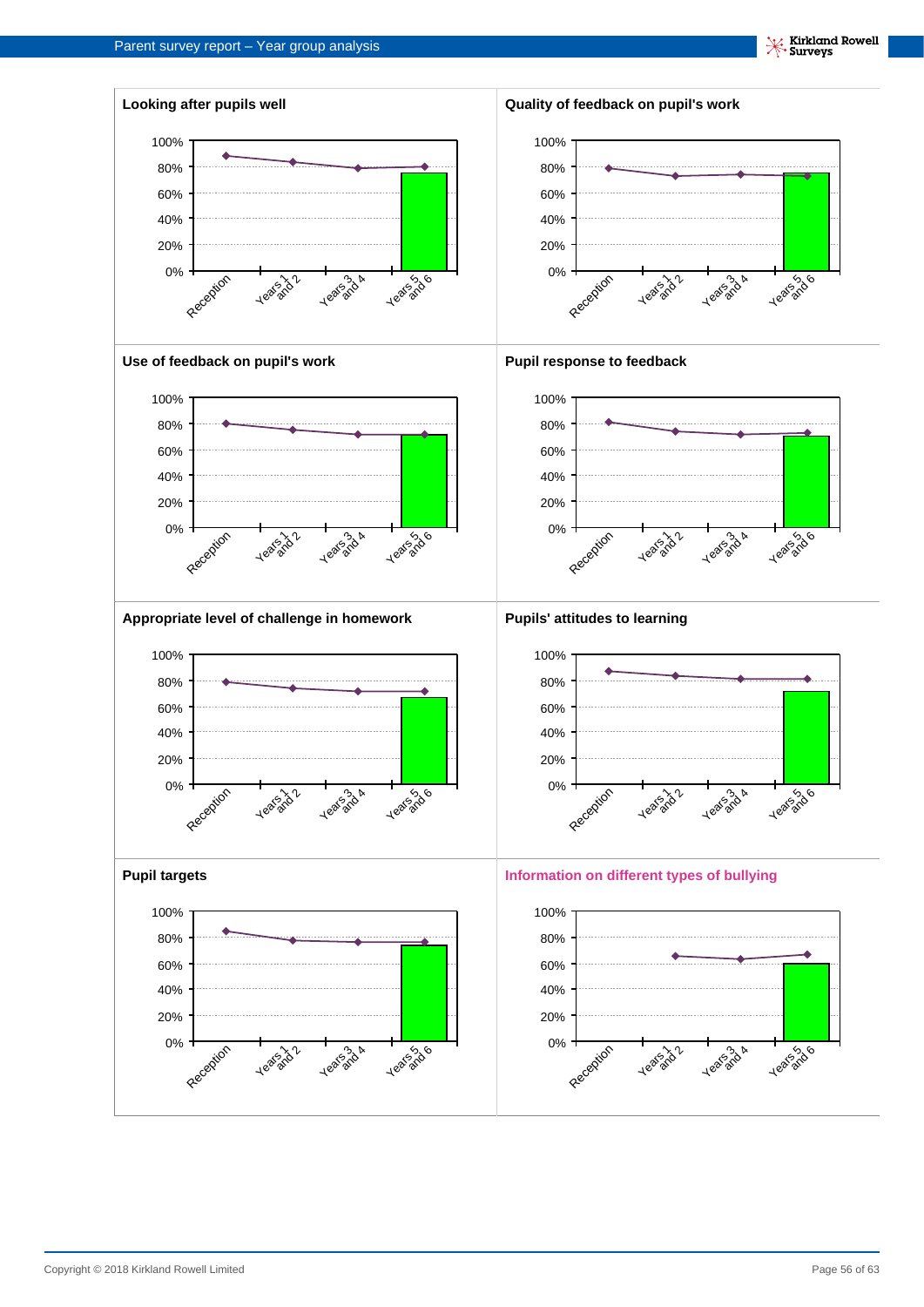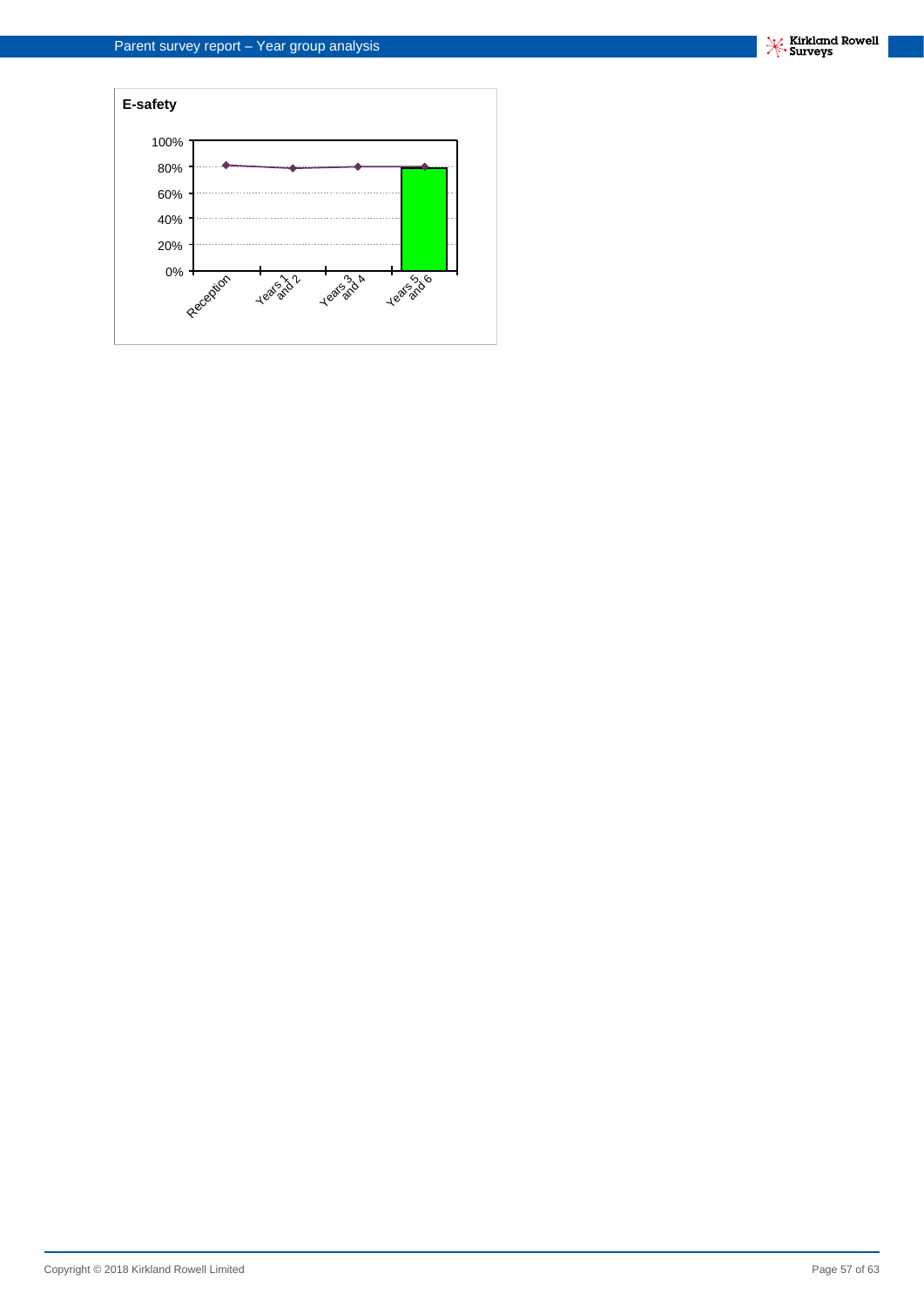# <span id="page-57-0"></span>**Appendix**

Supplementary data and score breakdowns.

## **Non-academic criteria analysis**

How parents scored the delivery and management of non-academic criteria.

| Non-academic<br>criteria   | <b>Very</b><br>poor (1) | Poor $(2)$ | Average<br>(3) | <b>Good (4)</b> | <b>Very</b><br>good (5) | No opinion<br>(N) | Graph                                            |
|----------------------------|-------------------------|------------|----------------|-----------------|-------------------------|-------------------|--------------------------------------------------|
| School discipline          | 0.0%                    | 0.0%       | 4.8%           | 54.5%           | 40.7%                   | 0.0%              | 1 2 3 4 5 N                                      |
| School facilities          | 0.0%                    | 0.0%       | 9.0%           | 54.8%           | 36.3%                   | 0.0%              | ี 5 N<br>23                                      |
| Developing<br>confidence   | 0.0%                    | 4.7%       | 9.1%           | 55.5%           | 30.7%                   | 0.0%              | 1 2 3 4 5 N                                      |
| Suitable class<br>sizes    | 0.0%                    | 4.2%       | 16.5%          | 42.3%           | 37.0%                   | 0.0%              | ່ 5 N<br>2<br>$\overline{\mathbf{3}}$            |
| Control of<br>bullying     | 0.0%                    | 14.1%      | 25.5%          | 39.8%           | 16.1%                   | 4.5%              | 3 4 5 N<br>1 <sub>2</sub>                        |
| Caring teachers            | 0.0%                    | 0.0%       | 11.8%          | 51.1%           | 37.1%                   | 0.0%              | $1^{\prime}$ 2 3 4 5 N                           |
| School security            | 0.0%                    | 0.0%       | 10.9%          | 38.1%           | 51.0%                   | 0.0%              | $1^{\circ}2^{\circ}3^{\circ}4^{\circ}5^{\circ}N$ |
| School<br>communication    | 0.0%                    | 0.0%       | 23.7%          | 45.2%           | 31.2%                   | 0.0%              | 1 2 3 4 5 N                                      |
| Library facilities         | 0.0%                    | 0.0%       | 9.2%           | 49.2%           | 41.6%                   | 0.0%              | $1\ 2\ 3\ 4\ 5\ N$                               |
| Developing<br>moral values | 0.0%                    | 0.0%       | 4.7%           | 63.0%           | 32.3%                   | 0.0%              | 12345N                                           |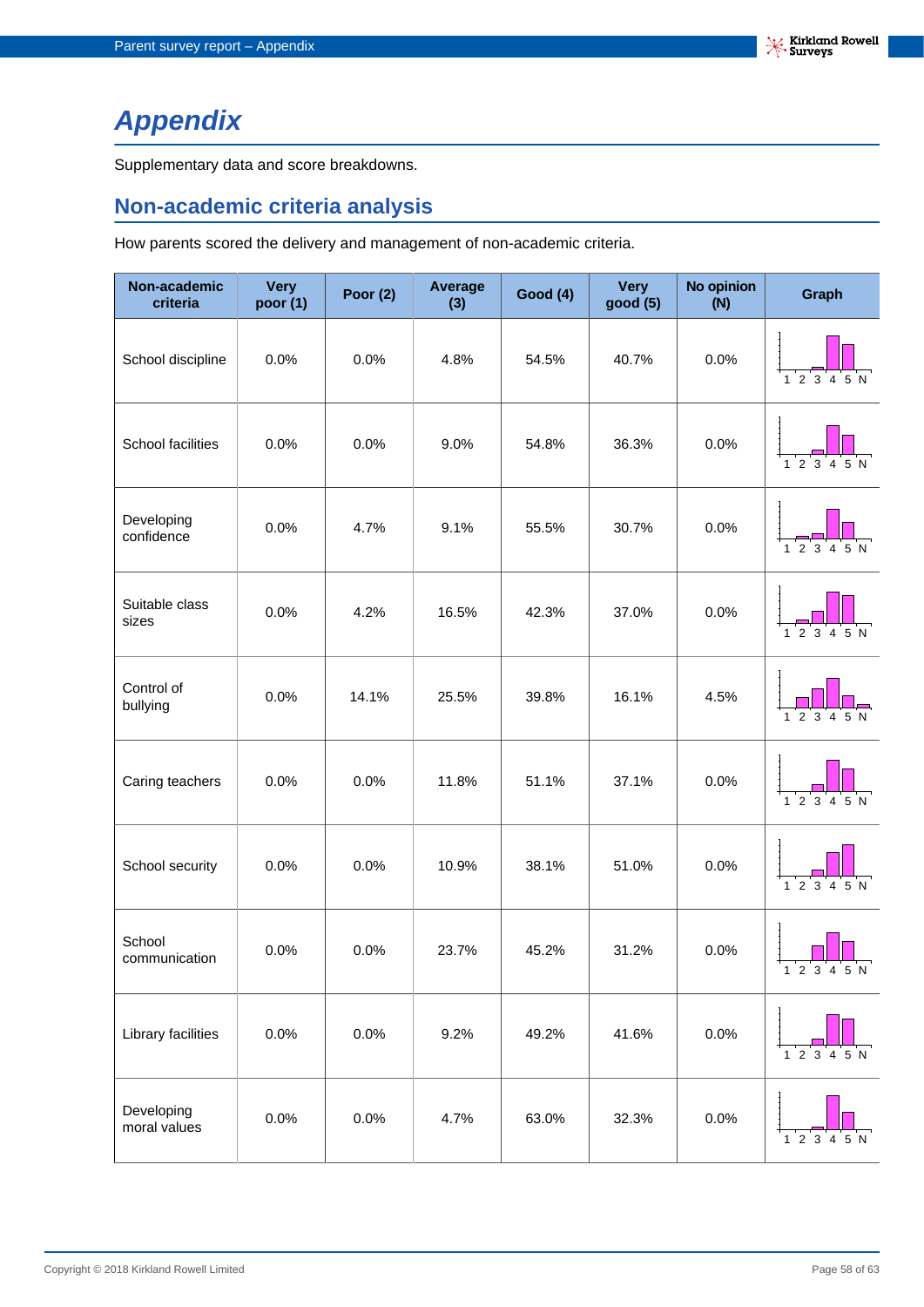| Non-academic<br>criteria    | <b>Very</b><br>poor (1) | Poor $(2)$ | <b>Average</b><br>(3) | <b>Good (4)</b> | <b>Very</b><br>good (5) | <b>No opinion</b><br>(N) | <b>Graph</b>                    |
|-----------------------------|-------------------------|------------|-----------------------|-----------------|-------------------------|--------------------------|---------------------------------|
| Levels of<br>homework       | 0.0%                    | 13.5%      | 17.9%                 | 57.5%           | 11.1%                   | 0.0%                     | 2 3 4 5 N<br>1                  |
| Happiness of<br>child       | 0.0%                    | 0.0%       | 9.8%                  | 49.7%           | 40.6%                   | 0.0%                     | 12345N                          |
| Community spirit            | 0.0%                    | 4.5%       | 11.6%                 | 56.3%           | 27.7%                   | 0.0%                     | 12345N                          |
| Developing<br>potential     | 0.0%                    | 0.0%       | 13.4%                 | 54.5%           | 32.1%                   | 0.0%                     | $1\ 2\ 3\ 4\ 5\ N$              |
| Teaching quality            | 0.0%                    | 0.0%       | 9.6%                  | 50.4%           | 40.0%                   | 0.0%                     | $1\ 2\ 3\ 4\ 5\ N$              |
| Use of exams<br>and testing | 0.0%                    | 0.0%       | 18.4%                 | 63.5%           | 18.2%                   | 0.0%                     | $1\ 2\ 3\ 4\ 5\ N$              |
| Range of<br>subjects taught | 0.0%                    | 0.0%       | 4.6%                  | 65.9%           | 27.2%                   | 2.3%                     | $1\ 2\ 3\ 4\ 5\ N$              |
| Out of school<br>activities | 0.0%                    | 12.0%      | 24.3%                 | 42.8%           | 20.9%                   | 0.0%                     | 1 2 3 4 5 N                     |
| Social health<br>education  | 0.0%                    | 12.3%      | 12.7%                 | 56.7%           | 12.3%                   | 6.0%                     | $\overline{2}$<br>3<br>5 N<br>4 |
| Computer<br>access          | 0.0%                    | 0.0%       | 6.0%                  | 66.3%           | 27.6%                   | 0.0%                     | 1 2 3 4 5 N                     |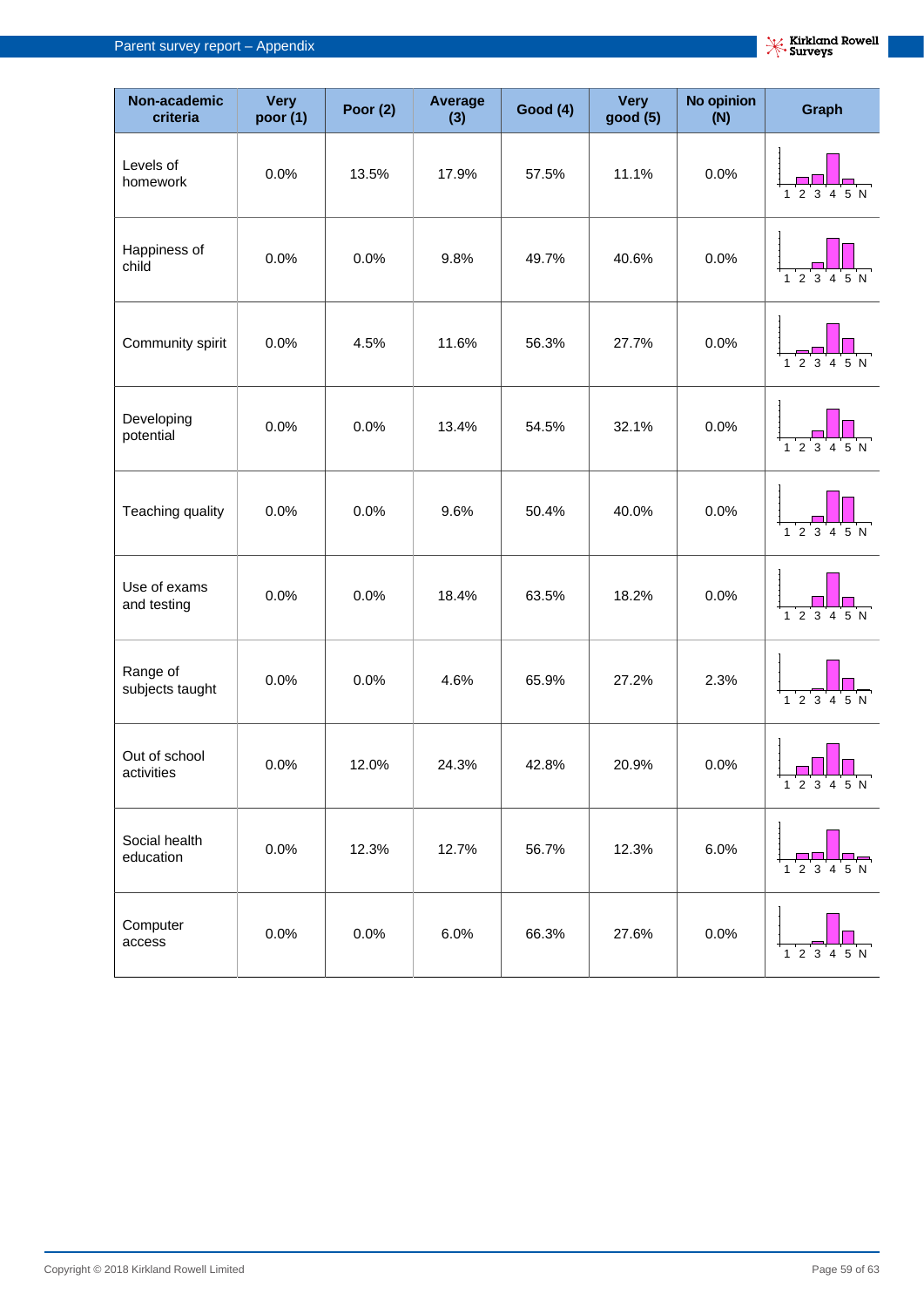## **Additional criteria analysis**

How parents scored the delivery and management of your additional non-academic criteria.

| <b>Additional</b><br>criteria                              | <b>Very</b><br>poor $(1)$ | <b>Poor (2)</b> | <b>Average</b><br>(3) | <b>Good (4)</b> | <b>Very</b><br>good (5) | <b>No opinion</b><br>(N) | <b>Graph</b>                                 |
|------------------------------------------------------------|---------------------------|-----------------|-----------------------|-----------------|-------------------------|--------------------------|----------------------------------------------|
| Promoting racial<br>harmony                                | 0.0%                      | 1.6%            | 12.5%                 | 59.4%           | 26.6%                   | 0.0%                     | 2 3 4<br>5 N<br>1                            |
| Teaching pupils<br>with special<br>needs                   | 4.1%                      | 6.1%            | 20.4%                 | 46.9%           | 22.4%                   | 0.0%                     | $1\ 2\ 3\ 4$<br>5 N                          |
| Regular marking<br>of work                                 | 0.0%                      | 0.0%            | 4.9%                  | 65.7%           | 29.4%                   | 0.0%                     | $1\ 2\ 3\ 4\ 5\ N$                           |
| Attitude of non-<br>teaching/support<br>staff              | 0.0%                      | 0.0%            | 8.7%                  | 50.5%           | 35.1%                   | 5.7%                     | $1\ 2\ 3\ 4\ 5\ N$                           |
| Treating all<br>pupils fairly/<br>equally                  | 0.0%                      | 2.8%            | 22.9%                 | 43.2%           | 31.1%                   | 0.0%                     | $1\ 2\ 3\ 4\ 5\ N$                           |
| Celebrating<br>and rewarding<br>achievement                | 0.0%                      | 4.6%            | 15.9%                 | 48.6%           | 30.9%                   | 0.0%                     | $\overline{2}$<br>3                          |
| Tailoring child's<br>work to their<br>needs and ability    | 0.0%                      | 11.4%           | 12.0%                 | 50.9%           | 25.7%                   | 0.0%                     | $1\ 2\ 3\ 4\ 5\ N$                           |
| Ensuring pupils<br>do their best/<br>make good<br>progress | 0.0%                      | 4.6%            | 18.2%                 | 43.6%           | 33.5%                   | 0.0%                     | 1 2 3 4 5 N                                  |
| Encouraging<br>and listening to<br>pupils' views           | 0.0%                      | 6.0%            | 17.8%                 | 41.5%           | 31.9%                   | 2.9%                     | 5 N<br>$\overline{2}$<br>3<br>$\overline{4}$ |
| Looking after<br>pupils well                               | 0.0%                      | 0.0%            | 12.0%                 | 58.4%           | 29.6%                   | 0.0%                     | 1 2 3 4 5 N                                  |
| Quality of<br>feedback on<br>pupil's work                  | 0.0%                      | 0.0%            | 9.2%                  | 61.3%           | 29.5%                   | 0.0%                     | $1\ 2\ 3\ 4\ 5\ N$                           |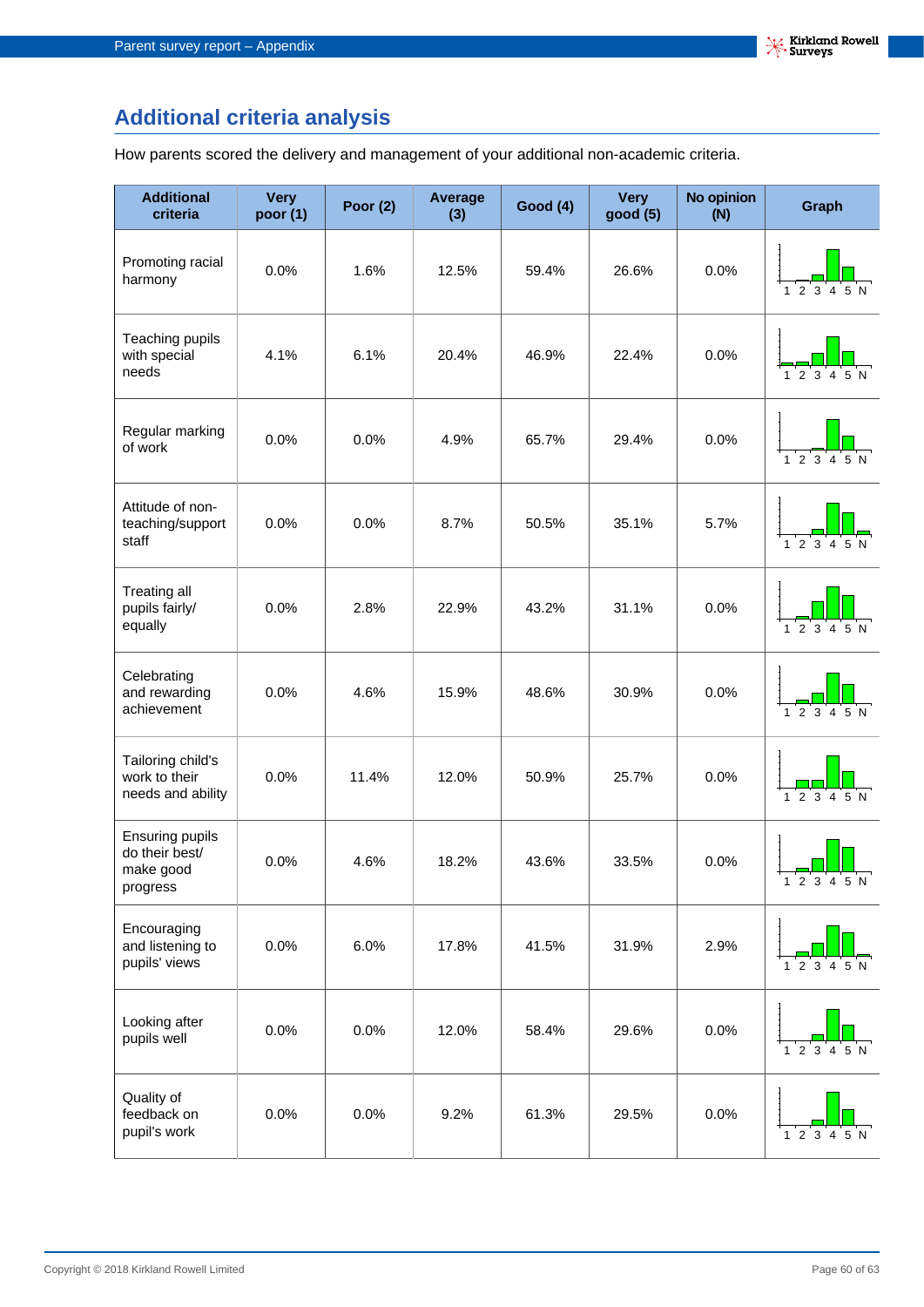| <b>Additional</b><br>criteria                    | <b>Very</b><br>poor (1) | Poor $(2)$ | Average<br>(3) | <b>Good (4)</b> | <b>Very</b><br>good (5) | <b>No opinion</b><br>(N) | <b>Graph</b>                                          |
|--------------------------------------------------|-------------------------|------------|----------------|-----------------|-------------------------|--------------------------|-------------------------------------------------------|
| Use of feedback<br>on pupil's work               | 0.0%                    | 0.0%       | 17.9%          | 55.7%           | 26.4%                   | 0.0%                     | 1 2 3 4 5 N                                           |
| Pupil response<br>to feedback                    | 0.0%                    | 5.1%       | 22.5%          | 50.2%           | 19.7%                   | 2.4%                     | 1 2 3 4 5 N                                           |
| Appropriate level<br>of challenge in<br>homework | 0.0%                    | 4.4%       | 15.8%          | 52.7%           | 27.1%                   | 0.0%                     | $1\ 2\ 3\ 4\ 5\ N$                                    |
| Pupils' attitudes<br>to learning                 | 0.0%                    | 0.0%       | 11.8%          | 58.2%           | 30.1%                   | 0.0%                     | $1^{\prime}2^{\prime}3^{\prime}4^{\prime}5^{\prime}N$ |
| Pupil targets                                    | 0.0%                    | 0.0%       | 14.9%          | 64.4%           | 20.6%                   | 0.0%                     | $1\quad 2\quad 3\quad 4\quad 5\quad \textsf{N}$       |
| Information on<br>different types of<br>bullying | 3.4%                    | 11.9%      | 30.5%          | 42.4%           | 11.9%                   | 0.0%                     | $1$ 2 3 4 5 N                                         |
| E-safety                                         | 1.5%                    | 3.0%       | 11.9%          | 50.7%           | 32.8%                   | 0.0%                     | 2 <sup>3</sup><br>4 5 N<br>$\mathbf{1}$               |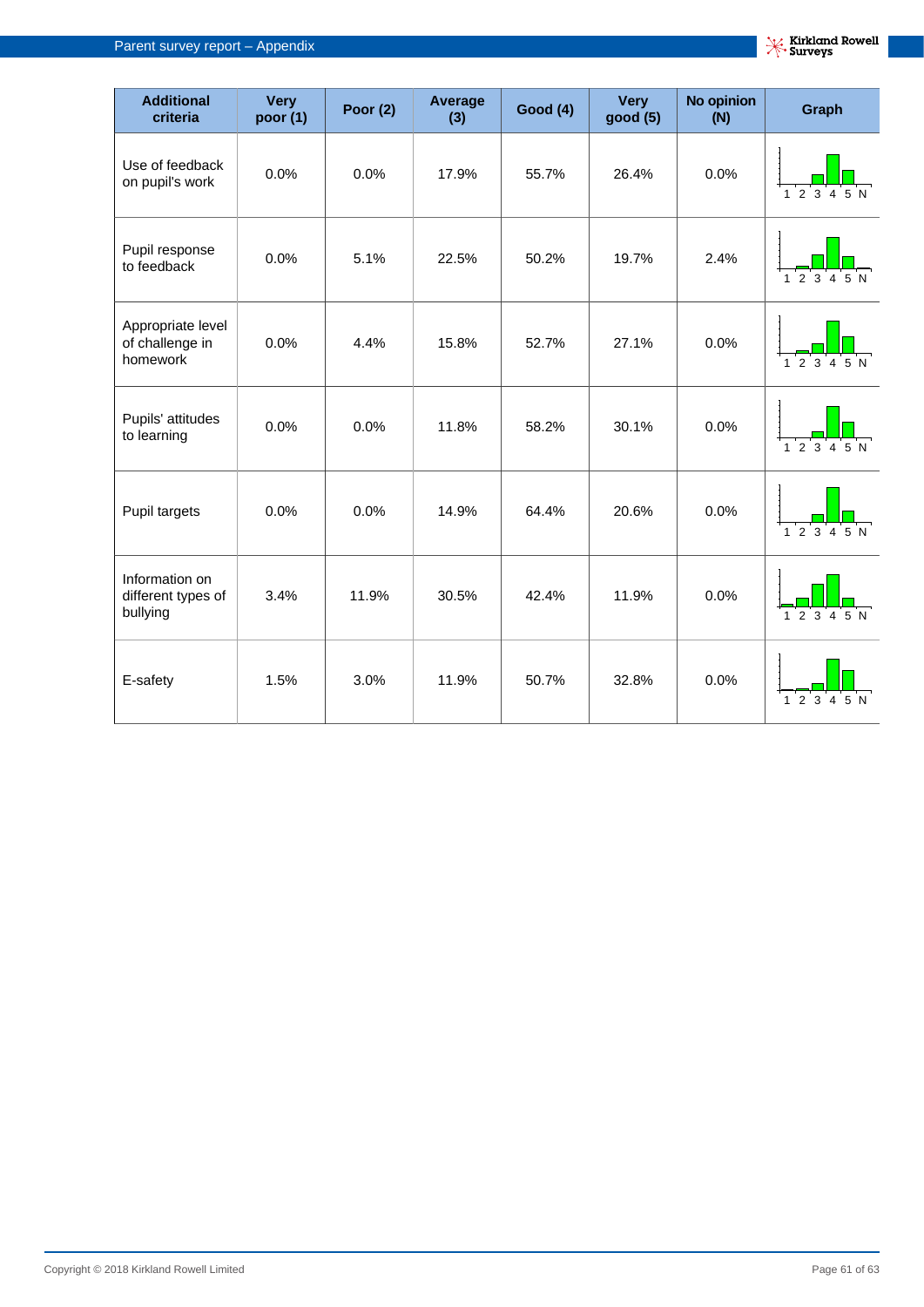## **Graphs to show raw, adjusted satisfaction scores achieved for each of the criterion surveyed, before weightings are applied.**